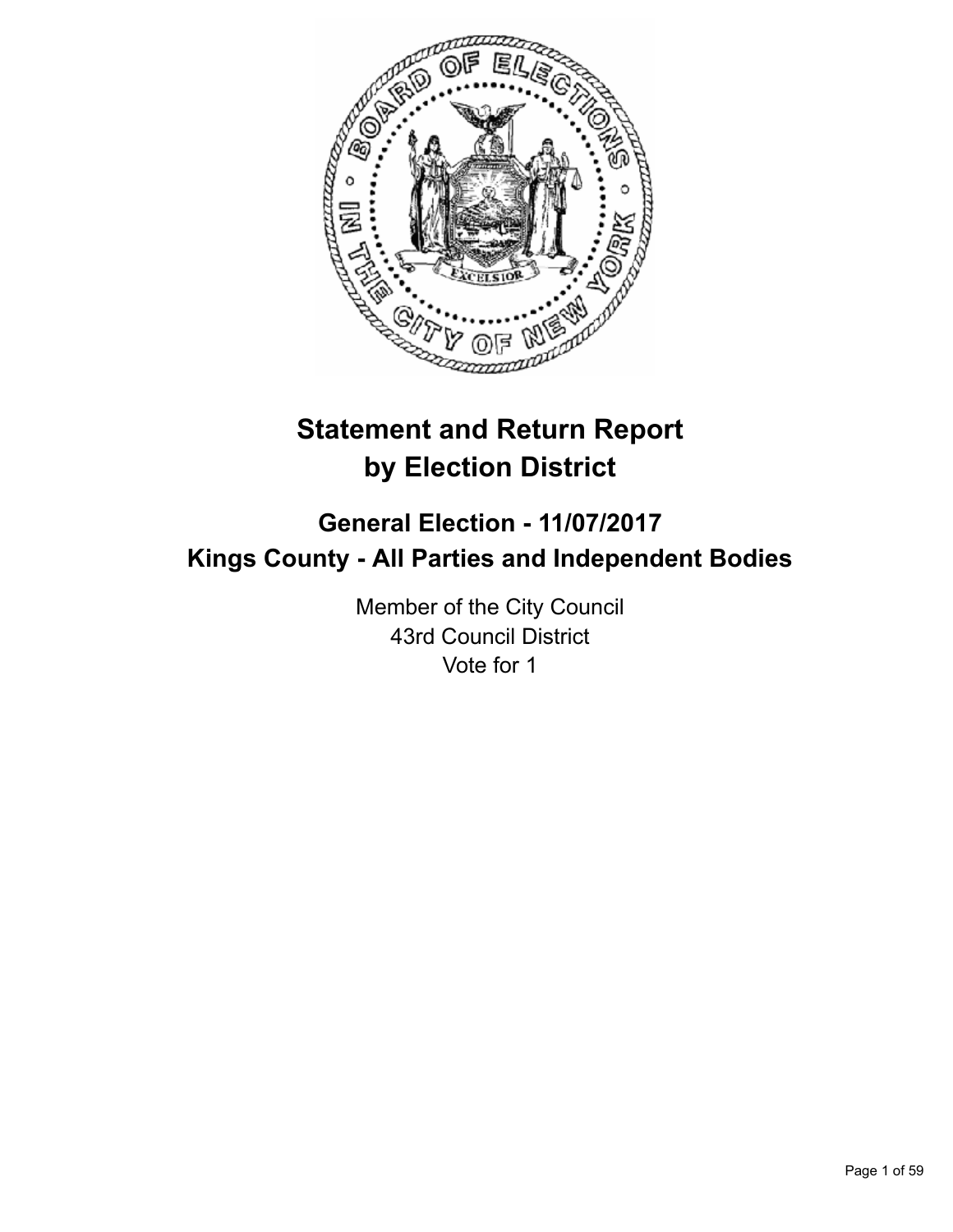

| <b>PUBLIC COUNTER</b>                                    | 342            |
|----------------------------------------------------------|----------------|
| <b>MANUALLY COUNTED EMERGENCY</b>                        | 0              |
| ABSENTEE / MILITARY                                      | 6              |
| <b>AFFIDAVIT</b>                                         | $\overline{2}$ |
| <b>Total Ballots</b>                                     | 350            |
| Less - Inapplicable Federal/Special Presidential Ballots | 0              |
| <b>Total Applicable Ballots</b>                          | 350            |
| <b>JUSTIN L. BRANNAN (DEMOCRATIC)</b>                    | 196            |
| JOHN F. QUAGLIONE (REPUBLICAN)                           | 88             |
| JOHN F. QUAGLIONE (CONSERVATIVE)                         | 10             |
| <b>JUSTIN L. BRANNAN (WORKING FAMILIES)</b>              | 18             |
| JOHN F. QUAGLIONE (INDEPENDENCE)                         | 3              |
| ANGEL MEDINA (WOMEN'S EQUALITY)                          | 9              |
| <b>BOB CAPANO (REFORM)</b>                               | 6              |
| <b>Total Votes</b>                                       | 330            |
| Unrecorded                                               | 20             |

| <b>PUBLIC COUNTER</b>                                    | 188 |
|----------------------------------------------------------|-----|
| MANUALLY COUNTED EMERGENCY                               | 0   |
| ABSENTEE / MILITARY                                      | 9   |
| <b>AFFIDAVIT</b>                                         | 2   |
| <b>Total Ballots</b>                                     | 199 |
| Less - Inapplicable Federal/Special Presidential Ballots | 0   |
| <b>Total Applicable Ballots</b>                          | 199 |
| <b>JUSTIN L. BRANNAN (DEMOCRATIC)</b>                    | 104 |
| JOHN F. QUAGLIONE (REPUBLICAN)                           | 58  |
| JOHN F. QUAGLIONE (CONSERVATIVE)                         | 12  |
| <b>JUSTIN L. BRANNAN (WORKING FAMILIES)</b>              | 12  |
| JOHN F. QUAGLIONE (INDEPENDENCE)                         | 2   |
| ANGEL MEDINA (WOMEN'S EQUALITY)                          | 2   |
| <b>BOB CAPANO (REFORM)</b>                               | 1   |
| <b>Total Votes</b>                                       | 191 |
| Unrecorded                                               | 8   |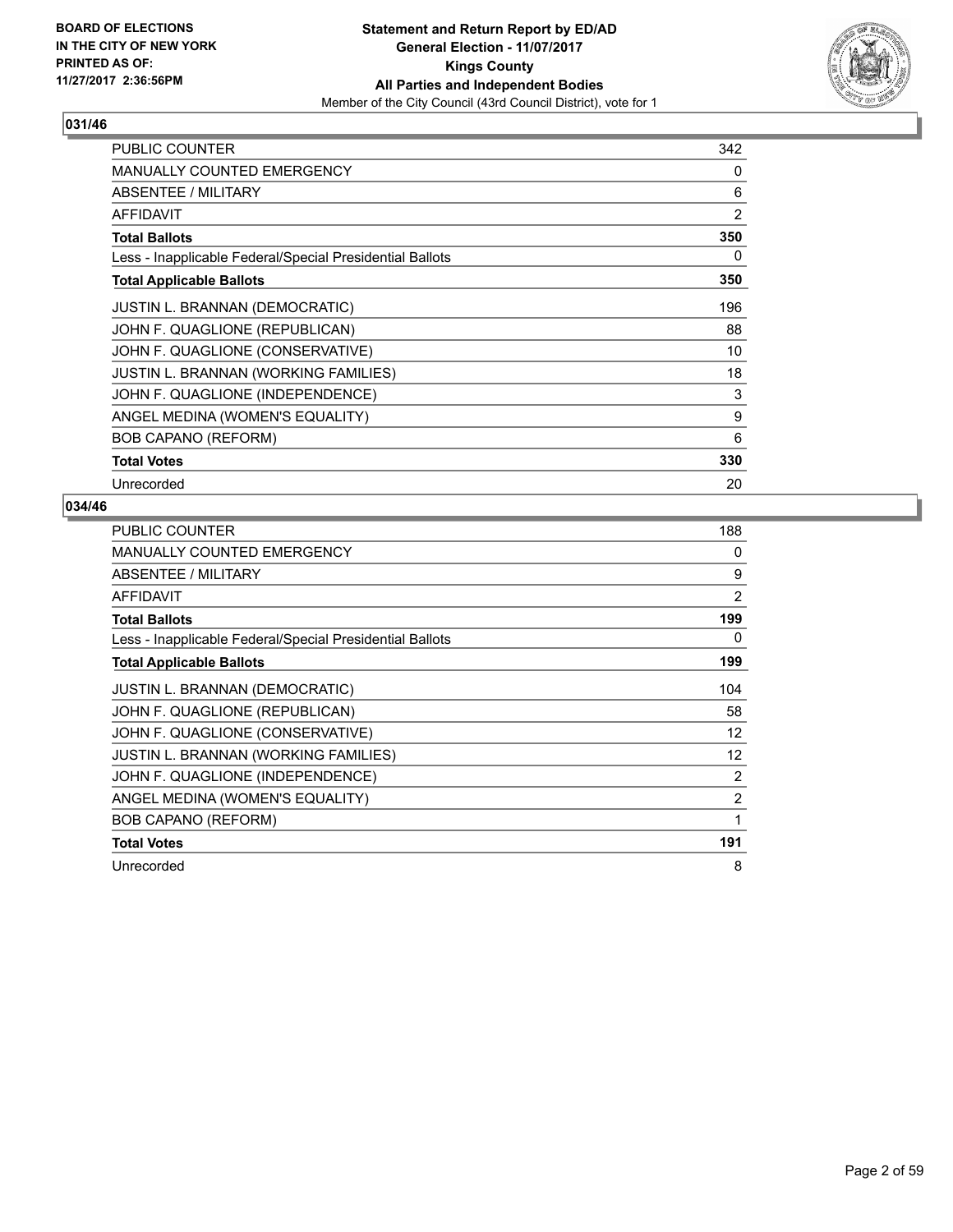

| <b>PUBLIC COUNTER</b>                                    | 105          |
|----------------------------------------------------------|--------------|
| <b>MANUALLY COUNTED EMERGENCY</b>                        | 0            |
| ABSENTEE / MILITARY                                      | 0            |
| <b>AFFIDAVIT</b>                                         | $\mathbf{0}$ |
| <b>Total Ballots</b>                                     | 105          |
| Less - Inapplicable Federal/Special Presidential Ballots | 0            |
| <b>Total Applicable Ballots</b>                          | 105          |
| <b>JUSTIN L. BRANNAN (DEMOCRATIC)</b>                    | 47           |
| JOHN F. QUAGLIONE (REPUBLICAN)                           | 43           |
| JOHN F. QUAGLIONE (CONSERVATIVE)                         | 4            |
| <b>JUSTIN L. BRANNAN (WORKING FAMILIES)</b>              | 4            |
| JOHN F. QUAGLIONE (INDEPENDENCE)                         | 1            |
| ANGEL MEDINA (WOMEN'S EQUALITY)                          | 1            |
| <b>BOB CAPANO (REFORM)</b>                               | 1            |
| <b>Total Votes</b>                                       | 101          |
| Unrecorded                                               | 4            |

| <b>PUBLIC COUNTER</b>                                    | 258            |
|----------------------------------------------------------|----------------|
| <b>MANUALLY COUNTED EMERGENCY</b>                        | 0              |
| ABSENTEE / MILITARY                                      | 10             |
| <b>AFFIDAVIT</b>                                         | 2              |
| <b>Total Ballots</b>                                     | 270            |
| Less - Inapplicable Federal/Special Presidential Ballots | 0              |
| <b>Total Applicable Ballots</b>                          | 270            |
| <b>JUSTIN L. BRANNAN (DEMOCRATIC)</b>                    | 80             |
| JOHN F. QUAGLIONE (REPUBLICAN)                           | 146            |
| JOHN F. QUAGLIONE (CONSERVATIVE)                         | 21             |
| <b>JUSTIN L. BRANNAN (WORKING FAMILIES)</b>              | 2              |
| JOHN F. QUAGLIONE (INDEPENDENCE)                         | $\overline{2}$ |
| ANGEL MEDINA (WOMEN'S EQUALITY)                          | $\overline{2}$ |
| <b>BOB CAPANO (REFORM)</b>                               | 5              |
| <b>Total Votes</b>                                       | 258            |
| Unrecorded                                               | 12             |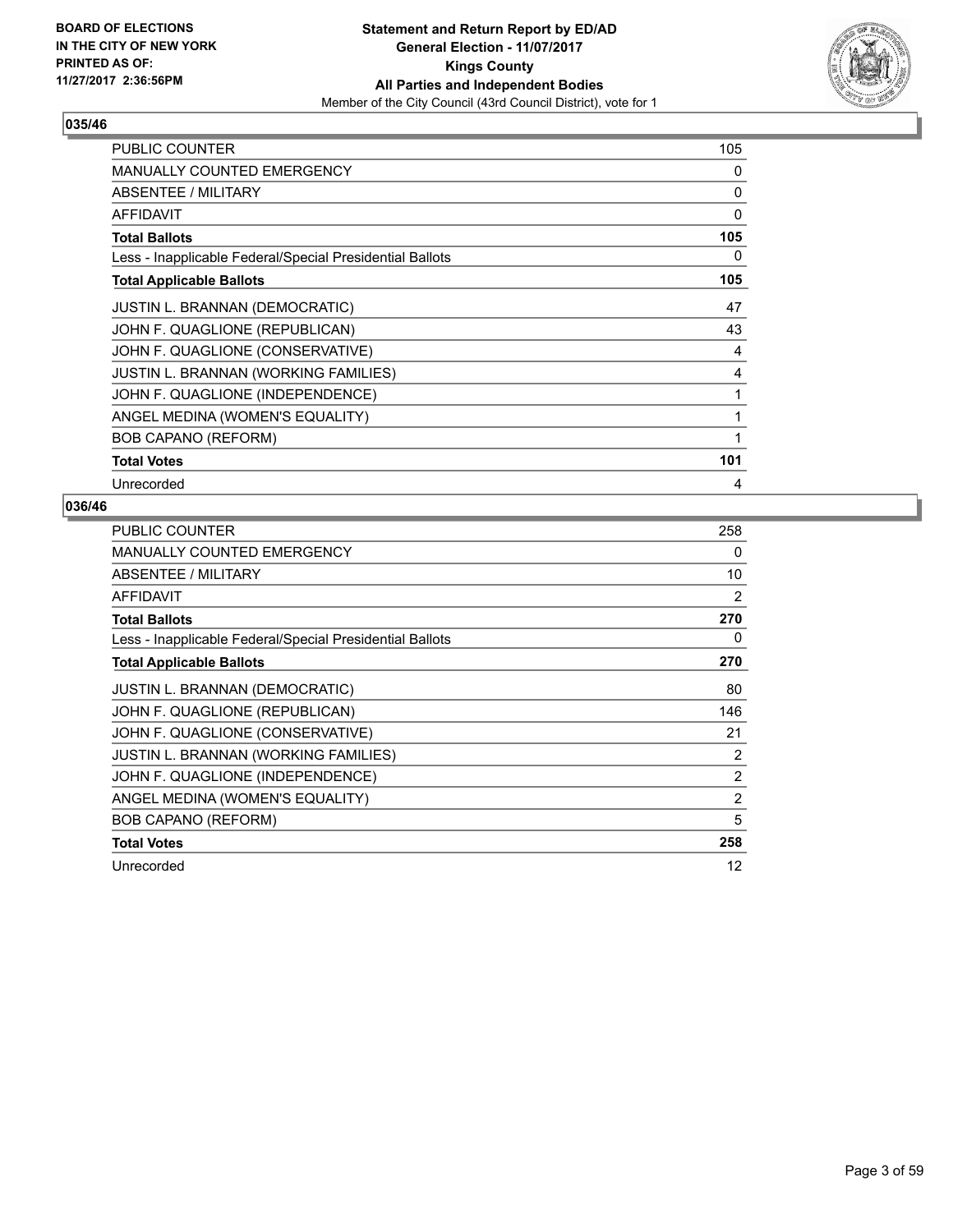

| <b>PUBLIC COUNTER</b>                                    |          |
|----------------------------------------------------------|----------|
| <b>MANUALLY COUNTED EMERGENCY</b>                        | 0        |
| ABSENTEE / MILITARY                                      | 0        |
| AFFIDAVIT                                                | 0        |
| <b>Total Ballots</b>                                     |          |
| Less - Inapplicable Federal/Special Presidential Ballots | 0        |
| <b>Total Applicable Ballots</b>                          |          |
| <b>JUSTIN L. BRANNAN (DEMOCRATIC)</b>                    | 0        |
| JOHN F. QUAGLIONE (REPUBLICAN)                           | $\Omega$ |
| JOHN F. QUAGLIONE (CONSERVATIVE)                         | 0        |
| JUSTIN L. BRANNAN (WORKING FAMILIES)                     | 0        |
| JOHN F. QUAGLIONE (INDEPENDENCE)                         | 0        |
| ANGEL MEDINA (WOMEN'S EQUALITY)                          | $\Omega$ |
| <b>BOB CAPANO (REFORM)</b>                               | 0        |
| <b>Total Votes</b>                                       | 0        |
| Unrecorded                                               |          |

| <b>PUBLIC COUNTER</b>                                    | 431 |
|----------------------------------------------------------|-----|
| <b>MANUALLY COUNTED EMERGENCY</b>                        | 0   |
| ABSENTEE / MILITARY                                      | 15  |
| AFFIDAVIT                                                | 2   |
| <b>Total Ballots</b>                                     | 448 |
| Less - Inapplicable Federal/Special Presidential Ballots | 0   |
| <b>Total Applicable Ballots</b>                          | 448 |
| <b>JUSTIN L. BRANNAN (DEMOCRATIC)</b>                    | 225 |
| JOHN F. QUAGLIONE (REPUBLICAN)                           | 162 |
| JOHN F. QUAGLIONE (CONSERVATIVE)                         | 24  |
| <b>JUSTIN L. BRANNAN (WORKING FAMILIES)</b>              | 15  |
| JOHN F. QUAGLIONE (INDEPENDENCE)                         | 2   |
| ANGEL MEDINA (WOMEN'S EQUALITY)                          | 2   |
| <b>BOB CAPANO (REFORM)</b>                               | 6   |
| DAVID DIBELLO (WRITE-IN)                                 | 1   |
| <b>Total Votes</b>                                       | 437 |
| Unrecorded                                               | 11  |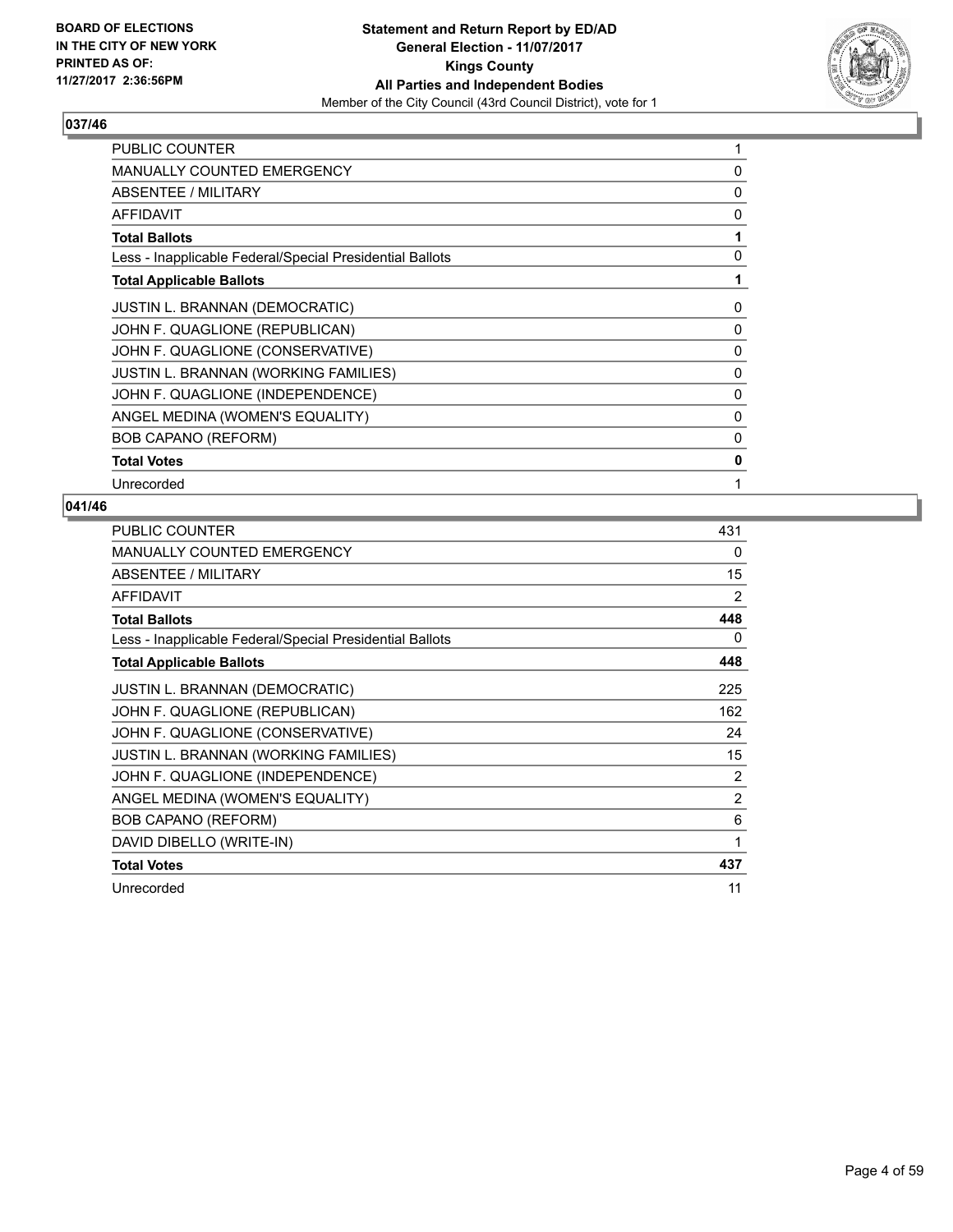

| <b>PUBLIC COUNTER</b>                                    | 213            |
|----------------------------------------------------------|----------------|
| <b>MANUALLY COUNTED EMERGENCY</b>                        | 0              |
| <b>ABSENTEE / MILITARY</b>                               | 6              |
| <b>AFFIDAVIT</b>                                         | 3              |
| <b>Total Ballots</b>                                     | 222            |
| Less - Inapplicable Federal/Special Presidential Ballots | 0              |
| <b>Total Applicable Ballots</b>                          | 222            |
| JUSTIN L. BRANNAN (DEMOCRATIC)                           | 84             |
| JOHN F. QUAGLIONE (REPUBLICAN)                           | 104            |
| JOHN F. QUAGLIONE (CONSERVATIVE)                         | 17             |
| JUSTIN L. BRANNAN (WORKING FAMILIES)                     | 3              |
| JOHN F. QUAGLIONE (INDEPENDENCE)                         | 3              |
| ANGEL MEDINA (WOMEN'S EQUALITY)                          | 0              |
| <b>BOB CAPANO (REFORM)</b>                               | 1              |
| DOUGLAS LEU (WRITE-IN)                                   | 1              |
| JAMES C. MCCALL (WRITE-IN)                               | 1              |
| LUCRETIA REGINA-POTTER (WRITE-IN)                        | $\overline{2}$ |
| <b>Total Votes</b>                                       | 216            |
| Unrecorded                                               | 6              |

| <b>PUBLIC COUNTER</b>                                    | 298            |
|----------------------------------------------------------|----------------|
| <b>MANUALLY COUNTED EMERGENCY</b>                        | 0              |
| ABSENTEE / MILITARY                                      | 7              |
| <b>AFFIDAVIT</b>                                         | 5              |
| <b>Total Ballots</b>                                     | 310            |
| Less - Inapplicable Federal/Special Presidential Ballots | 0              |
| <b>Total Applicable Ballots</b>                          | 310            |
| <b>JUSTIN L. BRANNAN (DEMOCRATIC)</b>                    | 80             |
| JOHN F. QUAGLIONE (REPUBLICAN)                           | 177            |
| JOHN F. QUAGLIONE (CONSERVATIVE)                         | 19             |
| JUSTIN L. BRANNAN (WORKING FAMILIES)                     | 4              |
| JOHN F. QUAGLIONE (INDEPENDENCE)                         | $\overline{2}$ |
| ANGEL MEDINA (WOMEN'S EQUALITY)                          | 1              |
| <b>BOB CAPANO (REFORM)</b>                               | 7              |
| LUCRETIA REGINA-POTTER (WRITE-IN)                        | 1              |
| <b>Total Votes</b>                                       | 291            |
| Unrecorded                                               | 19             |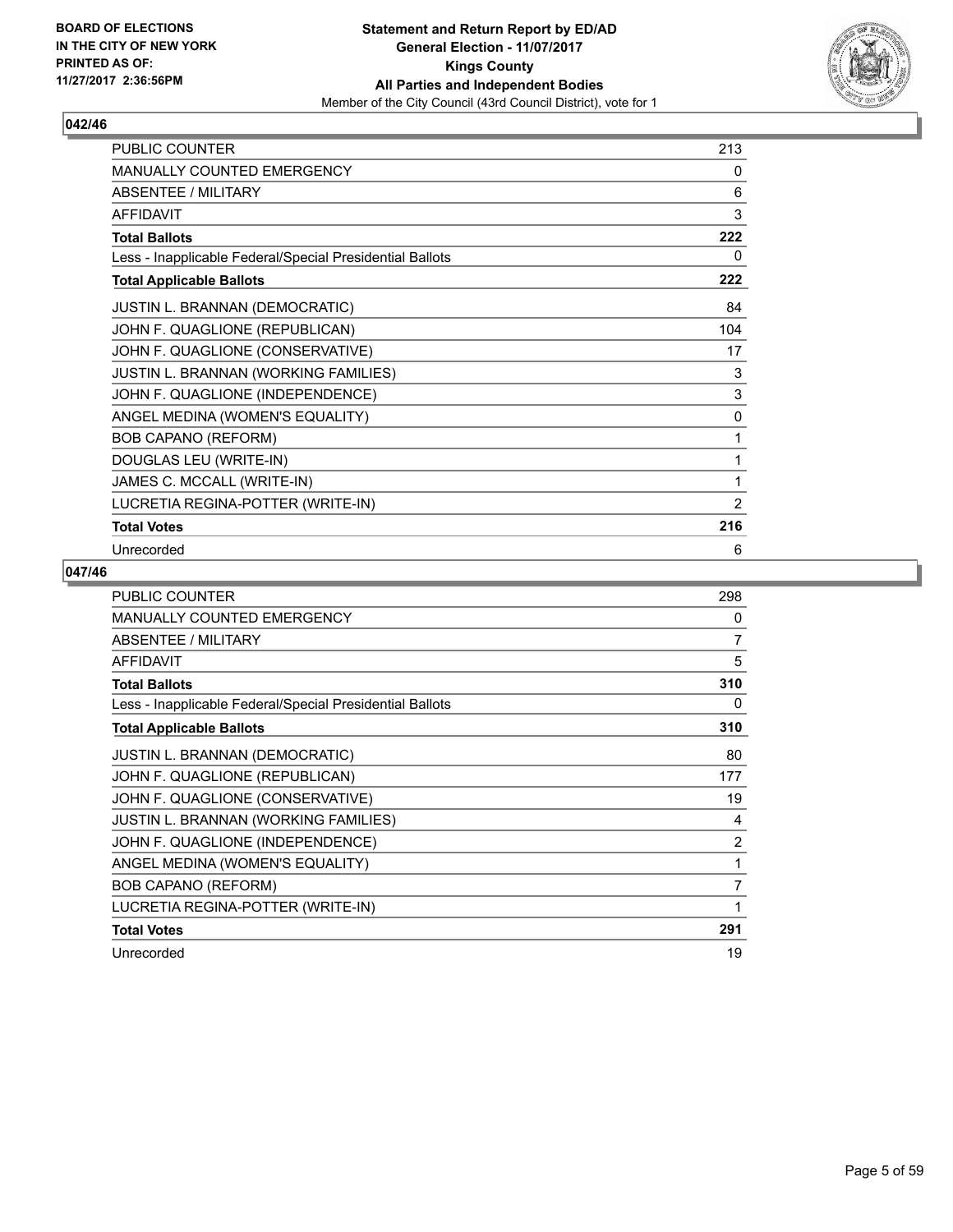

| <b>PUBLIC COUNTER</b>                                    | 298 |
|----------------------------------------------------------|-----|
| <b>MANUALLY COUNTED EMERGENCY</b>                        | 3   |
| ABSENTEE / MILITARY                                      | 6   |
| <b>AFFIDAVIT</b>                                         | 1   |
| <b>Total Ballots</b>                                     | 308 |
| Less - Inapplicable Federal/Special Presidential Ballots | 0   |
| <b>Total Applicable Ballots</b>                          | 308 |
| <b>JUSTIN L. BRANNAN (DEMOCRATIC)</b>                    | 170 |
| JOHN F. QUAGLIONE (REPUBLICAN)                           | 86  |
| JOHN F. QUAGLIONE (CONSERVATIVE)                         | 12  |
| <b>JUSTIN L. BRANNAN (WORKING FAMILIES)</b>              | 15  |
| JOHN F. QUAGLIONE (INDEPENDENCE)                         | 4   |
| ANGEL MEDINA (WOMEN'S EQUALITY)                          | 4   |
| <b>BOB CAPANO (REFORM)</b>                               | 3   |
| <b>Total Votes</b>                                       | 294 |
| Unrecorded                                               | 14  |

| <b>PUBLIC COUNTER</b>                                    | 341            |
|----------------------------------------------------------|----------------|
| MANUALLY COUNTED EMERGENCY                               | 0              |
| ABSENTEE / MILITARY                                      | 11             |
| <b>AFFIDAVIT</b>                                         | $\overline{2}$ |
| <b>Total Ballots</b>                                     | 354            |
| Less - Inapplicable Federal/Special Presidential Ballots | 0              |
| <b>Total Applicable Ballots</b>                          | 354            |
| <b>JUSTIN L. BRANNAN (DEMOCRATIC)</b>                    | 176            |
| JOHN F. QUAGLIONE (REPUBLICAN)                           | 104            |
| JOHN F. QUAGLIONE (CONSERVATIVE)                         | 24             |
| JUSTIN L. BRANNAN (WORKING FAMILIES)                     | 24             |
| JOHN F. QUAGLIONE (INDEPENDENCE)                         | 3              |
| ANGEL MEDINA (WOMEN'S EQUALITY)                          | 2              |
| <b>BOB CAPANO (REFORM)</b>                               | 5              |
| DIANA PRINCE (WRITE-IN)                                  | 1              |
| <b>JABARI BRISPORT (WRITE-IN)</b>                        | 2              |
| <b>Total Votes</b>                                       | 341            |
| Unrecorded                                               | 13             |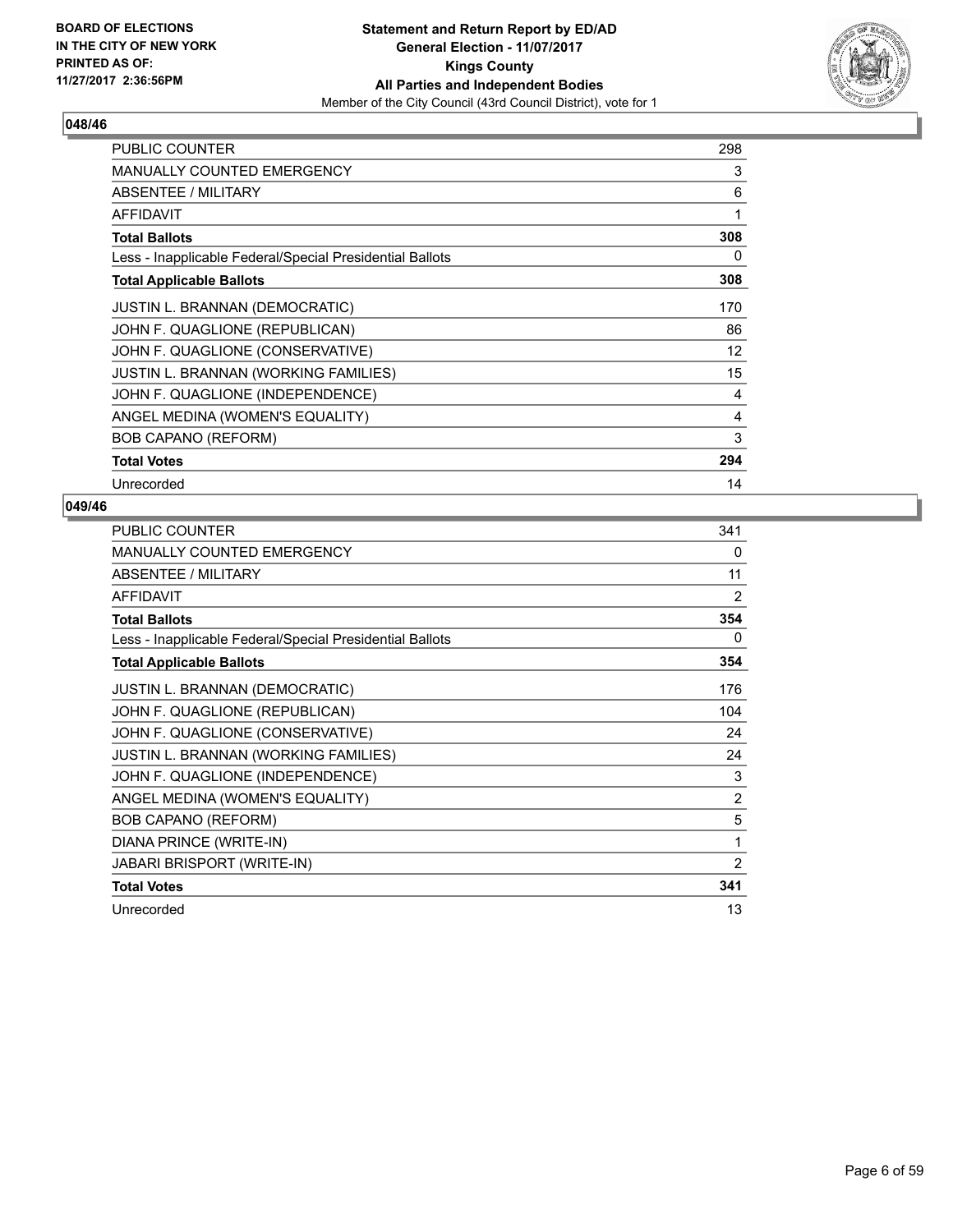

| <b>PUBLIC COUNTER</b>                                    | 379 |
|----------------------------------------------------------|-----|
| <b>MANUALLY COUNTED EMERGENCY</b>                        | 0   |
| ABSENTEE / MILITARY                                      | 4   |
| <b>AFFIDAVIT</b>                                         | 5   |
| <b>Total Ballots</b>                                     | 388 |
| Less - Inapplicable Federal/Special Presidential Ballots | 0   |
| <b>Total Applicable Ballots</b>                          | 388 |
| <b>JUSTIN L. BRANNAN (DEMOCRATIC)</b>                    | 135 |
| JOHN F. QUAGLIONE (REPUBLICAN)                           | 192 |
| JOHN F. QUAGLIONE (CONSERVATIVE)                         | 30  |
| <b>JUSTIN L. BRANNAN (WORKING FAMILIES)</b>              | 7   |
| JOHN F. QUAGLIONE (INDEPENDENCE)                         | 2   |
| ANGEL MEDINA (WOMEN'S EQUALITY)                          | 1   |
| <b>BOB CAPANO (REFORM)</b>                               | 11  |
| <b>Total Votes</b>                                       | 378 |
| Unrecorded                                               | 10  |

| <b>PUBLIC COUNTER</b>                                    | 394            |
|----------------------------------------------------------|----------------|
| <b>MANUALLY COUNTED EMERGENCY</b>                        | 0              |
| ABSENTEE / MILITARY                                      | 11             |
| <b>AFFIDAVIT</b>                                         | 5              |
| <b>Total Ballots</b>                                     | 410            |
| Less - Inapplicable Federal/Special Presidential Ballots | 0              |
| <b>Total Applicable Ballots</b>                          | 410            |
| <b>JUSTIN L. BRANNAN (DEMOCRATIC)</b>                    | 140            |
| JOHN F. QUAGLIONE (REPUBLICAN)                           | 213            |
| JOHN F. QUAGLIONE (CONSERVATIVE)                         | 28             |
| <b>JUSTIN L. BRANNAN (WORKING FAMILIES)</b>              | 14             |
| JOHN F. QUAGLIONE (INDEPENDENCE)                         | $\overline{2}$ |
| ANGEL MEDINA (WOMEN'S EQUALITY)                          | 0              |
| <b>BOB CAPANO (REFORM)</b>                               | 3              |
| <b>Total Votes</b>                                       | 400            |
| Unrecorded                                               | 10             |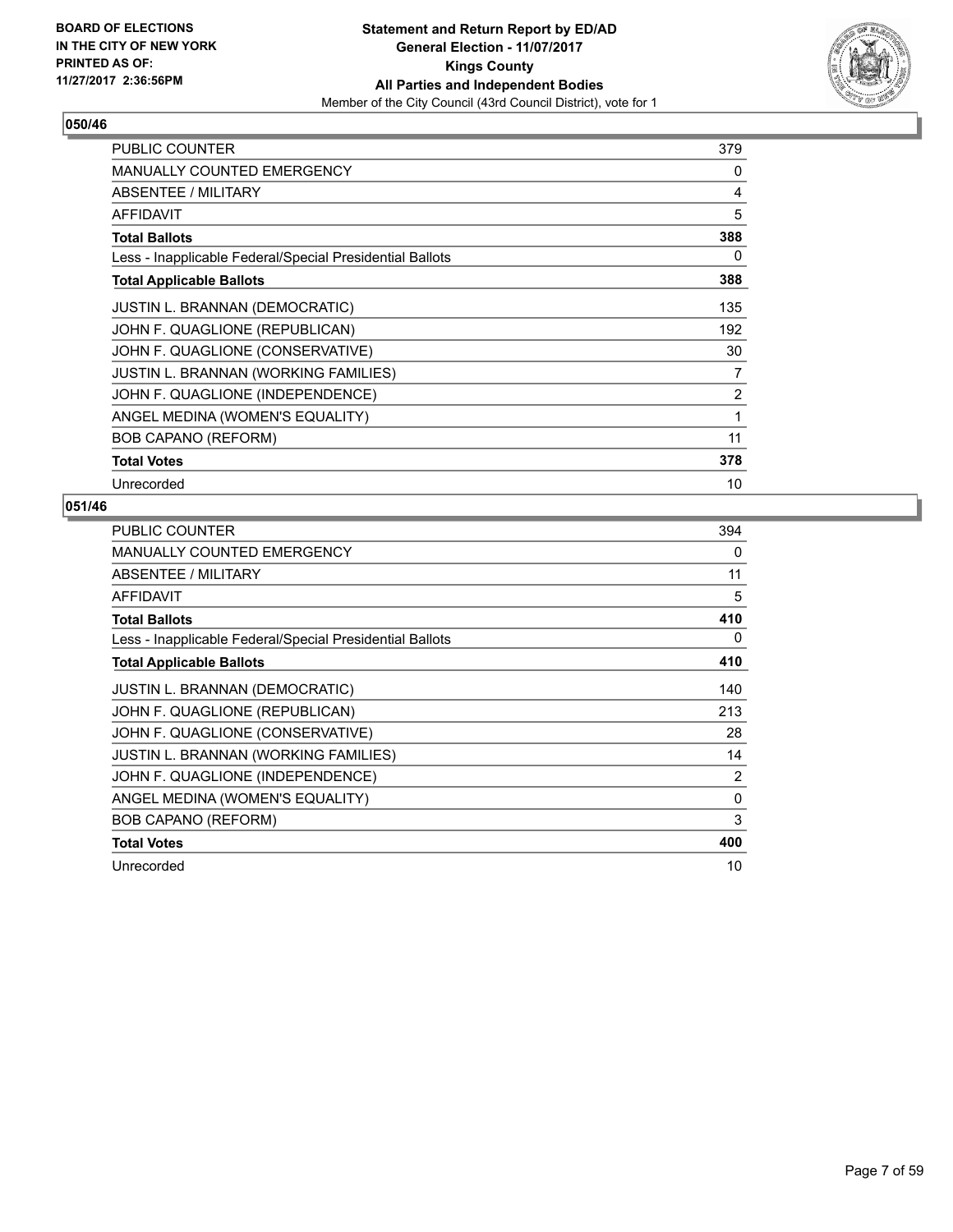

| <b>PUBLIC COUNTER</b>                                    | 340 |
|----------------------------------------------------------|-----|
| <b>MANUALLY COUNTED EMERGENCY</b>                        | 0   |
| ABSENTEE / MILITARY                                      | 5   |
| <b>AFFIDAVIT</b>                                         | 5   |
| <b>Total Ballots</b>                                     | 350 |
| Less - Inapplicable Federal/Special Presidential Ballots | 0   |
| <b>Total Applicable Ballots</b>                          | 350 |
| <b>JUSTIN L. BRANNAN (DEMOCRATIC)</b>                    | 103 |
| JOHN F. QUAGLIONE (REPUBLICAN)                           | 153 |
| JOHN F. QUAGLIONE (CONSERVATIVE)                         | 25  |
| JUSTIN L. BRANNAN (WORKING FAMILIES)                     | 21  |
| JOHN F. QUAGLIONE (INDEPENDENCE)                         | 6   |
| ANGEL MEDINA (WOMEN'S EQUALITY)                          | 2   |
| <b>BOB CAPANO (REFORM)</b>                               | 4   |
| <b>Total Votes</b>                                       | 314 |
| Unrecorded                                               | 36  |

| <b>PUBLIC COUNTER</b>                                    | 341            |
|----------------------------------------------------------|----------------|
| <b>MANUALLY COUNTED EMERGENCY</b>                        | 0              |
| ABSENTEE / MILITARY                                      | 12             |
| <b>AFFIDAVIT</b>                                         | 1              |
| <b>Total Ballots</b>                                     | 354            |
| Less - Inapplicable Federal/Special Presidential Ballots | 0              |
| <b>Total Applicable Ballots</b>                          | 354            |
| <b>JUSTIN L. BRANNAN (DEMOCRATIC)</b>                    | 182            |
| JOHN F. QUAGLIONE (REPUBLICAN)                           | 109            |
| JOHN F. QUAGLIONE (CONSERVATIVE)                         | 23             |
| <b>JUSTIN L. BRANNAN (WORKING FAMILIES)</b>              | 15             |
| JOHN F. QUAGLIONE (INDEPENDENCE)                         | 4              |
| ANGEL MEDINA (WOMEN'S EQUALITY)                          | $\overline{2}$ |
| <b>BOB CAPANO (REFORM)</b>                               | 6              |
| KHADER EL-YATEEM (WRITE-IN)                              | 1              |
| <b>Total Votes</b>                                       | 342            |
| Unrecorded                                               | 12             |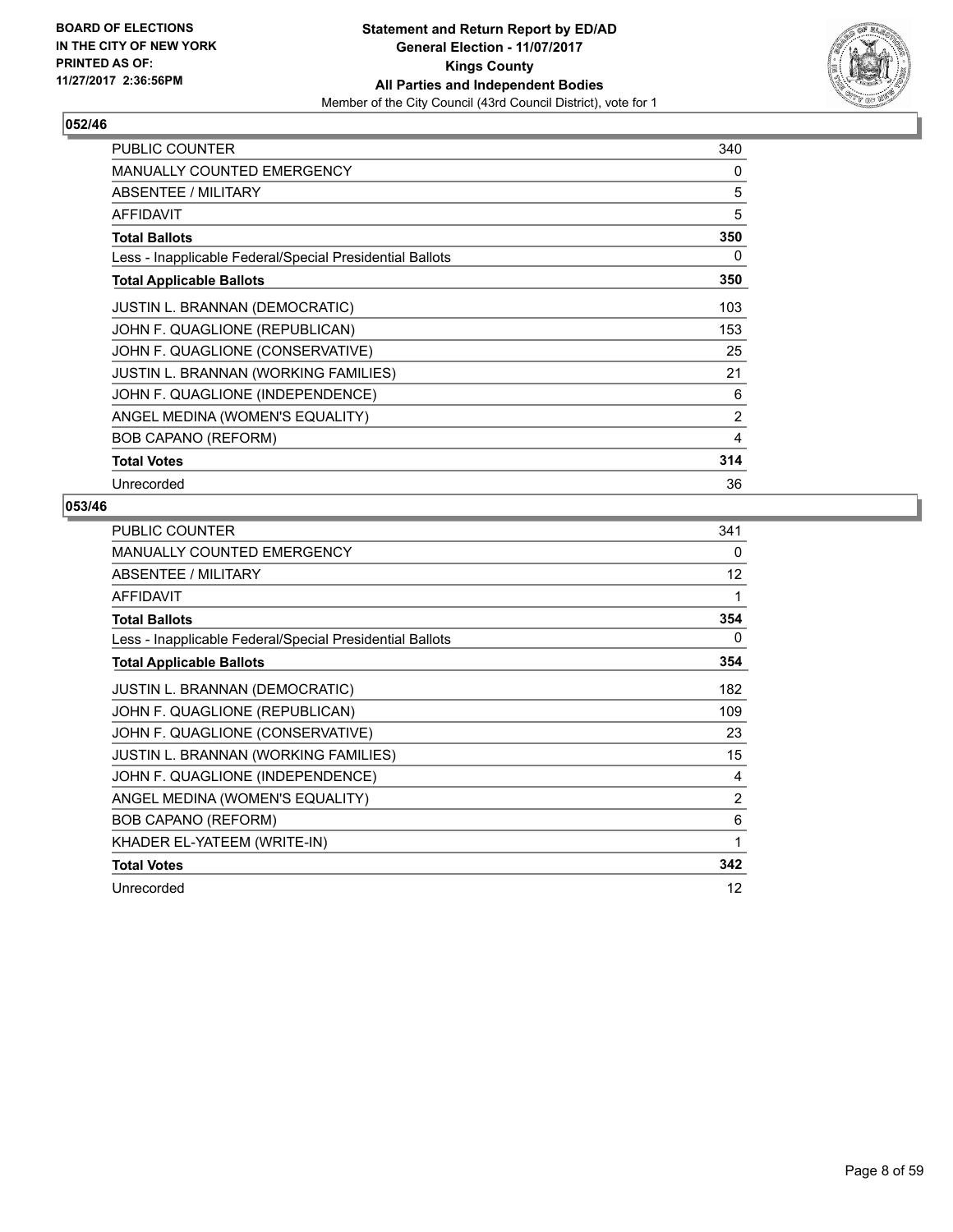

| <b>PUBLIC COUNTER</b>                                    | 260 |
|----------------------------------------------------------|-----|
| MANUALLY COUNTED EMERGENCY                               | 0   |
| ABSENTEE / MILITARY                                      | 9   |
| <b>AFFIDAVIT</b>                                         | 3   |
| <b>Total Ballots</b>                                     | 272 |
| Less - Inapplicable Federal/Special Presidential Ballots | 0   |
| <b>Total Applicable Ballots</b>                          | 272 |
| <b>JUSTIN L. BRANNAN (DEMOCRATIC)</b>                    | 137 |
| JOHN F. QUAGLIONE (REPUBLICAN)                           | 80  |
| JOHN F. QUAGLIONE (CONSERVATIVE)                         | 21  |
| <b>JUSTIN L. BRANNAN (WORKING FAMILIES)</b>              | 14  |
| JOHN F. QUAGLIONE (INDEPENDENCE)                         | 3   |
| ANGEL MEDINA (WOMEN'S EQUALITY)                          | 3   |
| <b>BOB CAPANO (REFORM)</b>                               | 5   |
| <b>Total Votes</b>                                       | 263 |
| Unrecorded                                               | 9   |

| <b>PUBLIC COUNTER</b>                                    | 290 |
|----------------------------------------------------------|-----|
| <b>MANUALLY COUNTED EMERGENCY</b>                        | 0   |
| ABSENTEE / MILITARY                                      | 9   |
| AFFIDAVIT                                                | 3   |
| <b>Total Ballots</b>                                     | 302 |
| Less - Inapplicable Federal/Special Presidential Ballots | 0   |
| <b>Total Applicable Ballots</b>                          | 302 |
| <b>JUSTIN L. BRANNAN (DEMOCRATIC)</b>                    | 160 |
| JOHN F. QUAGLIONE (REPUBLICAN)                           | 98  |
| JOHN F. QUAGLIONE (CONSERVATIVE)                         | 18  |
| JUSTIN L. BRANNAN (WORKING FAMILIES)                     | 4   |
| JOHN F. QUAGLIONE (INDEPENDENCE)                         | 4   |
| ANGEL MEDINA (WOMEN'S EQUALITY)                          | 3   |
| <b>BOB CAPANO (REFORM)</b>                               | 6   |
| <b>Total Votes</b>                                       | 293 |
| Unrecorded                                               | 9   |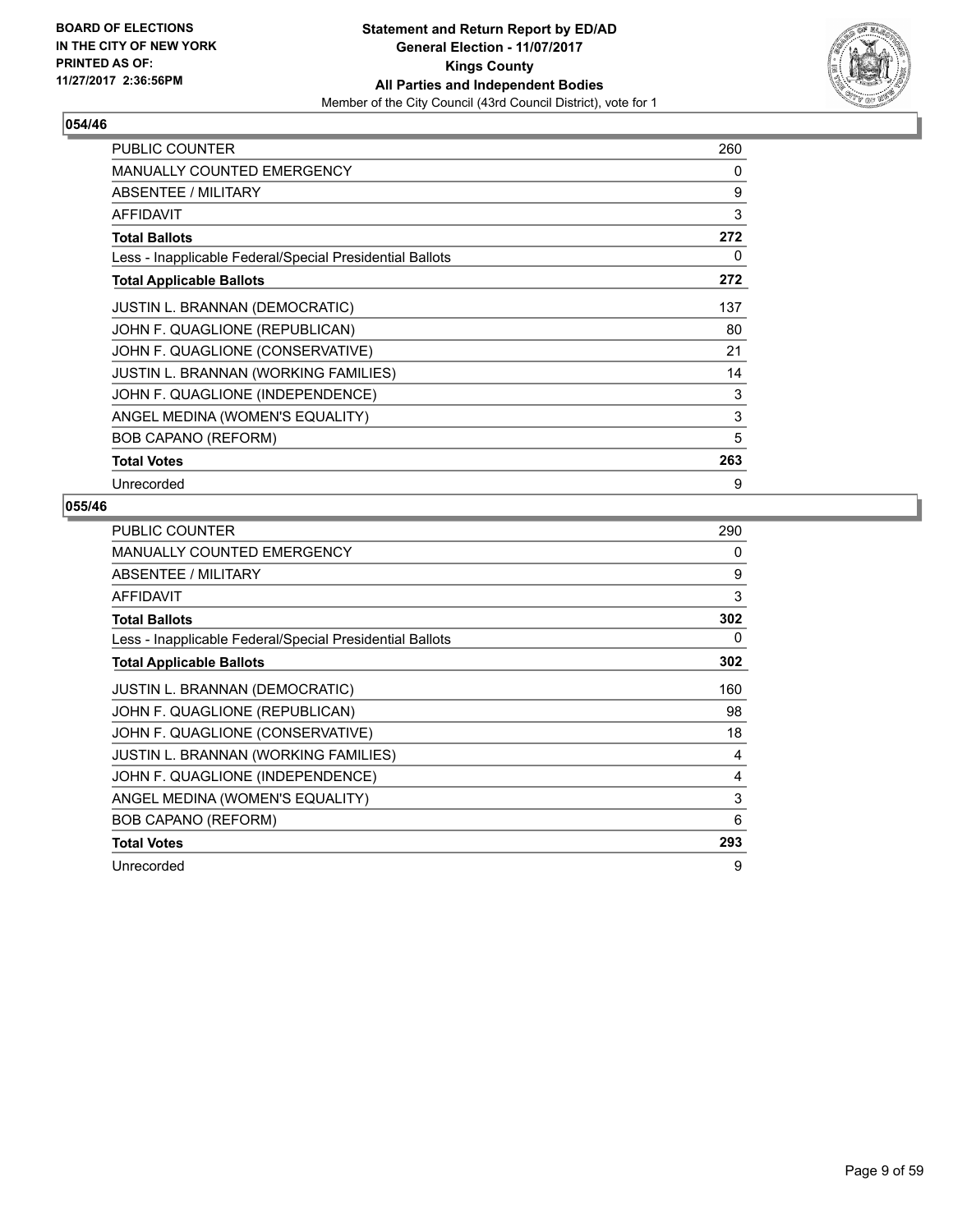

| <b>PUBLIC COUNTER</b>                                    | 324 |
|----------------------------------------------------------|-----|
| <b>MANUALLY COUNTED EMERGENCY</b>                        | 0   |
| ABSENTEE / MILITARY                                      | 1   |
| <b>AFFIDAVIT</b>                                         | 5   |
| <b>Total Ballots</b>                                     | 330 |
| Less - Inapplicable Federal/Special Presidential Ballots | 0   |
| <b>Total Applicable Ballots</b>                          | 330 |
| <b>JUSTIN L. BRANNAN (DEMOCRATIC)</b>                    | 193 |
| JOHN F. QUAGLIONE (REPUBLICAN)                           | 84  |
| JOHN F. QUAGLIONE (CONSERVATIVE)                         | 10  |
| <b>JUSTIN L. BRANNAN (WORKING FAMILIES)</b>              | 27  |
| JOHN F. QUAGLIONE (INDEPENDENCE)                         | 1   |
| ANGEL MEDINA (WOMEN'S EQUALITY)                          | 3   |
| <b>BOB CAPANO (REFORM)</b>                               | 1   |
| <b>Total Votes</b>                                       | 319 |
| Unrecorded                                               | 11  |

| <b>PUBLIC COUNTER</b>                                    | 301 |
|----------------------------------------------------------|-----|
| <b>MANUALLY COUNTED EMERGENCY</b>                        | 0   |
| ABSENTEE / MILITARY                                      | 10  |
| <b>AFFIDAVIT</b>                                         | 2   |
| <b>Total Ballots</b>                                     | 313 |
| Less - Inapplicable Federal/Special Presidential Ballots | 0   |
| <b>Total Applicable Ballots</b>                          | 313 |
| <b>JUSTIN L. BRANNAN (DEMOCRATIC)</b>                    | 143 |
| JOHN F. QUAGLIONE (REPUBLICAN)                           | 109 |
| JOHN F. QUAGLIONE (CONSERVATIVE)                         | 16  |
| JUSTIN L. BRANNAN (WORKING FAMILIES)                     | 23  |
| JOHN F. QUAGLIONE (INDEPENDENCE)                         | 3   |
| ANGEL MEDINA (WOMEN'S EQUALITY)                          | 2   |
| <b>BOB CAPANO (REFORM)</b>                               | 3   |
| <b>Total Votes</b>                                       | 299 |
| Unrecorded                                               | 14  |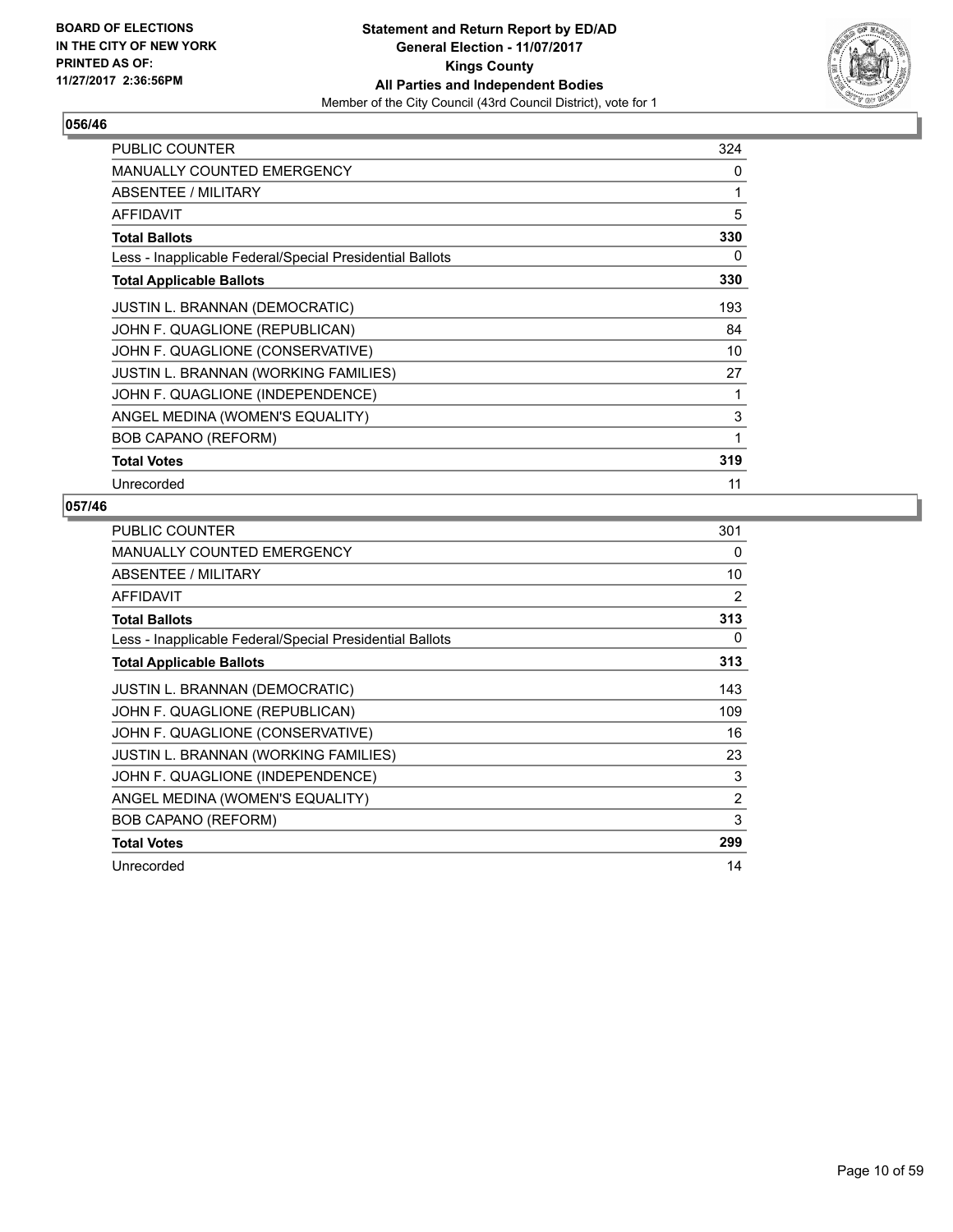

| <b>PUBLIC COUNTER</b>                                    | 359 |
|----------------------------------------------------------|-----|
| <b>MANUALLY COUNTED EMERGENCY</b>                        | 0   |
| ABSENTEE / MILITARY                                      | 3   |
| <b>AFFIDAVIT</b>                                         | 5   |
| <b>Total Ballots</b>                                     | 367 |
| Less - Inapplicable Federal/Special Presidential Ballots | 0   |
| <b>Total Applicable Ballots</b>                          | 367 |
| <b>JUSTIN L. BRANNAN (DEMOCRATIC)</b>                    | 183 |
| JOHN F. QUAGLIONE (REPUBLICAN)                           | 114 |
| JOHN F. QUAGLIONE (CONSERVATIVE)                         | 17  |
| JUSTIN L. BRANNAN (WORKING FAMILIES)                     | 25  |
| JOHN F. QUAGLIONE (INDEPENDENCE)                         | 6   |
| ANGEL MEDINA (WOMEN'S EQUALITY)                          | 4   |
| <b>BOB CAPANO (REFORM)</b>                               | 3   |
| <b>Total Votes</b>                                       | 352 |
| Unrecorded                                               | 15  |

| <b>PUBLIC COUNTER</b>                                    | 328            |
|----------------------------------------------------------|----------------|
| <b>MANUALLY COUNTED EMERGENCY</b>                        | 0              |
| ABSENTEE / MILITARY                                      | 8              |
| <b>AFFIDAVIT</b>                                         | $\overline{2}$ |
| <b>Total Ballots</b>                                     | 338            |
| Less - Inapplicable Federal/Special Presidential Ballots | 0              |
| <b>Total Applicable Ballots</b>                          | 338            |
| <b>JUSTIN L. BRANNAN (DEMOCRATIC)</b>                    | 189            |
| JOHN F. QUAGLIONE (REPUBLICAN)                           | 77             |
| JOHN F. QUAGLIONE (CONSERVATIVE)                         | 23             |
| JUSTIN L. BRANNAN (WORKING FAMILIES)                     | 25             |
| JOHN F. QUAGLIONE (INDEPENDENCE)                         | 3              |
| ANGEL MEDINA (WOMEN'S EQUALITY)                          | 10             |
| <b>BOB CAPANO (REFORM)</b>                               | 3              |
| <b>Total Votes</b>                                       | 330            |
| Unrecorded                                               | 8              |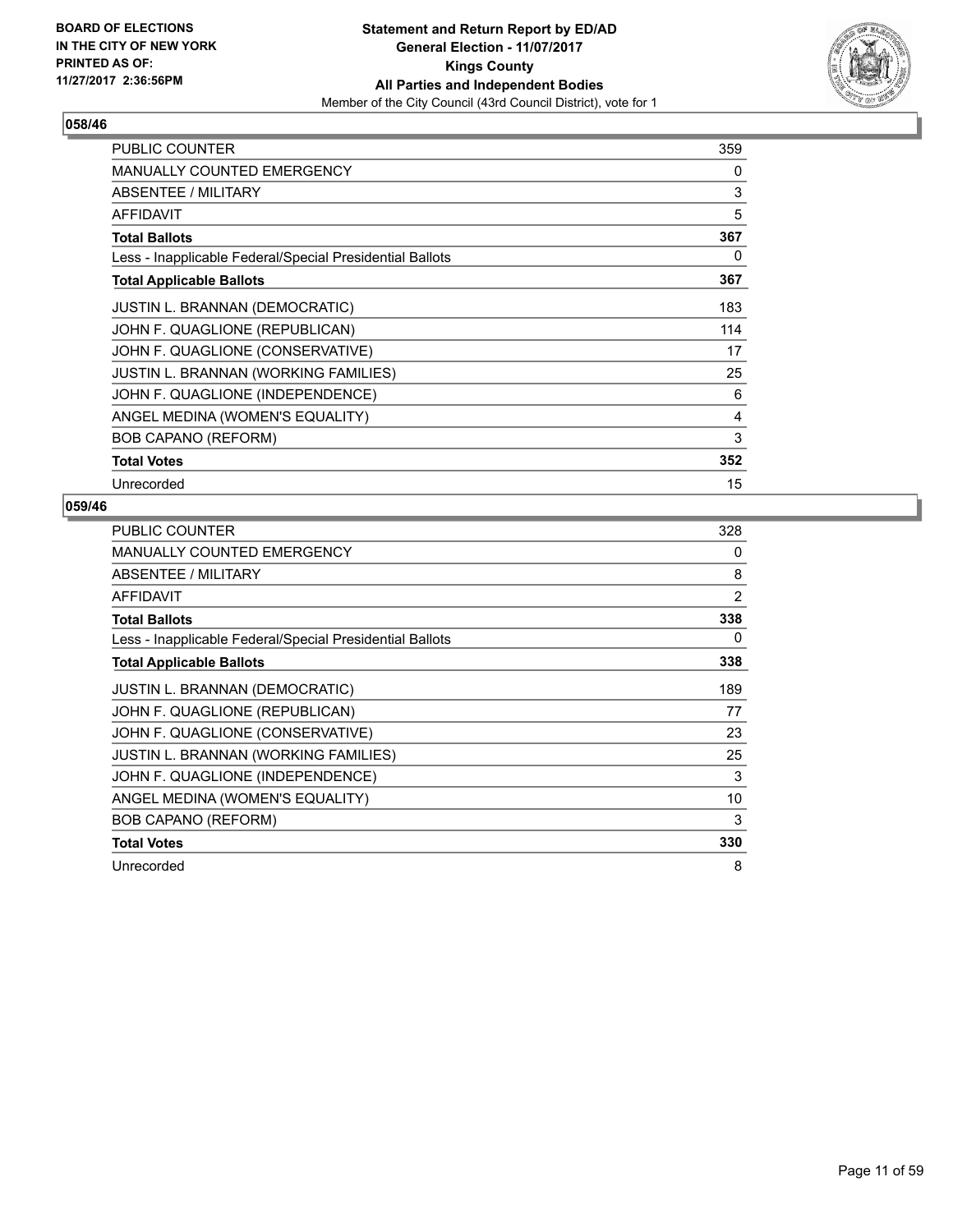

| <b>PUBLIC COUNTER</b>                                    | 423 |
|----------------------------------------------------------|-----|
| <b>MANUALLY COUNTED EMERGENCY</b>                        | 0   |
| ABSENTEE / MILITARY                                      | 18  |
| <b>AFFIDAVIT</b>                                         | 1   |
| <b>Total Ballots</b>                                     | 442 |
| Less - Inapplicable Federal/Special Presidential Ballots | 0   |
| <b>Total Applicable Ballots</b>                          | 442 |
| <b>JUSTIN L. BRANNAN (DEMOCRATIC)</b>                    | 206 |
| JOHN F. QUAGLIONE (REPUBLICAN)                           | 157 |
| JOHN F. QUAGLIONE (CONSERVATIVE)                         | 33  |
| JUSTIN L. BRANNAN (WORKING FAMILIES)                     | 16  |
| JOHN F. QUAGLIONE (INDEPENDENCE)                         | 4   |
| ANGEL MEDINA (WOMEN'S EQUALITY)                          | 3   |
| <b>BOB CAPANO (REFORM)</b>                               | 7   |
| <b>Total Votes</b>                                       | 426 |
| Unrecorded                                               | 16  |

| <b>PUBLIC COUNTER</b>                                    | 187            |
|----------------------------------------------------------|----------------|
| <b>MANUALLY COUNTED EMERGENCY</b>                        | 0              |
| ABSENTEE / MILITARY                                      | 11             |
| <b>AFFIDAVIT</b>                                         | 1              |
| <b>Total Ballots</b>                                     | 199            |
| Less - Inapplicable Federal/Special Presidential Ballots | 0              |
| <b>Total Applicable Ballots</b>                          | 199            |
| <b>JUSTIN L. BRANNAN (DEMOCRATIC)</b>                    | 93             |
| JOHN F. QUAGLIONE (REPUBLICAN)                           | 74             |
| JOHN F. QUAGLIONE (CONSERVATIVE)                         | 13             |
| <b>JUSTIN L. BRANNAN (WORKING FAMILIES)</b>              | 6              |
| JOHN F. QUAGLIONE (INDEPENDENCE)                         | 3              |
| ANGEL MEDINA (WOMEN'S EQUALITY)                          | 1              |
| <b>BOB CAPANO (REFORM)</b>                               | $\overline{2}$ |
| RICHARD FLORENTINO (WRITE-IN)                            | 1              |
| <b>Total Votes</b>                                       | 193            |
| Unrecorded                                               | 6              |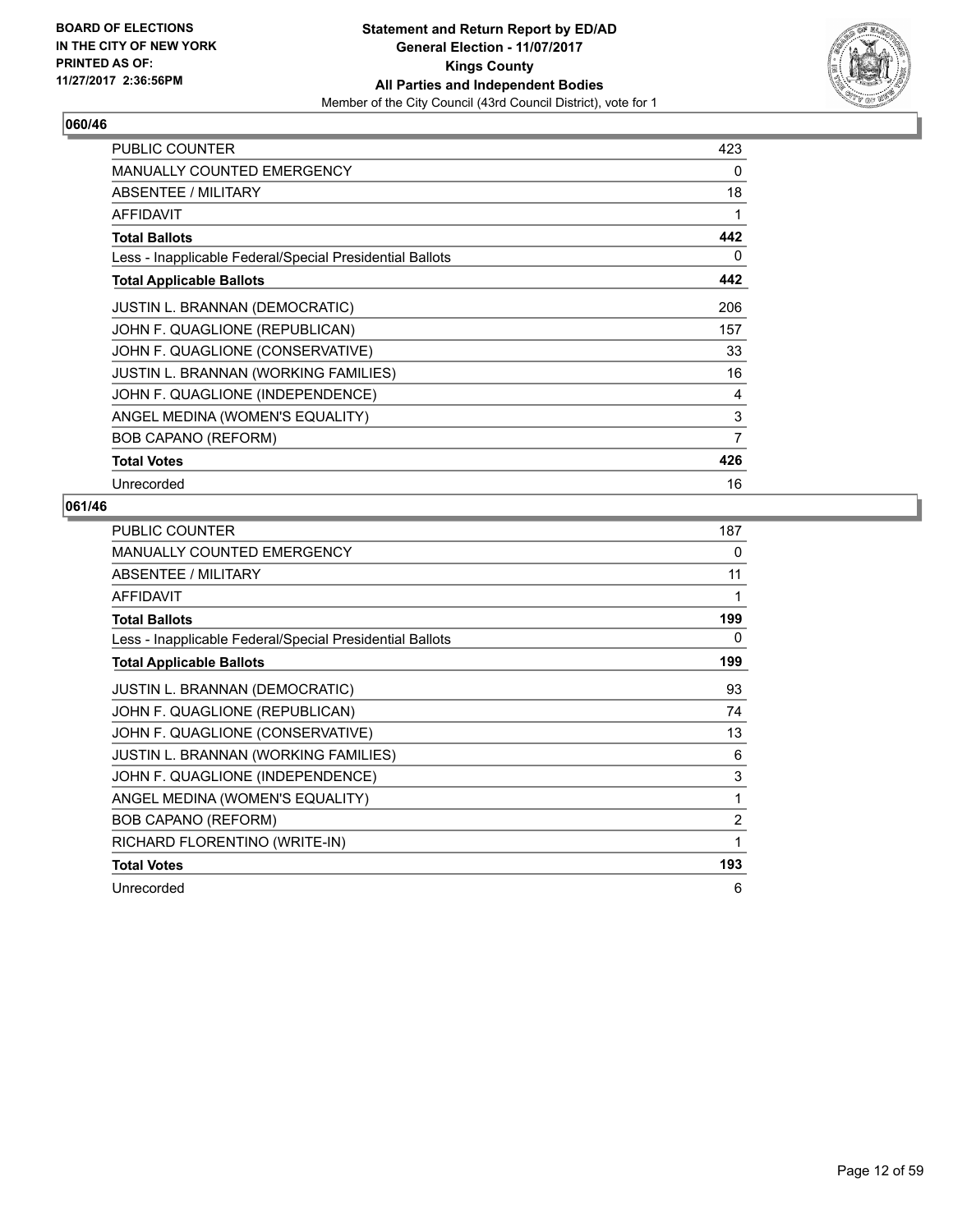

| PUBLIC COUNTER                                           | 365 |
|----------------------------------------------------------|-----|
| <b>MANUALLY COUNTED EMERGENCY</b>                        | 0   |
| ABSENTEE / MILITARY                                      | 11  |
| <b>AFFIDAVIT</b>                                         | 0   |
| <b>Total Ballots</b>                                     | 376 |
| Less - Inapplicable Federal/Special Presidential Ballots | 0   |
| <b>Total Applicable Ballots</b>                          | 376 |
| <b>JUSTIN L. BRANNAN (DEMOCRATIC)</b>                    | 191 |
| JOHN F. QUAGLIONE (REPUBLICAN)                           | 137 |
| JOHN F. QUAGLIONE (CONSERVATIVE)                         | 15  |
| <b>JUSTIN L. BRANNAN (WORKING FAMILIES)</b>              | 18  |
| JOHN F. QUAGLIONE (INDEPENDENCE)                         | 2   |
| ANGEL MEDINA (WOMEN'S EQUALITY)                          | 0   |
| <b>BOB CAPANO (REFORM)</b>                               | 7   |
| <b>Total Votes</b>                                       | 370 |
| Unrecorded                                               | 6   |

| <b>PUBLIC COUNTER</b>                                    | 353            |
|----------------------------------------------------------|----------------|
| <b>MANUALLY COUNTED EMERGENCY</b>                        | 0              |
| ABSENTEE / MILITARY                                      | 14             |
| AFFIDAVIT                                                | 0              |
| <b>Total Ballots</b>                                     | 367            |
| Less - Inapplicable Federal/Special Presidential Ballots | 0              |
| <b>Total Applicable Ballots</b>                          | 367            |
| <b>JUSTIN L. BRANNAN (DEMOCRATIC)</b>                    | 188            |
| JOHN F. QUAGLIONE (REPUBLICAN)                           | 119            |
| JOHN F. QUAGLIONE (CONSERVATIVE)                         | 22             |
| <b>JUSTIN L. BRANNAN (WORKING FAMILIES)</b>              | 13             |
| JOHN F. QUAGLIONE (INDEPENDENCE)                         | $\overline{2}$ |
| ANGEL MEDINA (WOMEN'S EQUALITY)                          | 3              |
| <b>BOB CAPANO (REFORM)</b>                               | 2              |
| <b>Total Votes</b>                                       | 349            |
| Unrecorded                                               | 18             |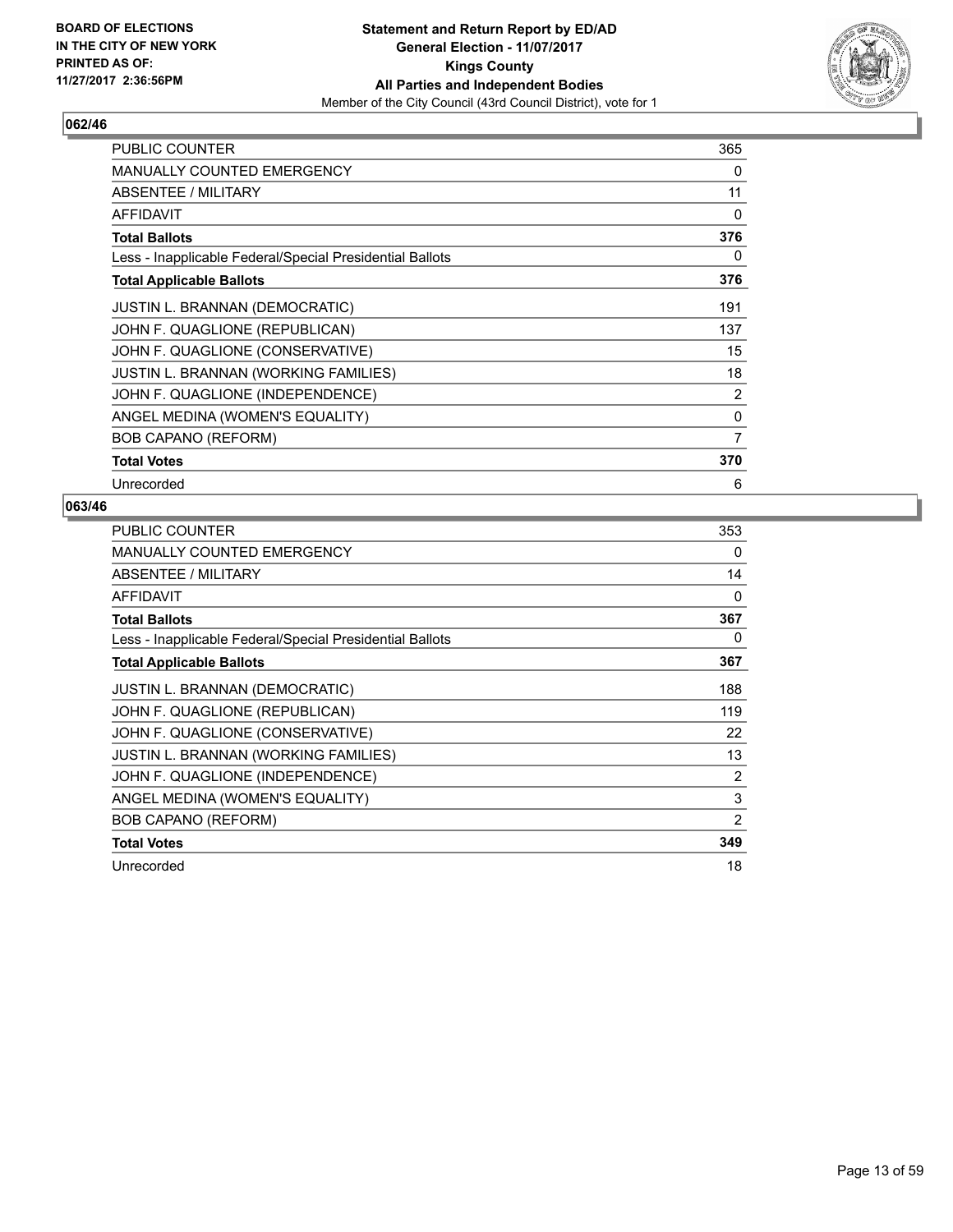

| <b>PUBLIC COUNTER</b>                                    | 362 |
|----------------------------------------------------------|-----|
| <b>MANUALLY COUNTED EMERGENCY</b>                        | 0   |
| ABSENTEE / MILITARY                                      | 14  |
| <b>AFFIDAVIT</b>                                         | 5   |
| <b>Total Ballots</b>                                     | 381 |
| Less - Inapplicable Federal/Special Presidential Ballots | 0   |
| <b>Total Applicable Ballots</b>                          | 381 |
| <b>JUSTIN L. BRANNAN (DEMOCRATIC)</b>                    | 187 |
| JOHN F. QUAGLIONE (REPUBLICAN)                           | 129 |
| JOHN F. QUAGLIONE (CONSERVATIVE)                         | 25  |
| <b>JUSTIN L. BRANNAN (WORKING FAMILIES)</b>              | 18  |
| JOHN F. QUAGLIONE (INDEPENDENCE)                         | 1   |
| ANGEL MEDINA (WOMEN'S EQUALITY)                          | 3   |
| <b>BOB CAPANO (REFORM)</b>                               | 6   |
| <b>Total Votes</b>                                       | 369 |
| Unrecorded                                               | 12  |

| <b>PUBLIC COUNTER</b>                                    | 372 |
|----------------------------------------------------------|-----|
| <b>MANUALLY COUNTED EMERGENCY</b>                        | 0   |
| ABSENTEE / MILITARY                                      | 17  |
| <b>AFFIDAVIT</b>                                         | 8   |
| <b>Total Ballots</b>                                     | 397 |
| Less - Inapplicable Federal/Special Presidential Ballots | 0   |
| <b>Total Applicable Ballots</b>                          | 397 |
| <b>JUSTIN L. BRANNAN (DEMOCRATIC)</b>                    | 203 |
| JOHN F. QUAGLIONE (REPUBLICAN)                           | 125 |
| JOHN F. QUAGLIONE (CONSERVATIVE)                         | 28  |
| <b>JUSTIN L. BRANNAN (WORKING FAMILIES)</b>              | 22  |
| JOHN F. QUAGLIONE (INDEPENDENCE)                         | 4   |
| ANGEL MEDINA (WOMEN'S EQUALITY)                          | 0   |
| <b>BOB CAPANO (REFORM)</b>                               | 3   |
| LIAM MCCABE (WRITE-IN)                                   | 1   |
| <b>Total Votes</b>                                       | 386 |
| Unrecorded                                               | 11  |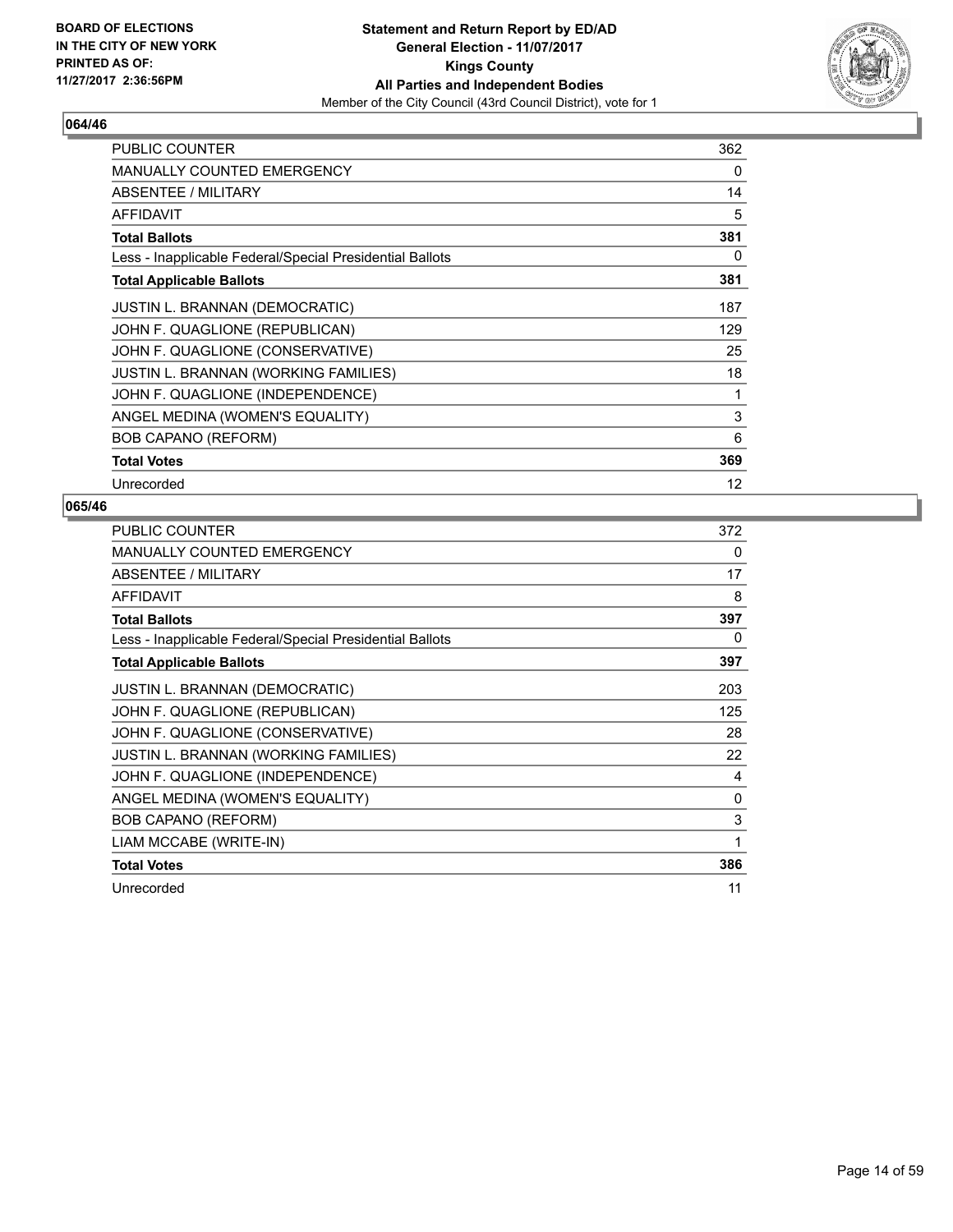

| <b>PUBLIC COUNTER</b>                                    | 292 |
|----------------------------------------------------------|-----|
| <b>MANUALLY COUNTED EMERGENCY</b>                        | 0   |
| ABSENTEE / MILITARY                                      | 4   |
| <b>AFFIDAVIT</b>                                         | 3   |
| <b>Total Ballots</b>                                     | 299 |
| Less - Inapplicable Federal/Special Presidential Ballots | 0   |
| <b>Total Applicable Ballots</b>                          | 299 |
| <b>JUSTIN L. BRANNAN (DEMOCRATIC)</b>                    | 100 |
| JOHN F. QUAGLIONE (REPUBLICAN)                           | 144 |
| JOHN F. QUAGLIONE (CONSERVATIVE)                         | 20  |
| <b>JUSTIN L. BRANNAN (WORKING FAMILIES)</b>              | 9   |
| JOHN F. QUAGLIONE (INDEPENDENCE)                         | 3   |
| ANGEL MEDINA (WOMEN'S EQUALITY)                          | 6   |
| <b>BOB CAPANO (REFORM)</b>                               | 4   |
| <b>Total Votes</b>                                       | 286 |
| Unrecorded                                               | 13  |

| <b>PUBLIC COUNTER</b>                                    | 326            |
|----------------------------------------------------------|----------------|
| <b>MANUALLY COUNTED EMERGENCY</b>                        | 0              |
| ABSENTEE / MILITARY                                      | 13             |
| <b>AFFIDAVIT</b>                                         | 2              |
| <b>Total Ballots</b>                                     | 341            |
| Less - Inapplicable Federal/Special Presidential Ballots | 0              |
| <b>Total Applicable Ballots</b>                          | 341            |
| <b>JUSTIN L. BRANNAN (DEMOCRATIC)</b>                    | 86             |
| JOHN F. QUAGLIONE (REPUBLICAN)                           | 199            |
| JOHN F. QUAGLIONE (CONSERVATIVE)                         | 28             |
| <b>JUSTIN L. BRANNAN (WORKING FAMILIES)</b>              | 6              |
| JOHN F. QUAGLIONE (INDEPENDENCE)                         | 3              |
| ANGEL MEDINA (WOMEN'S EQUALITY)                          | $\overline{2}$ |
| <b>BOB CAPANO (REFORM)</b>                               | 7              |
| <b>Total Votes</b>                                       | 331            |
| Unrecorded                                               | 10             |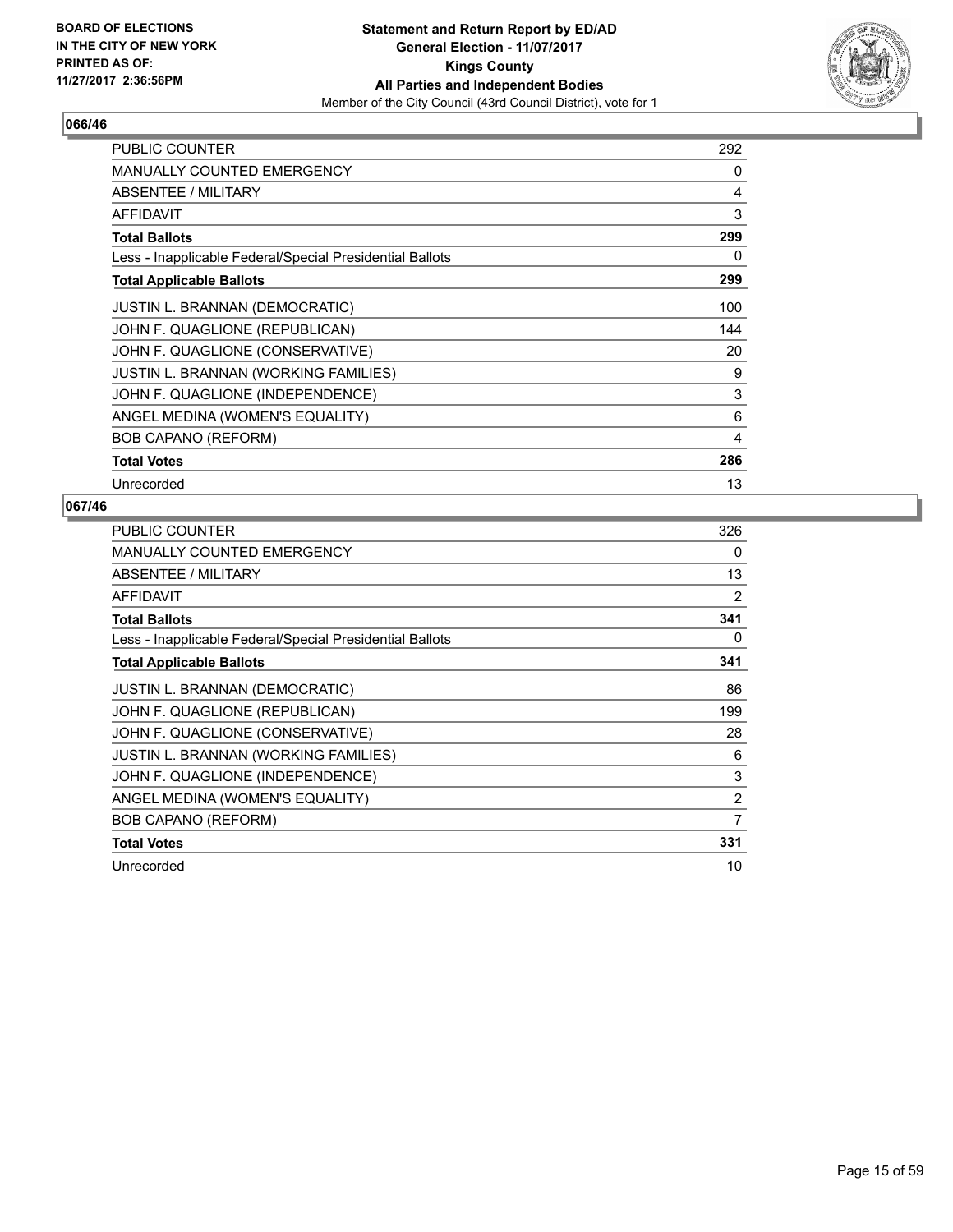

| <b>PUBLIC COUNTER</b>                                    | 404      |
|----------------------------------------------------------|----------|
| <b>MANUALLY COUNTED EMERGENCY</b>                        | 2        |
| <b>ABSENTEE / MILITARY</b>                               | 6        |
| <b>AFFIDAVIT</b>                                         | $\Omega$ |
| <b>Total Ballots</b>                                     | 412      |
| Less - Inapplicable Federal/Special Presidential Ballots | 0        |
| <b>Total Applicable Ballots</b>                          | 412      |
| <b>JUSTIN L. BRANNAN (DEMOCRATIC)</b>                    | 107      |
| JOHN F. QUAGLIONE (REPUBLICAN)                           | 234      |
| JOHN F. QUAGLIONE (CONSERVATIVE)                         | 40       |
| JUSTIN L. BRANNAN (WORKING FAMILIES)                     | 11       |
| JOHN F. QUAGLIONE (INDEPENDENCE)                         | 2        |
| ANGEL MEDINA (WOMEN'S EQUALITY)                          | 2        |
| <b>BOB CAPANO (REFORM)</b>                               | 1        |
| KHADER EL-YATEEM (WRITE-IN)                              | 1        |
| <b>Total Votes</b>                                       | 398      |
| Unrecorded                                               | 14       |

| <b>PUBLIC COUNTER</b>                                    | 340 |
|----------------------------------------------------------|-----|
| <b>MANUALLY COUNTED EMERGENCY</b>                        | 0   |
| <b>ABSENTEE / MILITARY</b>                               | 2   |
| AFFIDAVIT                                                | 2   |
| <b>Total Ballots</b>                                     | 344 |
| Less - Inapplicable Federal/Special Presidential Ballots | 0   |
| <b>Total Applicable Ballots</b>                          | 344 |
| <b>JUSTIN L. BRANNAN (DEMOCRATIC)</b>                    | 81  |
| JOHN F. QUAGLIONE (REPUBLICAN)                           | 206 |
| JOHN F. QUAGLIONE (CONSERVATIVE)                         | 38  |
| JUSTIN L. BRANNAN (WORKING FAMILIES)                     | 8   |
| JOHN F. QUAGLIONE (INDEPENDENCE)                         | 3   |
| ANGEL MEDINA (WOMEN'S EQUALITY)                          | 0   |
| <b>BOB CAPANO (REFORM)</b>                               | 3   |
| <b>Total Votes</b>                                       | 339 |
| Unrecorded                                               | 5   |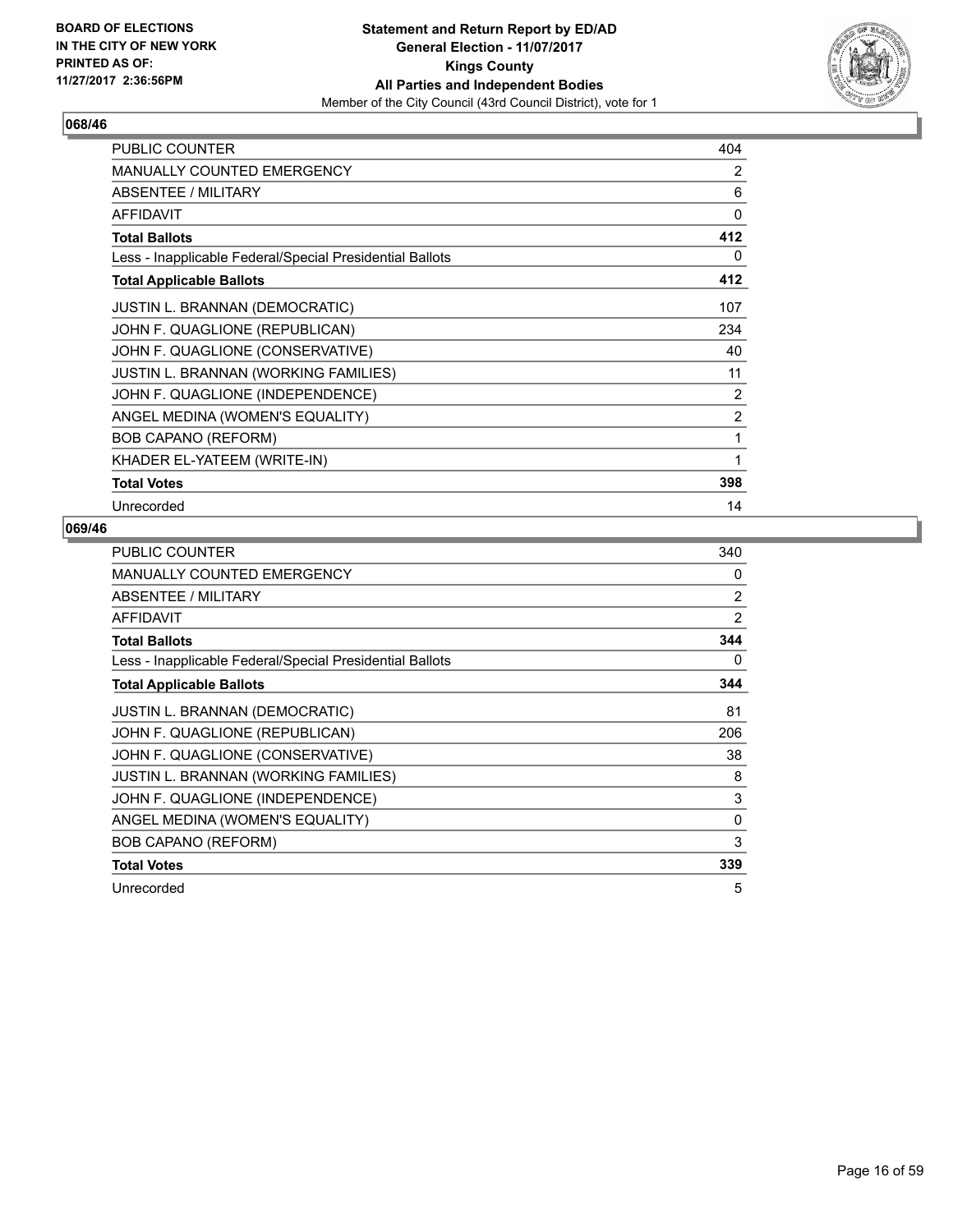

| <b>PUBLIC COUNTER</b>                                    | 301            |
|----------------------------------------------------------|----------------|
| <b>MANUALLY COUNTED EMERGENCY</b>                        | 0              |
| ABSENTEE / MILITARY                                      | 4              |
| <b>AFFIDAVIT</b>                                         | $\overline{2}$ |
| <b>Total Ballots</b>                                     | 307            |
| Less - Inapplicable Federal/Special Presidential Ballots | 0              |
| <b>Total Applicable Ballots</b>                          | 307            |
| <b>JUSTIN L. BRANNAN (DEMOCRATIC)</b>                    | 53             |
| JOHN F. QUAGLIONE (REPUBLICAN)                           | 205            |
| JOHN F. QUAGLIONE (CONSERVATIVE)                         | 27             |
| JUSTIN L. BRANNAN (WORKING FAMILIES)                     | 3              |
| JOHN F. QUAGLIONE (INDEPENDENCE)                         | $\overline{2}$ |
| ANGEL MEDINA (WOMEN'S EQUALITY)                          | $\Omega$       |
| <b>BOB CAPANO (REFORM)</b>                               | 5              |
| <b>JULIAN ASSANGE (WRITE-IN)</b>                         | 1              |
| KHADER EL-YATEEM (WRITE-IN)                              | 1              |
| <b>Total Votes</b>                                       | 297            |
| Unrecorded                                               | 10             |

| <b>PUBLIC COUNTER</b>                                    | 309            |
|----------------------------------------------------------|----------------|
| <b>MANUALLY COUNTED EMERGENCY</b>                        | 0              |
| ABSENTEE / MILITARY                                      | $\overline{2}$ |
| <b>AFFIDAVIT</b>                                         | 4              |
| <b>Total Ballots</b>                                     | 315            |
| Less - Inapplicable Federal/Special Presidential Ballots | 0              |
| <b>Total Applicable Ballots</b>                          | 315            |
| <b>JUSTIN L. BRANNAN (DEMOCRATIC)</b>                    | 87             |
| JOHN F. QUAGLIONE (REPUBLICAN)                           | 168            |
| JOHN F. QUAGLIONE (CONSERVATIVE)                         | 26             |
| <b>JUSTIN L. BRANNAN (WORKING FAMILIES)</b>              | 12             |
| JOHN F. QUAGLIONE (INDEPENDENCE)                         | 3              |
| ANGEL MEDINA (WOMEN'S EQUALITY)                          | $\overline{2}$ |
| <b>BOB CAPANO (REFORM)</b>                               | 8              |
| <b>Total Votes</b>                                       | 306            |
| Unrecorded                                               | 9              |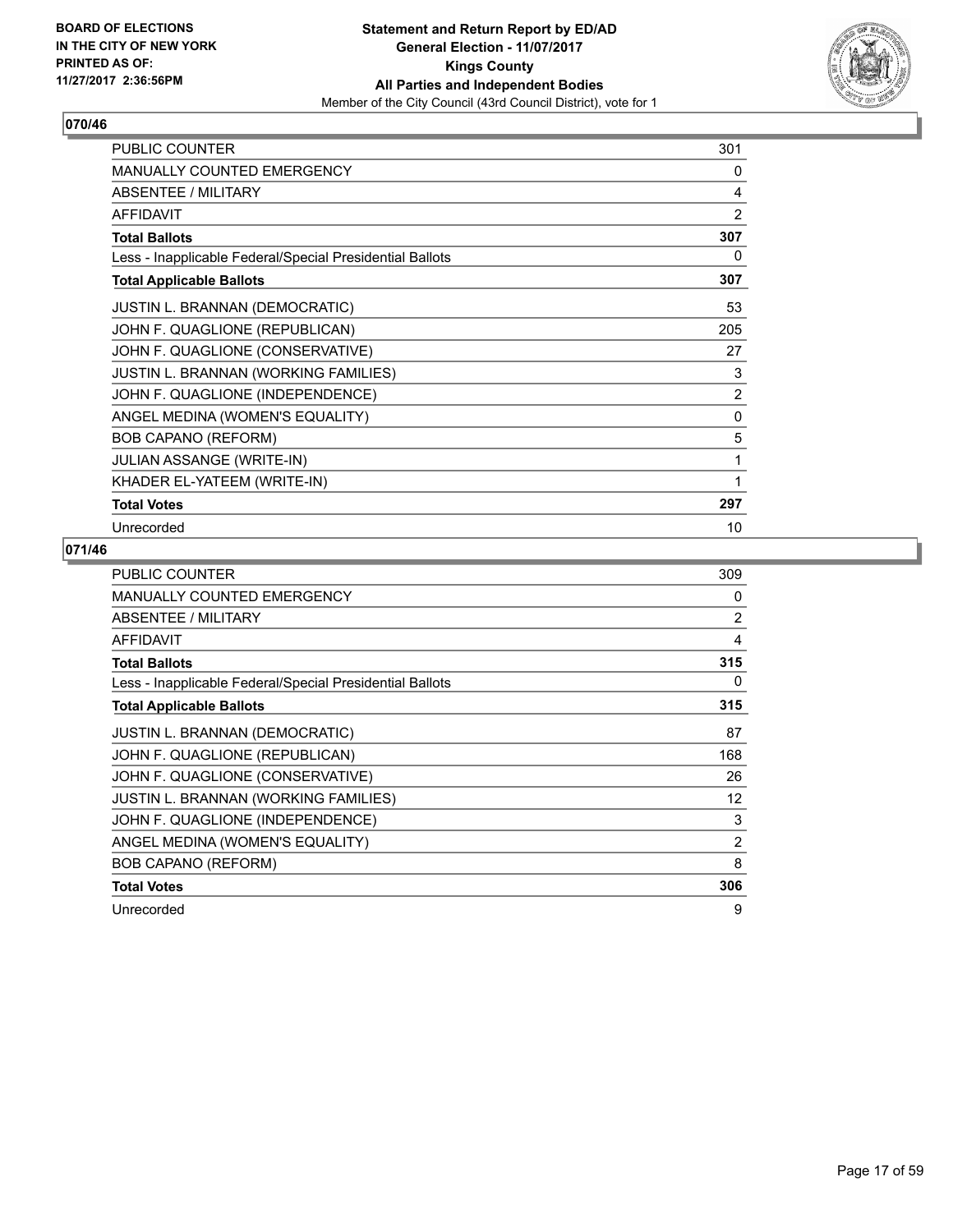

| <b>PUBLIC COUNTER</b>                                    | 321 |
|----------------------------------------------------------|-----|
| MANUALLY COUNTED EMERGENCY                               | 0   |
| ABSENTEE / MILITARY                                      | 17  |
| <b>AFFIDAVIT</b>                                         | 7   |
| <b>Total Ballots</b>                                     | 345 |
| Less - Inapplicable Federal/Special Presidential Ballots | 0   |
| <b>Total Applicable Ballots</b>                          | 345 |
| <b>JUSTIN L. BRANNAN (DEMOCRATIC)</b>                    | 129 |
| JOHN F. QUAGLIONE (REPUBLICAN)                           | 144 |
| JOHN F. QUAGLIONE (CONSERVATIVE)                         | 26  |
| JUSTIN L. BRANNAN (WORKING FAMILIES)                     | 15  |
| JOHN F. QUAGLIONE (INDEPENDENCE)                         | 6   |
| ANGEL MEDINA (WOMEN'S EQUALITY)                          | 4   |
| <b>BOB CAPANO (REFORM)</b>                               | 3   |
| CARLOS MENCHACA (WRITE-IN)                               | 1   |
| KHADER EL-YATEEM (WRITE-IN)                              | 1   |
| <b>Total Votes</b>                                       | 329 |
| Unrecorded                                               | 16  |

| <b>PUBLIC COUNTER</b>                                    | 58 |
|----------------------------------------------------------|----|
| MANUALLY COUNTED EMERGENCY                               | 0  |
| ABSENTEE / MILITARY                                      | 4  |
| AFFIDAVIT                                                | 1  |
| <b>Total Ballots</b>                                     | 63 |
| Less - Inapplicable Federal/Special Presidential Ballots | 0  |
| <b>Total Applicable Ballots</b>                          | 63 |
| <b>JUSTIN L. BRANNAN (DEMOCRATIC)</b>                    | 30 |
| JOHN F. QUAGLIONE (REPUBLICAN)                           | 24 |
| JOHN F. QUAGLIONE (CONSERVATIVE)                         | 3  |
| JUSTIN L. BRANNAN (WORKING FAMILIES)                     | 2  |
| JOHN F. QUAGLIONE (INDEPENDENCE)                         | 0  |
| ANGEL MEDINA (WOMEN'S EQUALITY)                          | 1  |
| <b>BOB CAPANO (REFORM)</b>                               | 0  |
| <b>Total Votes</b>                                       | 60 |
| Unrecorded                                               | 3  |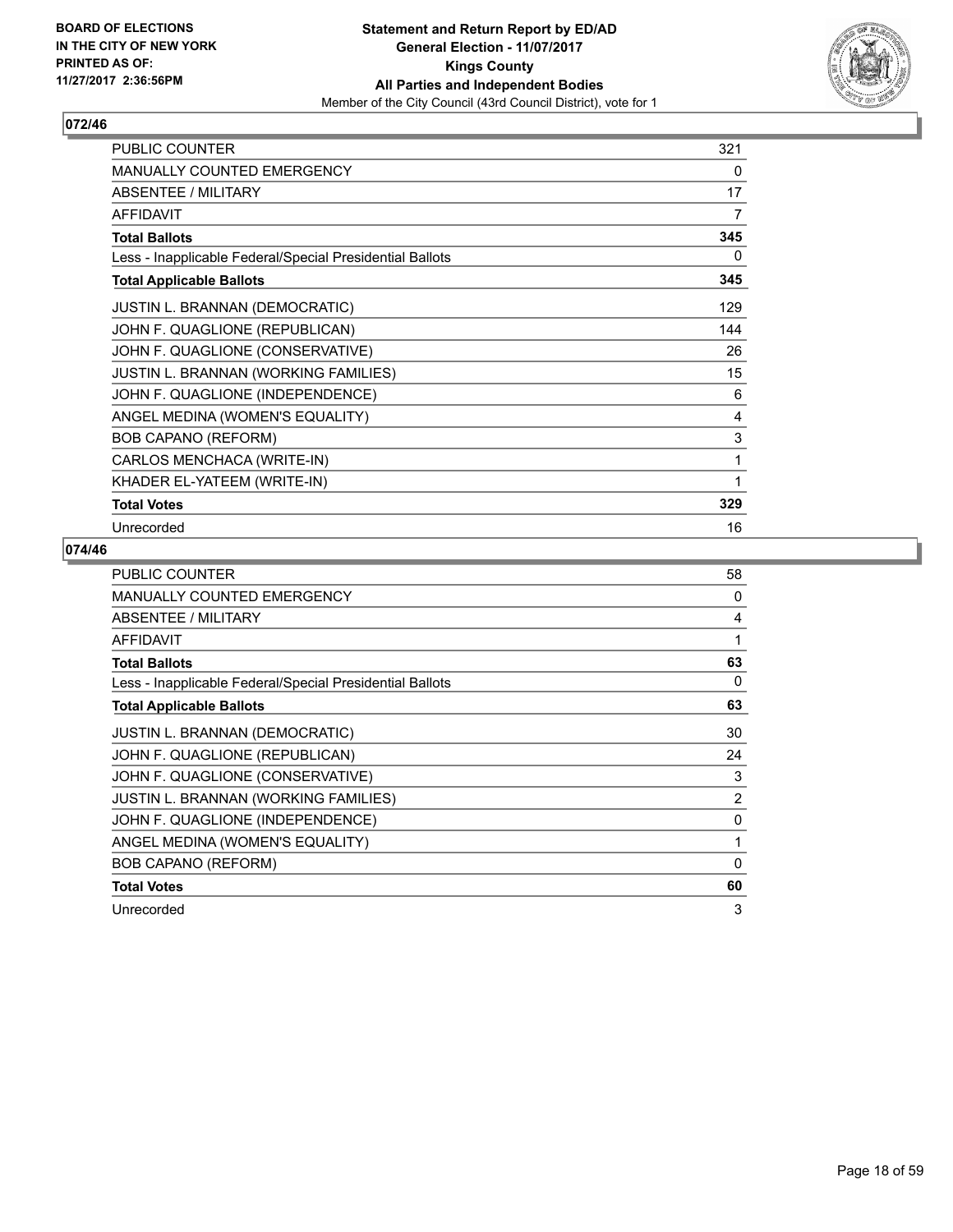

| <b>PUBLIC COUNTER</b>                                    | 370 |
|----------------------------------------------------------|-----|
| <b>MANUALLY COUNTED EMERGENCY</b>                        | 0   |
| <b>ABSENTEE / MILITARY</b>                               | 10  |
| <b>AFFIDAVIT</b>                                         | 5   |
| <b>Total Ballots</b>                                     | 385 |
| Less - Inapplicable Federal/Special Presidential Ballots | 0   |
| <b>Total Applicable Ballots</b>                          | 385 |
| <b>JUSTIN L. BRANNAN (DEMOCRATIC)</b>                    | 182 |
| JOHN F. QUAGLIONE (REPUBLICAN)                           | 136 |
| JOHN F. QUAGLIONE (CONSERVATIVE)                         | 28  |
| JUSTIN L. BRANNAN (WORKING FAMILIES)                     | 20  |
| JOHN F. QUAGLIONE (INDEPENDENCE)                         | 4   |
| ANGEL MEDINA (WOMEN'S EQUALITY)                          | 2   |
| <b>BOB CAPANO (REFORM)</b>                               | 4   |
| LIAM MCCABE (WRITE-IN)                                   | 1   |
| <b>Total Votes</b>                                       | 377 |
| Unrecorded                                               | 8   |

| <b>PUBLIC COUNTER</b>                                    | 254 |
|----------------------------------------------------------|-----|
| <b>MANUALLY COUNTED EMERGENCY</b>                        | 0   |
| ABSENTEE / MILITARY                                      | 10  |
| AFFIDAVIT                                                | 3   |
| <b>Total Ballots</b>                                     | 267 |
| Less - Inapplicable Federal/Special Presidential Ballots | 0   |
| <b>Total Applicable Ballots</b>                          | 267 |
| <b>JUSTIN L. BRANNAN (DEMOCRATIC)</b>                    | 123 |
| JOHN F. QUAGLIONE (REPUBLICAN)                           | 97  |
| JOHN F. QUAGLIONE (CONSERVATIVE)                         | 19  |
| JUSTIN L. BRANNAN (WORKING FAMILIES)                     | 12  |
| JOHN F. QUAGLIONE (INDEPENDENCE)                         | 1   |
| ANGEL MEDINA (WOMEN'S EQUALITY)                          | 1   |
| <b>BOB CAPANO (REFORM)</b>                               | 6   |
| <b>Total Votes</b>                                       | 259 |
| Unrecorded                                               | 8   |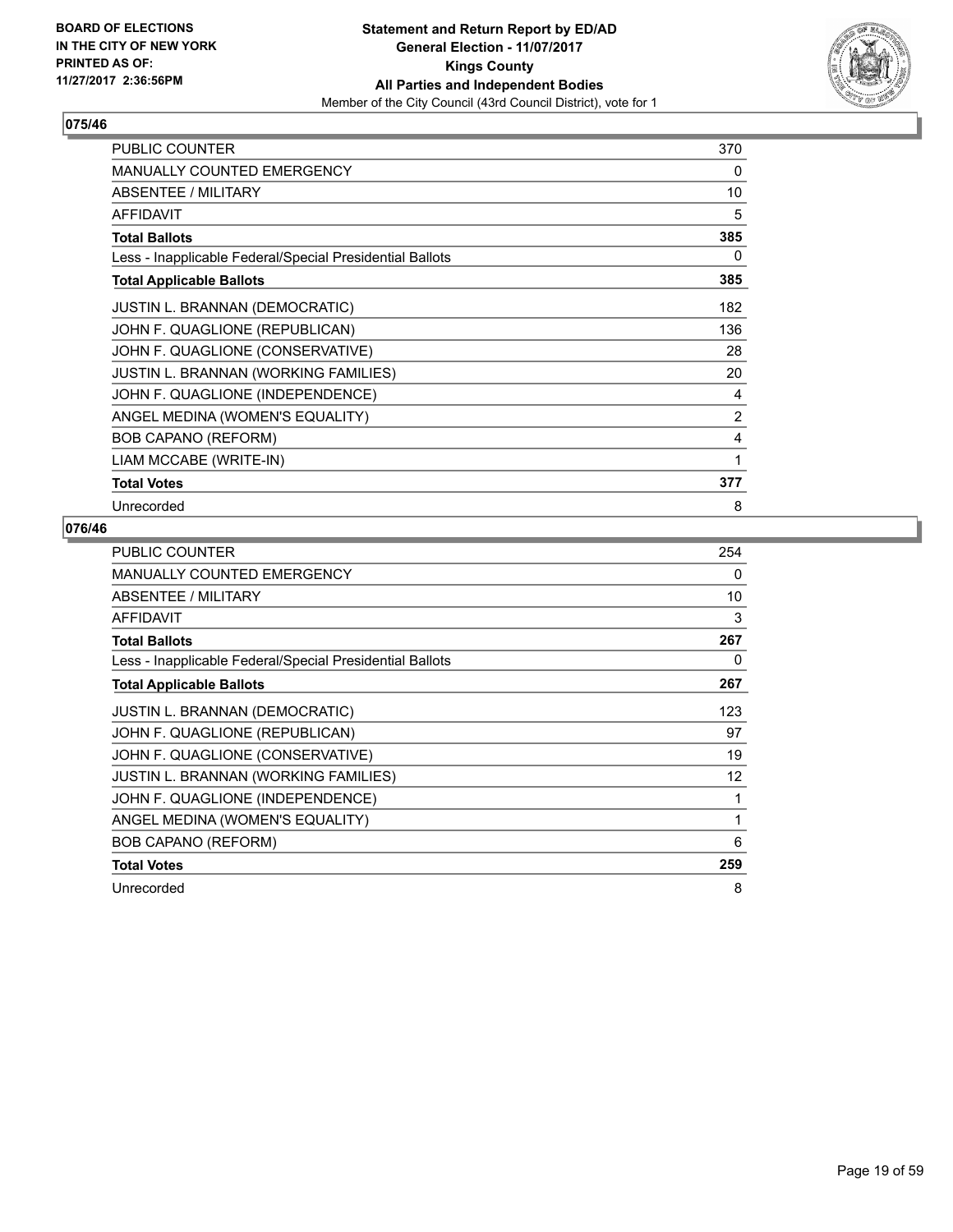

| <b>PUBLIC COUNTER</b>                                    | 419            |
|----------------------------------------------------------|----------------|
| <b>MANUALLY COUNTED EMERGENCY</b>                        | 0              |
| ABSENTEE / MILITARY                                      | 5              |
| <b>AFFIDAVIT</b>                                         | 3              |
| <b>Total Ballots</b>                                     | 427            |
| Less - Inapplicable Federal/Special Presidential Ballots | 0              |
| <b>Total Applicable Ballots</b>                          | 427            |
| <b>JUSTIN L. BRANNAN (DEMOCRATIC)</b>                    | 170            |
| JOHN F. QUAGLIONE (REPUBLICAN)                           | 198            |
| JOHN F. QUAGLIONE (CONSERVATIVE)                         | 26             |
| <b>JUSTIN L. BRANNAN (WORKING FAMILIES)</b>              | 16             |
| JOHN F. QUAGLIONE (INDEPENDENCE)                         |                |
| ANGEL MEDINA (WOMEN'S EQUALITY)                          | $\overline{2}$ |
| <b>BOB CAPANO (REFORM)</b>                               | 6              |
| JAMES MARTIN (WRITE-IN)                                  | 1              |
| UNATTRIBUTABLE WRITE-IN (WRITE-IN)                       | 1              |
| <b>Total Votes</b>                                       | 421            |
| Unrecorded                                               | 6              |

| <b>PUBLIC COUNTER</b>                                    | 373            |
|----------------------------------------------------------|----------------|
| <b>MANUALLY COUNTED EMERGENCY</b>                        | 0              |
| <b>ABSENTEE / MILITARY</b>                               | 10             |
| <b>AFFIDAVIT</b>                                         | 3              |
| <b>Total Ballots</b>                                     | 386            |
| Less - Inapplicable Federal/Special Presidential Ballots | 0              |
| <b>Total Applicable Ballots</b>                          | 386            |
| <b>JUSTIN L. BRANNAN (DEMOCRATIC)</b>                    | 55             |
| JOHN F. QUAGLIONE (REPUBLICAN)                           | 257            |
| JOHN F. QUAGLIONE (CONSERVATIVE)                         | 47             |
| JUSTIN L. BRANNAN (WORKING FAMILIES)                     | 2              |
| JOHN F. QUAGLIONE (INDEPENDENCE)                         | 9              |
| ANGEL MEDINA (WOMEN'S EQUALITY)                          | $\overline{2}$ |
| <b>BOB CAPANO (REFORM)</b>                               | 5              |
| LUCRETIA REGINA-POTTER (WRITE-IN)                        | 3              |
| <b>Total Votes</b>                                       | 380            |
| Unrecorded                                               | 6              |
| 082/46 COMBINED into: 037/46                             |                |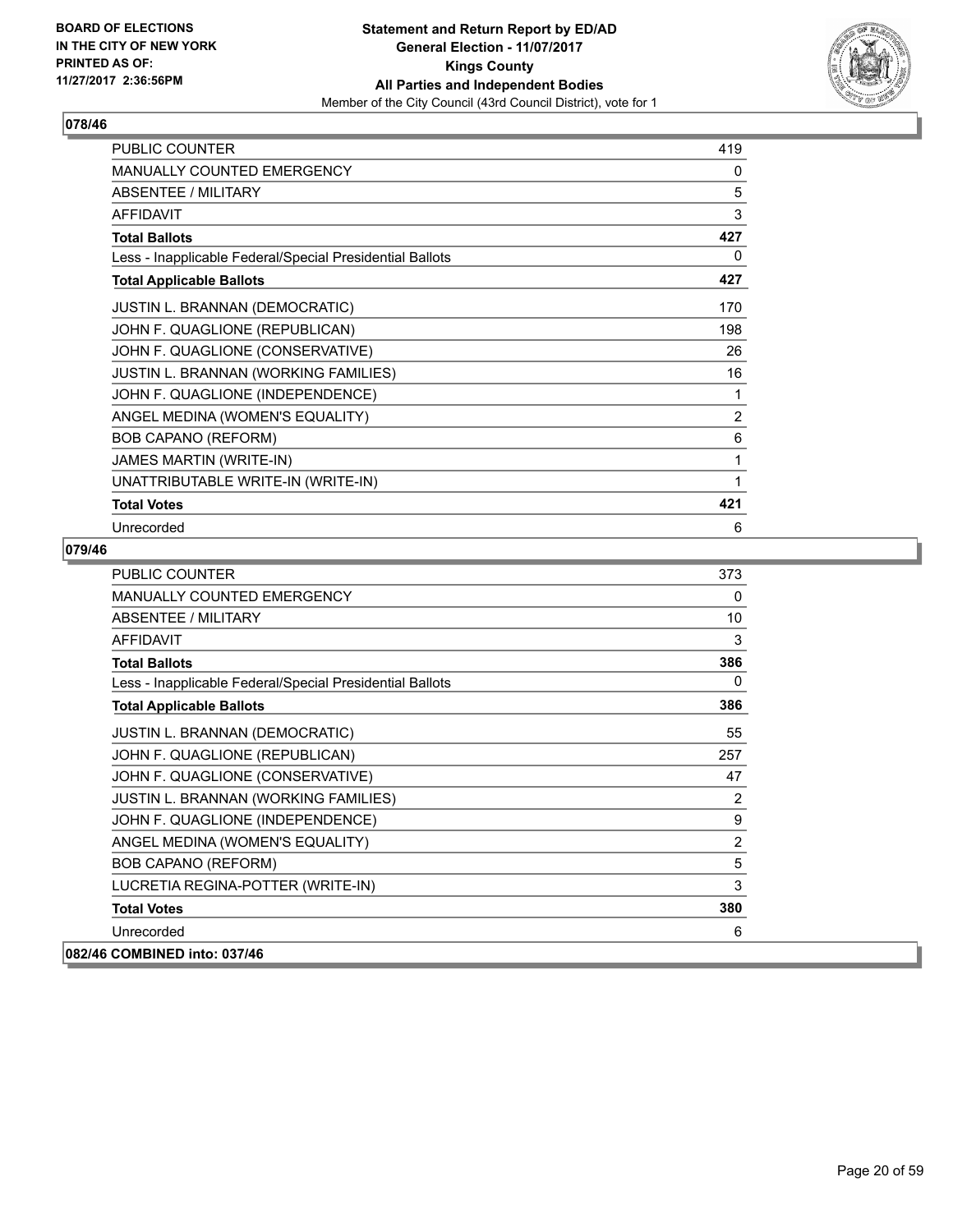

| <b>PUBLIC COUNTER</b>                                    | 0 |
|----------------------------------------------------------|---|
| <b>MANUALLY COUNTED EMERGENCY</b>                        | 0 |
| ABSENTEE / MILITARY                                      | 0 |
| AFFIDAVIT                                                | 0 |
| <b>Total Ballots</b>                                     | 0 |
| Less - Inapplicable Federal/Special Presidential Ballots | 0 |
| <b>Total Applicable Ballots</b>                          | 0 |
| JUSTIN L. BRANNAN (DEMOCRATIC)                           | 0 |
| JOHN F. QUAGLIONE (REPUBLICAN)                           | 0 |
| JOHN F. QUAGLIONE (CONSERVATIVE)                         | 0 |
| <b>JUSTIN L. BRANNAN (WORKING FAMILIES)</b>              | 0 |
| JOHN F. QUAGLIONE (INDEPENDENCE)                         | 0 |
| ANGEL MEDINA (WOMEN'S EQUALITY)                          | 0 |
| <b>BOB CAPANO (REFORM)</b>                               | 0 |
| <b>Total Votes</b>                                       | 0 |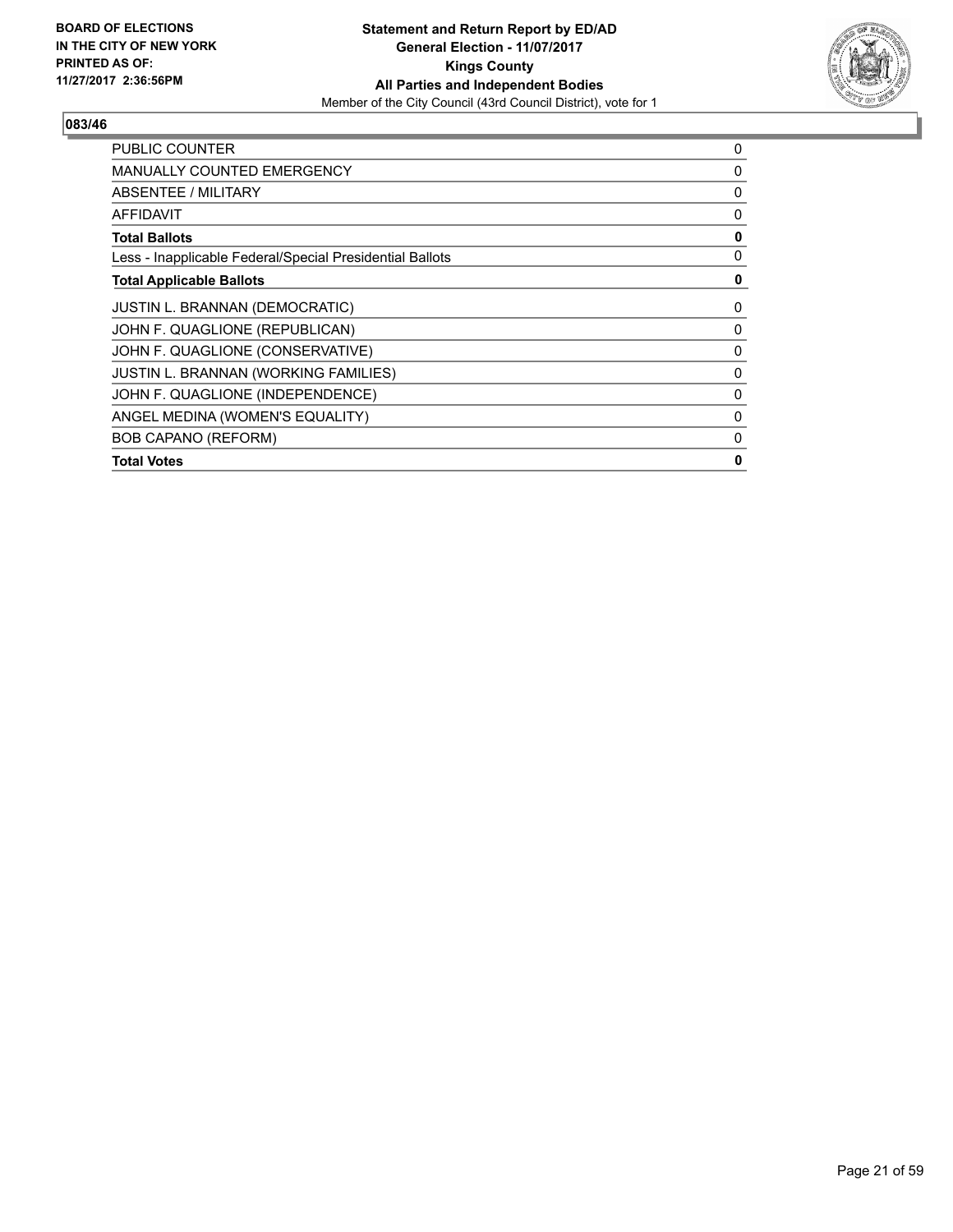

| <b>PUBLIC COUNTER</b>                                    | 203 |
|----------------------------------------------------------|-----|
| <b>MANUALLY COUNTED EMERGENCY</b>                        | 0   |
| <b>ABSENTEE / MILITARY</b>                               | 5   |
| <b>AFFIDAVIT</b>                                         | 0   |
| <b>Total Ballots</b>                                     | 208 |
| Less - Inapplicable Federal/Special Presidential Ballots | 0   |
| <b>Total Applicable Ballots</b>                          | 208 |
| <b>JUSTIN L. BRANNAN (DEMOCRATIC)</b>                    | 70  |
| JOHN F. QUAGLIONE (REPUBLICAN)                           | 92  |
| JOHN F. QUAGLIONE (CONSERVATIVE)                         | 12  |
| JUSTIN L. BRANNAN (WORKING FAMILIES)                     | 9   |
| JOHN F. QUAGLIONE (INDEPENDENCE)                         | 1   |
| ANGEL MEDINA (WOMEN'S EQUALITY)                          | 2   |
| <b>BOB CAPANO (REFORM)</b>                               | 3   |
| UNATTRIBUTABLE WRITE-IN (WRITE-IN)                       | 1   |
| <b>Total Votes</b>                                       | 190 |
| Unrecorded                                               | 18  |

| <b>PUBLIC COUNTER</b>                                    | 178 |
|----------------------------------------------------------|-----|
| <b>MANUALLY COUNTED EMERGENCY</b>                        | 0   |
| ABSENTEE / MILITARY                                      | 13  |
| <b>AFFIDAVIT</b>                                         | 0   |
| <b>Total Ballots</b>                                     | 191 |
| Less - Inapplicable Federal/Special Presidential Ballots | 0   |
| <b>Total Applicable Ballots</b>                          | 191 |
| <b>JUSTIN L. BRANNAN (DEMOCRATIC)</b>                    | 66  |
| JOHN F. QUAGLIONE (REPUBLICAN)                           | 83  |
| JOHN F. QUAGLIONE (CONSERVATIVE)                         | 14  |
| JUSTIN L. BRANNAN (WORKING FAMILIES)                     | 3   |
| JOHN F. QUAGLIONE (INDEPENDENCE)                         | 5   |
| ANGEL MEDINA (WOMEN'S EQUALITY)                          | 1   |
| <b>BOB CAPANO (REFORM)</b>                               | 3   |
| <b>Total Votes</b>                                       | 175 |
| Unrecorded                                               | 16  |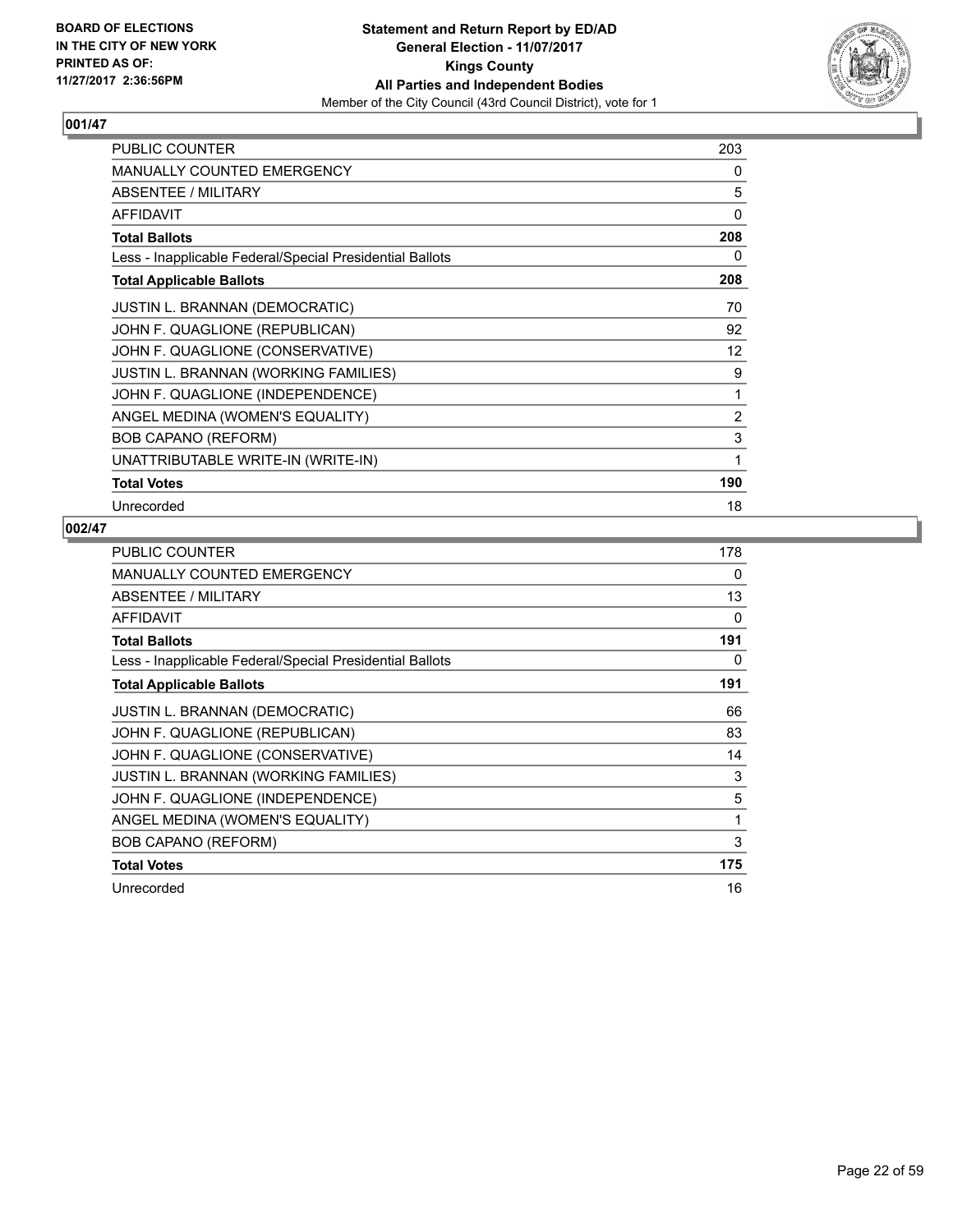

| <b>PUBLIC COUNTER</b>                                    | 125      |
|----------------------------------------------------------|----------|
| <b>MANUALLY COUNTED EMERGENCY</b>                        | 0        |
| ABSENTEE / MILITARY                                      | 3        |
| AFFIDAVIT                                                | $\Omega$ |
| <b>Total Ballots</b>                                     | 128      |
| Less - Inapplicable Federal/Special Presidential Ballots | 0        |
| <b>Total Applicable Ballots</b>                          | 128      |
| <b>JUSTIN L. BRANNAN (DEMOCRATIC)</b>                    | 58       |
| JOHN F. QUAGLIONE (REPUBLICAN)                           | 46       |
| JOHN F. QUAGLIONE (CONSERVATIVE)                         | 6        |
| JUSTIN L. BRANNAN (WORKING FAMILIES)                     | 5        |
| JOHN F. QUAGLIONE (INDEPENDENCE)                         | 0        |
| ANGEL MEDINA (WOMEN'S EQUALITY)                          | 1        |
| <b>BOB CAPANO (REFORM)</b>                               | 0        |
| <b>Total Votes</b>                                       | 116      |
| Unrecorded                                               | 12       |

| <b>PUBLIC COUNTER</b>                                    | 17       |
|----------------------------------------------------------|----------|
| <b>MANUALLY COUNTED EMERGENCY</b>                        | 0        |
| ABSENTEE / MILITARY                                      | 0        |
| <b>AFFIDAVIT</b>                                         | $\Omega$ |
| <b>Total Ballots</b>                                     | 17       |
| Less - Inapplicable Federal/Special Presidential Ballots | 0        |
| <b>Total Applicable Ballots</b>                          | 17       |
| <b>JUSTIN L. BRANNAN (DEMOCRATIC)</b>                    | 10       |
| JOHN F. QUAGLIONE (REPUBLICAN)                           | 3        |
| JOHN F. QUAGLIONE (CONSERVATIVE)                         | 1        |
| JUSTIN L. BRANNAN (WORKING FAMILIES)                     |          |
| JOHN F. QUAGLIONE (INDEPENDENCE)                         | 0        |
| ANGEL MEDINA (WOMEN'S EQUALITY)                          | 1        |
| <b>BOB CAPANO (REFORM)</b>                               | 0        |
| <b>Total Votes</b>                                       | 16       |
| Unrecorded                                               | 1        |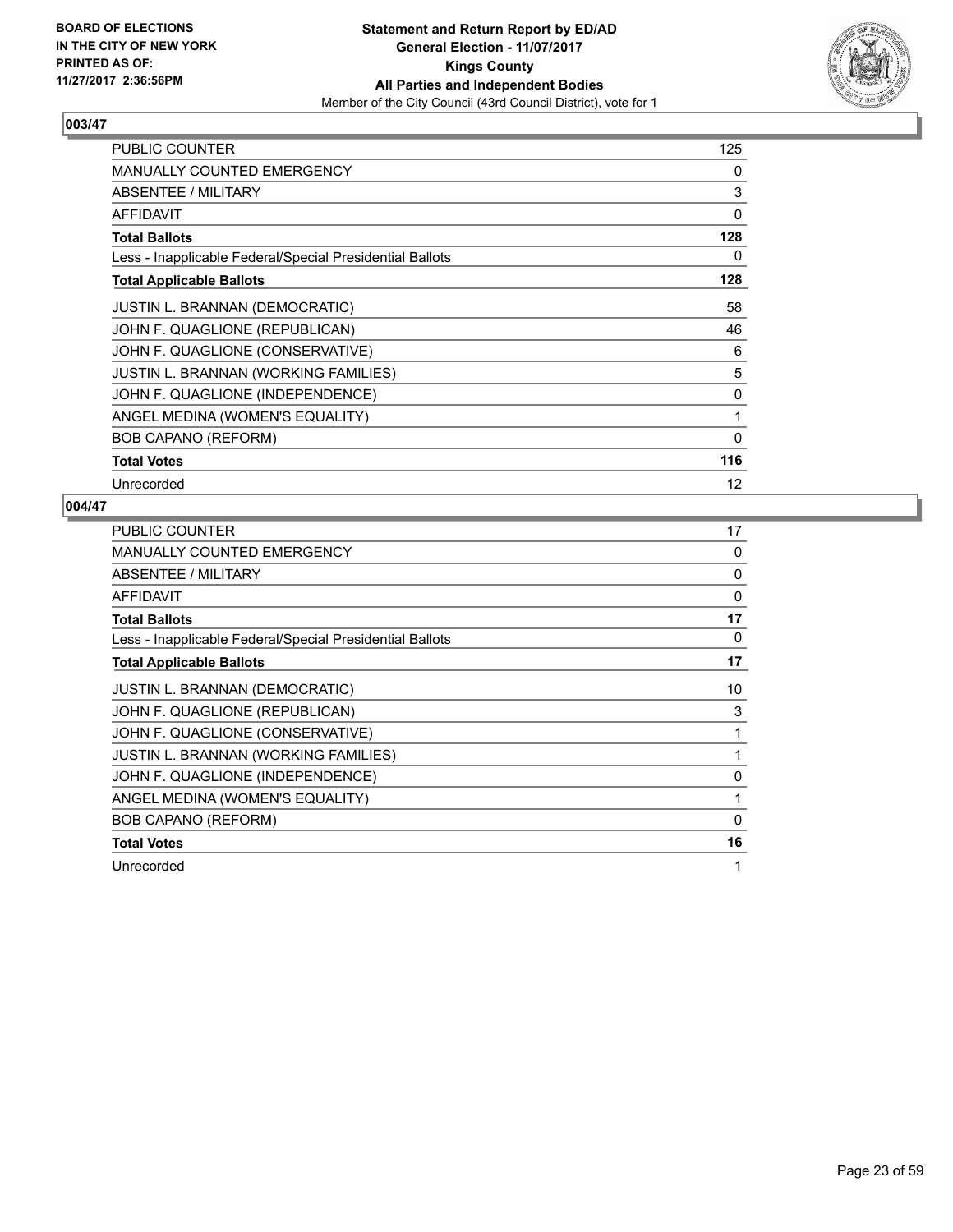

| <b>PUBLIC COUNTER</b>                                    | 208            |
|----------------------------------------------------------|----------------|
| <b>MANUALLY COUNTED EMERGENCY</b>                        | 0              |
| <b>ABSENTEE / MILITARY</b>                               | 6              |
| <b>AFFIDAVIT</b>                                         | 3              |
| <b>Total Ballots</b>                                     | 217            |
| Less - Inapplicable Federal/Special Presidential Ballots | 0              |
| <b>Total Applicable Ballots</b>                          | 217            |
| <b>JUSTIN L. BRANNAN (DEMOCRATIC)</b>                    | 81             |
| JOHN F. QUAGLIONE (REPUBLICAN)                           | 100            |
| JOHN F. QUAGLIONE (CONSERVATIVE)                         | 17             |
| <b>JUSTIN L. BRANNAN (WORKING FAMILIES)</b>              | $\overline{7}$ |
| JOHN F. QUAGLIONE (INDEPENDENCE)                         | 1              |
| ANGEL MEDINA (WOMEN'S EQUALITY)                          | 3              |
| <b>BOB CAPANO (REFORM)</b>                               | 0              |
| UNATTRIBUTABLE WRITE-IN (WRITE-IN)                       | 1              |
| <b>Total Votes</b>                                       | 210            |
| Unrecorded                                               | 7              |

| <b>PUBLIC COUNTER</b>                                    | 161 |
|----------------------------------------------------------|-----|
| <b>MANUALLY COUNTED EMERGENCY</b>                        | 0   |
| <b>ABSENTEE / MILITARY</b>                               | 5   |
| AFFIDAVIT                                                | 3   |
| <b>Total Ballots</b>                                     | 169 |
| Less - Inapplicable Federal/Special Presidential Ballots | 0   |
| <b>Total Applicable Ballots</b>                          | 169 |
| <b>JUSTIN L. BRANNAN (DEMOCRATIC)</b>                    | 81  |
| JOHN F. QUAGLIONE (REPUBLICAN)                           | 53  |
| JOHN F. QUAGLIONE (CONSERVATIVE)                         | 12  |
| JUSTIN L. BRANNAN (WORKING FAMILIES)                     | 5   |
| JOHN F. QUAGLIONE (INDEPENDENCE)                         | 3   |
| ANGEL MEDINA (WOMEN'S EQUALITY)                          | 4   |
| <b>BOB CAPANO (REFORM)</b>                               | 4   |
| <b>Total Votes</b>                                       | 162 |
| Unrecorded                                               | 7   |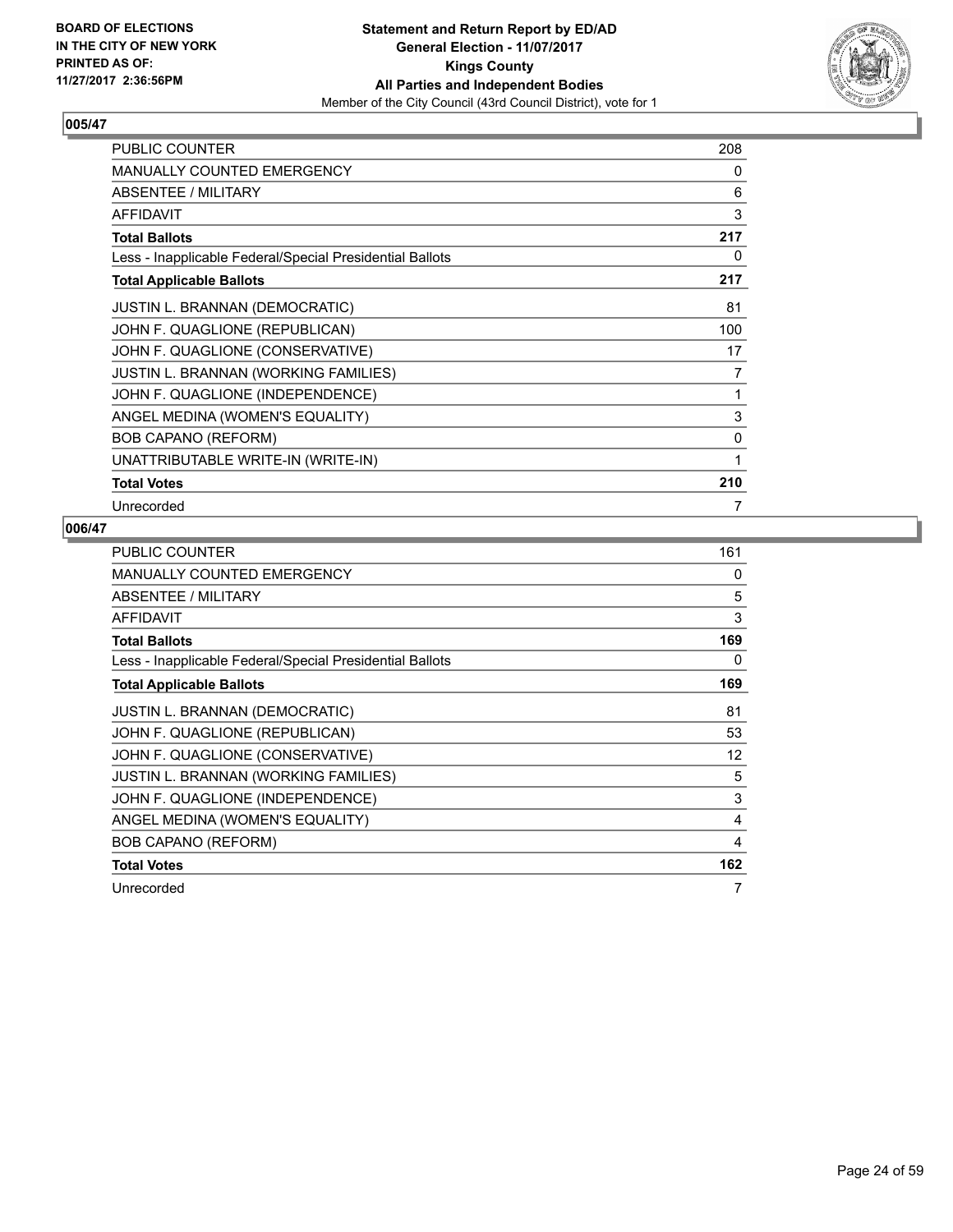

| <b>PUBLIC COUNTER</b>                                    | 247 |
|----------------------------------------------------------|-----|
| <b>MANUALLY COUNTED EMERGENCY</b>                        | 0   |
| ABSENTEE / MILITARY                                      | 6   |
| AFFIDAVIT                                                | 1   |
| <b>Total Ballots</b>                                     | 254 |
| Less - Inapplicable Federal/Special Presidential Ballots | 0   |
| <b>Total Applicable Ballots</b>                          | 254 |
| <b>JUSTIN L. BRANNAN (DEMOCRATIC)</b>                    | 82  |
| JOHN F. QUAGLIONE (REPUBLICAN)                           | 126 |
| JOHN F. QUAGLIONE (CONSERVATIVE)                         | 20  |
| JUSTIN L. BRANNAN (WORKING FAMILIES)                     | 4   |
| JOHN F. QUAGLIONE (INDEPENDENCE)                         | 2   |
| ANGEL MEDINA (WOMEN'S EQUALITY)                          | 4   |
| <b>BOB CAPANO (REFORM)</b>                               | 6   |
| <b>Total Votes</b>                                       | 244 |
| Unrecorded                                               | 10  |

| <b>PUBLIC COUNTER</b>                                    | 228 |
|----------------------------------------------------------|-----|
| <b>MANUALLY COUNTED EMERGENCY</b>                        | 0   |
| ABSENTEE / MILITARY                                      | 11  |
| <b>AFFIDAVIT</b>                                         | 3   |
| <b>Total Ballots</b>                                     | 242 |
| Less - Inapplicable Federal/Special Presidential Ballots | 0   |
| <b>Total Applicable Ballots</b>                          | 242 |
| <b>JUSTIN L. BRANNAN (DEMOCRATIC)</b>                    | 86  |
| JOHN F. QUAGLIONE (REPUBLICAN)                           | 119 |
| JOHN F. QUAGLIONE (CONSERVATIVE)                         | 11  |
| <b>JUSTIN L. BRANNAN (WORKING FAMILIES)</b>              | 4   |
| JOHN F. QUAGLIONE (INDEPENDENCE)                         | 3   |
| ANGEL MEDINA (WOMEN'S EQUALITY)                          | 1   |
| <b>BOB CAPANO (REFORM)</b>                               | 5   |
| <b>Total Votes</b>                                       | 229 |
| Unrecorded                                               | 13  |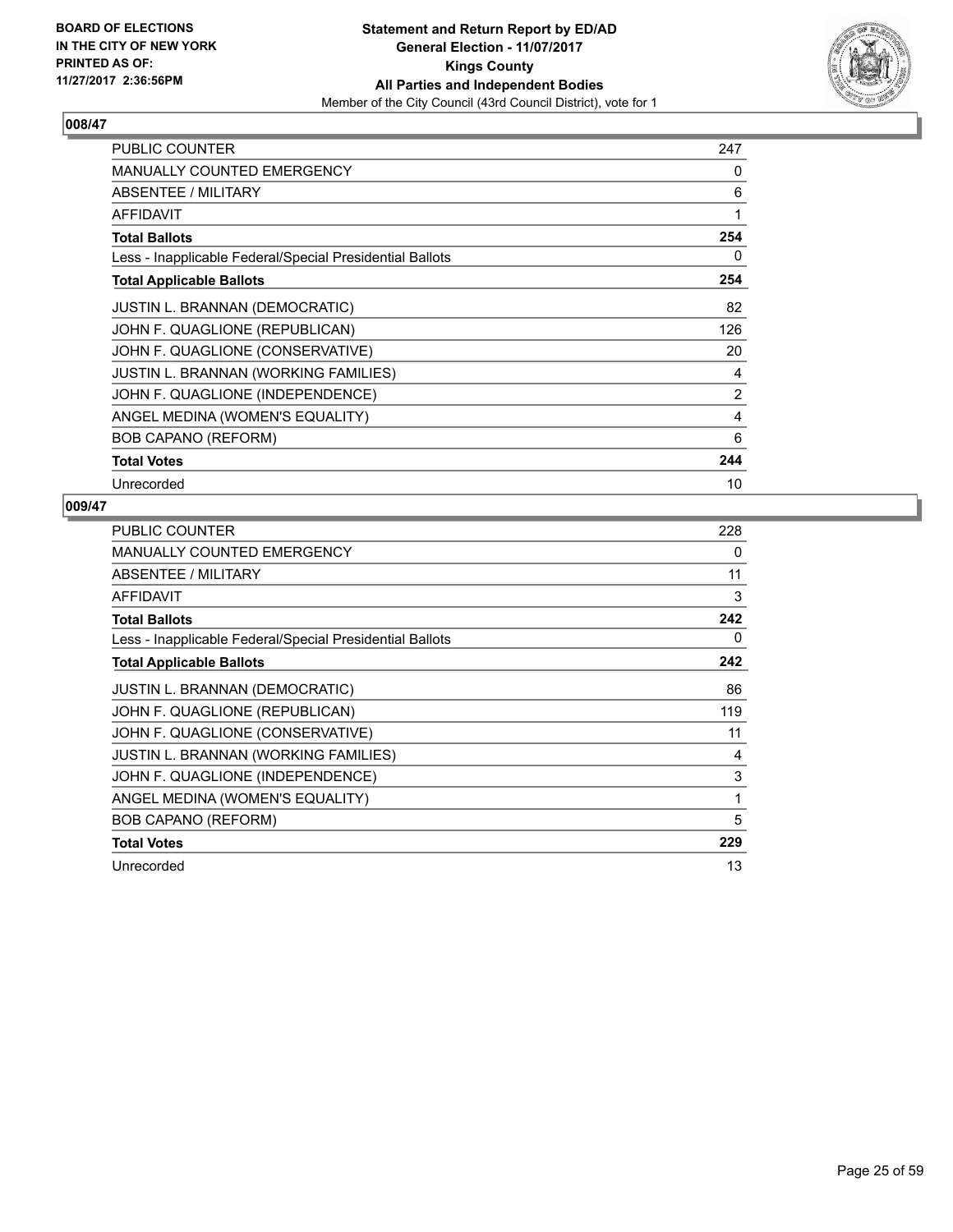

| <b>PUBLIC COUNTER</b>                                    | 192            |
|----------------------------------------------------------|----------------|
| MANUALLY COUNTED EMERGENCY                               | 0              |
| ABSENTEE / MILITARY                                      | 5              |
| <b>AFFIDAVIT</b>                                         | $\overline{2}$ |
| <b>Total Ballots</b>                                     | 199            |
| Less - Inapplicable Federal/Special Presidential Ballots | 0              |
| <b>Total Applicable Ballots</b>                          | 199            |
| <b>JUSTIN L. BRANNAN (DEMOCRATIC)</b>                    | 88             |
| JOHN F. QUAGLIONE (REPUBLICAN)                           | 68             |
| JOHN F. QUAGLIONE (CONSERVATIVE)                         | 8              |
| JUSTIN L. BRANNAN (WORKING FAMILIES)                     | 11             |
| JOHN F. QUAGLIONE (INDEPENDENCE)                         | 1              |
| ANGEL MEDINA (WOMEN'S EQUALITY)                          | 4              |
| <b>BOB CAPANO (REFORM)</b>                               | 4              |
| <b>Total Votes</b>                                       | 184            |
| Unrecorded                                               | 15             |

| <b>PUBLIC COUNTER</b>                                    | 216 |
|----------------------------------------------------------|-----|
| <b>MANUALLY COUNTED EMERGENCY</b>                        | 0   |
| ABSENTEE / MILITARY                                      | 6   |
| <b>AFFIDAVIT</b>                                         | 3   |
| <b>Total Ballots</b>                                     | 225 |
| Less - Inapplicable Federal/Special Presidential Ballots | 0   |
| <b>Total Applicable Ballots</b>                          | 225 |
| <b>JUSTIN L. BRANNAN (DEMOCRATIC)</b>                    | 91  |
| JOHN F. QUAGLIONE (REPUBLICAN)                           | 82  |
| JOHN F. QUAGLIONE (CONSERVATIVE)                         | 19  |
| JUSTIN L. BRANNAN (WORKING FAMILIES)                     | 8   |
| JOHN F. QUAGLIONE (INDEPENDENCE)                         | 0   |
| ANGEL MEDINA (WOMEN'S EQUALITY)                          | 4   |
| <b>BOB CAPANO (REFORM)</b>                               | 4   |
| <b>Total Votes</b>                                       | 208 |
| Unrecorded                                               | 17  |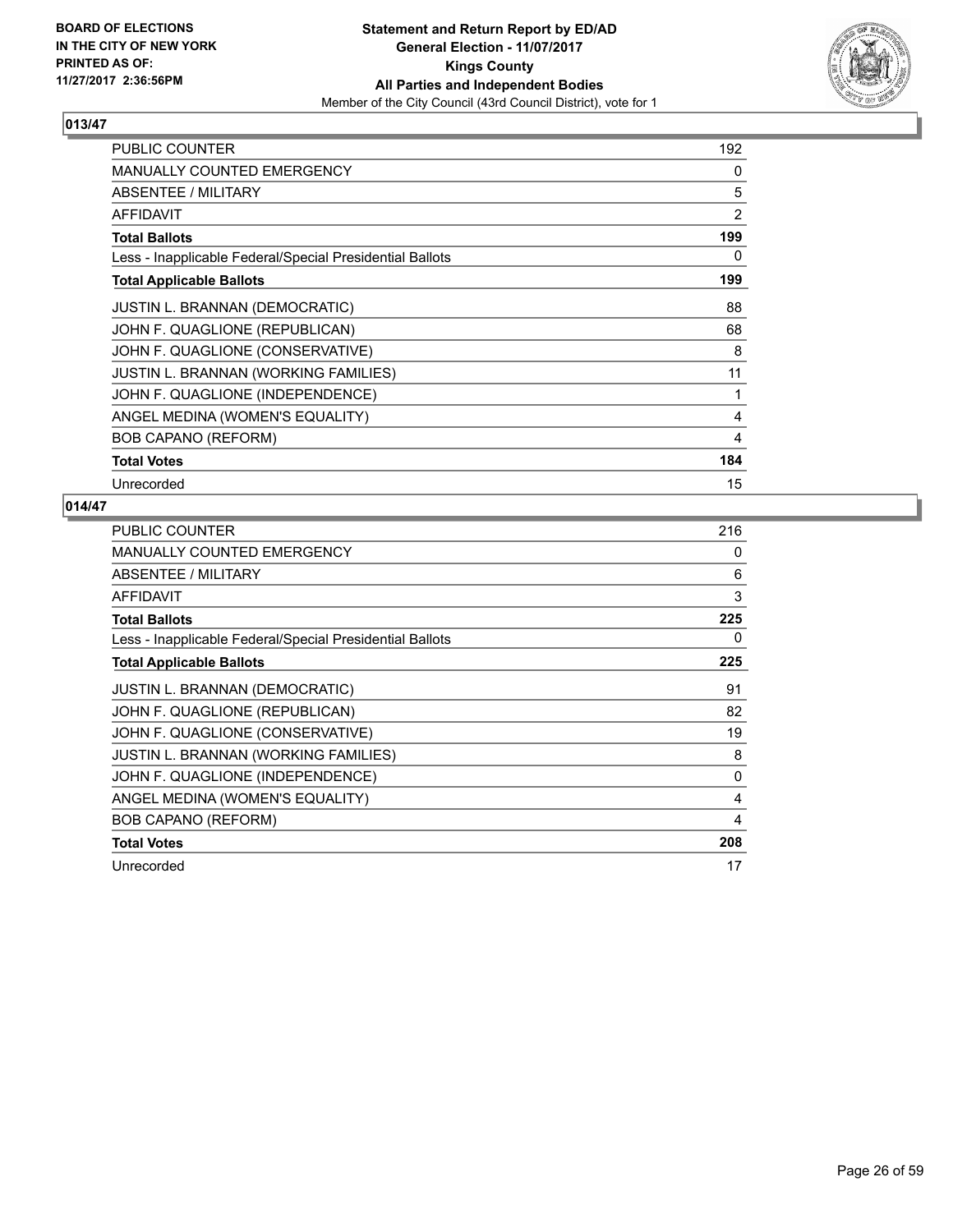

| <b>PUBLIC COUNTER</b>                                    | 211 |
|----------------------------------------------------------|-----|
| <b>MANUALLY COUNTED EMERGENCY</b>                        | 0   |
| ABSENTEE / MILITARY                                      | 5   |
| <b>AFFIDAVIT</b>                                         | 0   |
| <b>Total Ballots</b>                                     | 216 |
| Less - Inapplicable Federal/Special Presidential Ballots | 0   |
| <b>Total Applicable Ballots</b>                          | 216 |
| <b>JUSTIN L. BRANNAN (DEMOCRATIC)</b>                    | 124 |
| JOHN F. QUAGLIONE (REPUBLICAN)                           | 57  |
| JOHN F. QUAGLIONE (CONSERVATIVE)                         | 6   |
| JUSTIN L. BRANNAN (WORKING FAMILIES)                     | 1   |
| JOHN F. QUAGLIONE (INDEPENDENCE)                         | 3   |
| ANGEL MEDINA (WOMEN'S EQUALITY)                          | 4   |
| <b>BOB CAPANO (REFORM)</b>                               | 3   |
| <b>Total Votes</b>                                       | 198 |
| Unrecorded                                               | 18  |

| <b>PUBLIC COUNTER</b>                                    | 219            |
|----------------------------------------------------------|----------------|
| <b>MANUALLY COUNTED EMERGENCY</b>                        | 0              |
| ABSENTEE / MILITARY                                      | 0              |
| AFFIDAVIT                                                | 1              |
| <b>Total Ballots</b>                                     | 220            |
| Less - Inapplicable Federal/Special Presidential Ballots | 0              |
| <b>Total Applicable Ballots</b>                          | 220            |
| <b>JUSTIN L. BRANNAN (DEMOCRATIC)</b>                    | 75             |
| JOHN F. QUAGLIONE (REPUBLICAN)                           | 62             |
| JOHN F. QUAGLIONE (CONSERVATIVE)                         | 14             |
| <b>JUSTIN L. BRANNAN (WORKING FAMILIES)</b>              | 8              |
| JOHN F. QUAGLIONE (INDEPENDENCE)                         | $\overline{2}$ |
| ANGEL MEDINA (WOMEN'S EQUALITY)                          | 6              |
| <b>BOB CAPANO (REFORM)</b>                               | 1              |
| <b>Total Votes</b>                                       | 168            |
| Unrecorded                                               | 52             |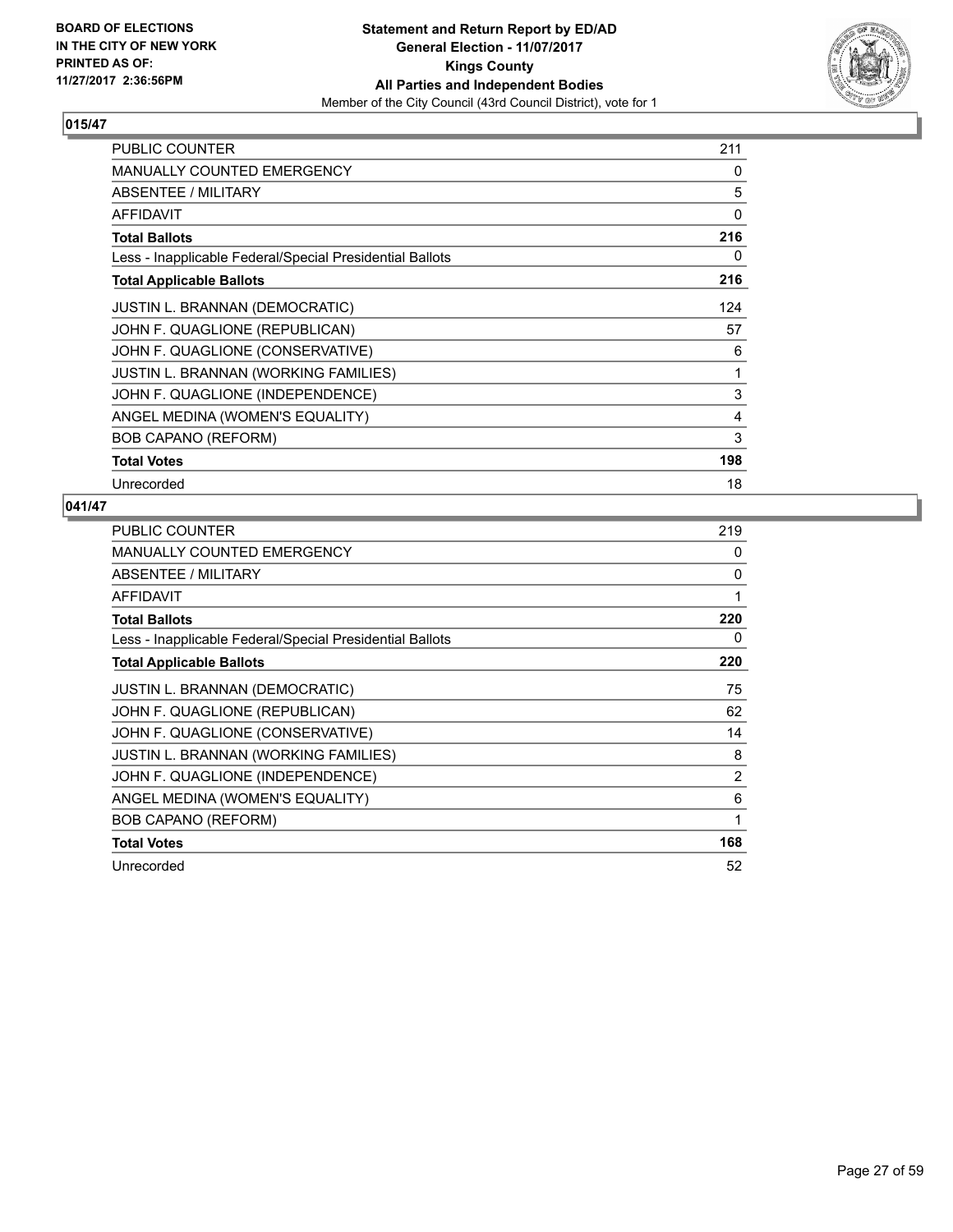

| <b>PUBLIC COUNTER</b>                                    | 269 |
|----------------------------------------------------------|-----|
| <b>MANUALLY COUNTED EMERGENCY</b>                        | 0   |
| ABSENTEE / MILITARY                                      | 3   |
| AFFIDAVIT                                                | 3   |
| <b>Total Ballots</b>                                     | 275 |
| Less - Inapplicable Federal/Special Presidential Ballots | 0   |
| <b>Total Applicable Ballots</b>                          | 275 |
| <b>JUSTIN L. BRANNAN (DEMOCRATIC)</b>                    | 107 |
| JOHN F. QUAGLIONE (REPUBLICAN)                           | 108 |
| JOHN F. QUAGLIONE (CONSERVATIVE)                         | 17  |
| JUSTIN L. BRANNAN (WORKING FAMILIES)                     | 8   |
| JOHN F. QUAGLIONE (INDEPENDENCE)                         | 2   |
| ANGEL MEDINA (WOMEN'S EQUALITY)                          | 8   |
| <b>BOB CAPANO (REFORM)</b>                               | 1   |
| <b>Total Votes</b>                                       | 251 |
| Unrecorded                                               | 24  |

| <b>PUBLIC COUNTER</b>                                    | 168 |
|----------------------------------------------------------|-----|
| <b>MANUALLY COUNTED EMERGENCY</b>                        | 0   |
| ABSENTEE / MILITARY                                      | 1   |
| <b>AFFIDAVIT</b>                                         | 0   |
| <b>Total Ballots</b>                                     | 169 |
| Less - Inapplicable Federal/Special Presidential Ballots | 0   |
| <b>Total Applicable Ballots</b>                          | 169 |
| <b>JUSTIN L. BRANNAN (DEMOCRATIC)</b>                    | 52  |
| JOHN F. QUAGLIONE (REPUBLICAN)                           | 77  |
| JOHN F. QUAGLIONE (CONSERVATIVE)                         | 8   |
| <b>JUSTIN L. BRANNAN (WORKING FAMILIES)</b>              | 1   |
| JOHN F. QUAGLIONE (INDEPENDENCE)                         | 3   |
| ANGEL MEDINA (WOMEN'S EQUALITY)                          | 4   |
| <b>BOB CAPANO (REFORM)</b>                               | 3   |
| <b>Total Votes</b>                                       | 148 |
| Unrecorded                                               | 21  |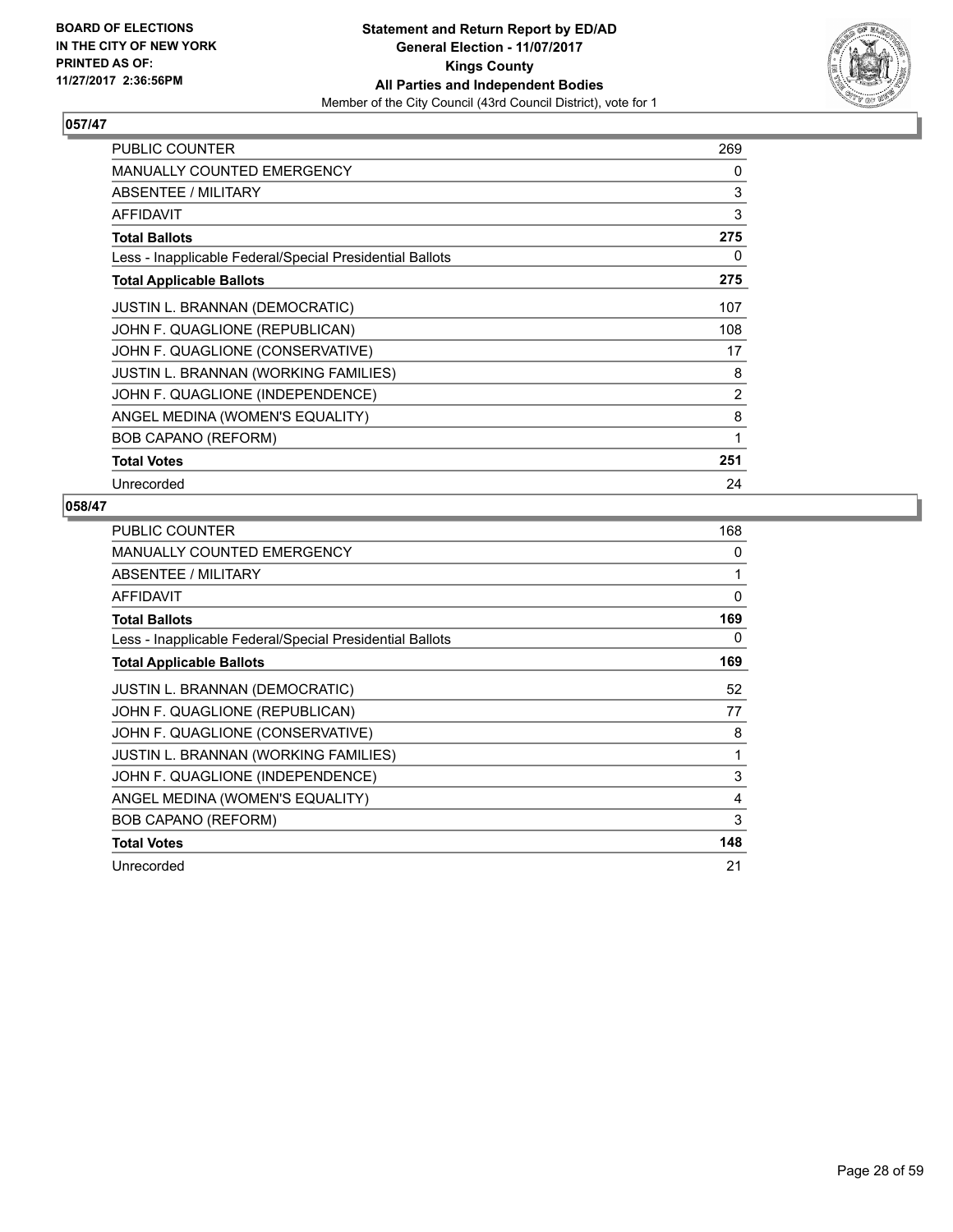

| <b>PUBLIC COUNTER</b>                                    | 43 |
|----------------------------------------------------------|----|
| <b>MANUALLY COUNTED EMERGENCY</b>                        | 0  |
| <b>ABSENTEE / MILITARY</b>                               | 19 |
| <b>AFFIDAVIT</b>                                         | 1  |
| <b>Total Ballots</b>                                     | 63 |
| Less - Inapplicable Federal/Special Presidential Ballots | 0  |
| <b>Total Applicable Ballots</b>                          | 63 |
| <b>JUSTIN L. BRANNAN (DEMOCRATIC)</b>                    | 31 |
| JOHN F. QUAGLIONE (REPUBLICAN)                           | 16 |
| JOHN F. QUAGLIONE (CONSERVATIVE)                         | 1  |
| JUSTIN L. BRANNAN (WORKING FAMILIES)                     | 2  |
| JOHN F. QUAGLIONE (INDEPENDENCE)                         | 0  |
| ANGEL MEDINA (WOMEN'S EQUALITY)                          | 1  |
| <b>BOB CAPANO (REFORM)</b>                               | 3  |
| UNATTRIBUTABLE WRITE-IN (WRITE-IN)                       | 1  |
| <b>Total Votes</b>                                       | 55 |
| Unrecorded                                               | 8  |

| <b>PUBLIC COUNTER</b>                                    | 118 |
|----------------------------------------------------------|-----|
| <b>MANUALLY COUNTED EMERGENCY</b>                        | 0   |
| <b>ABSENTEE / MILITARY</b>                               | 1   |
| AFFIDAVIT                                                | 1   |
| <b>Total Ballots</b>                                     | 120 |
| Less - Inapplicable Federal/Special Presidential Ballots | 0   |
| <b>Total Applicable Ballots</b>                          | 120 |
| <b>JUSTIN L. BRANNAN (DEMOCRATIC)</b>                    | 48  |
| JOHN F. QUAGLIONE (REPUBLICAN)                           | 39  |
| JOHN F. QUAGLIONE (CONSERVATIVE)                         | 10  |
| JUSTIN L. BRANNAN (WORKING FAMILIES)                     | 1   |
| JOHN F. QUAGLIONE (INDEPENDENCE)                         | 2   |
| ANGEL MEDINA (WOMEN'S EQUALITY)                          | 2   |
| <b>BOB CAPANO (REFORM)</b>                               | 1   |
| <b>Total Votes</b>                                       | 103 |
| Unrecorded                                               | 17  |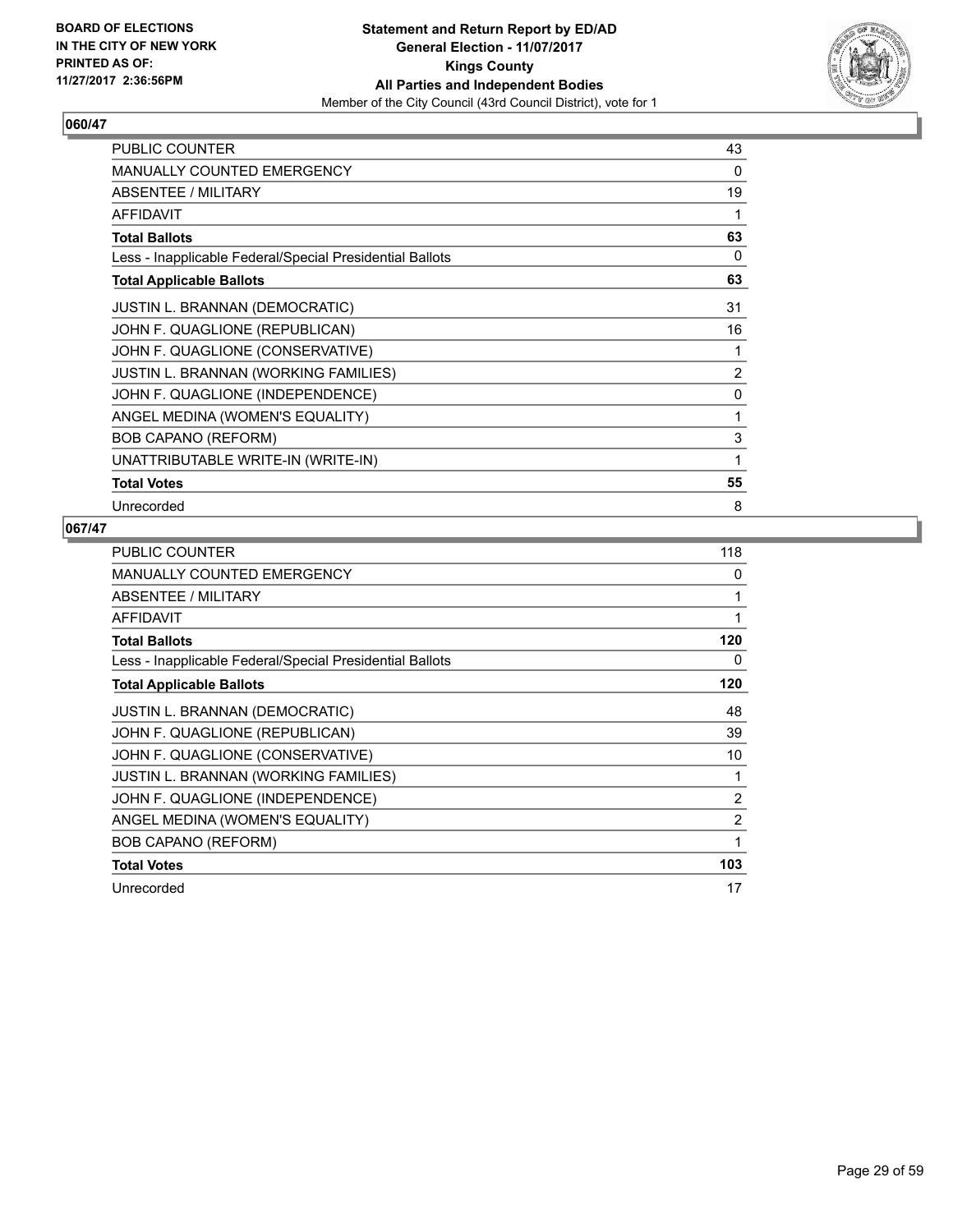

| <b>PUBLIC COUNTER</b>                                    | 161 |
|----------------------------------------------------------|-----|
| <b>MANUALLY COUNTED EMERGENCY</b>                        | 0   |
| ABSENTEE / MILITARY                                      | 10  |
| <b>AFFIDAVIT</b>                                         | 1   |
| <b>Total Ballots</b>                                     | 172 |
| Less - Inapplicable Federal/Special Presidential Ballots | 0   |
| <b>Total Applicable Ballots</b>                          | 172 |
| <b>JUSTIN L. BRANNAN (DEMOCRATIC)</b>                    | 58  |
| JOHN F. QUAGLIONE (REPUBLICAN)                           | 86  |
| JOHN F. QUAGLIONE (CONSERVATIVE)                         | 11  |
| JUSTIN L. BRANNAN (WORKING FAMILIES)                     | 1   |
| JOHN F. QUAGLIONE (INDEPENDENCE)                         | 3   |
| ANGEL MEDINA (WOMEN'S EQUALITY)                          | 1   |
| <b>BOB CAPANO (REFORM)</b>                               | 2   |
| <b>Total Votes</b>                                       | 162 |
| Unrecorded                                               | 10  |

| <b>PUBLIC COUNTER</b>                                    | 107 |
|----------------------------------------------------------|-----|
| <b>MANUALLY COUNTED EMERGENCY</b>                        | 0   |
| ABSENTEE / MILITARY                                      | 0   |
| <b>AFFIDAVIT</b>                                         | 1   |
| <b>Total Ballots</b>                                     | 108 |
| Less - Inapplicable Federal/Special Presidential Ballots | 0   |
| <b>Total Applicable Ballots</b>                          | 108 |
| <b>JUSTIN L. BRANNAN (DEMOCRATIC)</b>                    | 34  |
| JOHN F. QUAGLIONE (REPUBLICAN)                           | 47  |
| JOHN F. QUAGLIONE (CONSERVATIVE)                         | 7   |
| JUSTIN L. BRANNAN (WORKING FAMILIES)                     | 6   |
| JOHN F. QUAGLIONE (INDEPENDENCE)                         | 1   |
| ANGEL MEDINA (WOMEN'S EQUALITY)                          | 2   |
| <b>BOB CAPANO (REFORM)</b>                               | 1   |
| <b>Total Votes</b>                                       | 98  |
| Unrecorded                                               | 10  |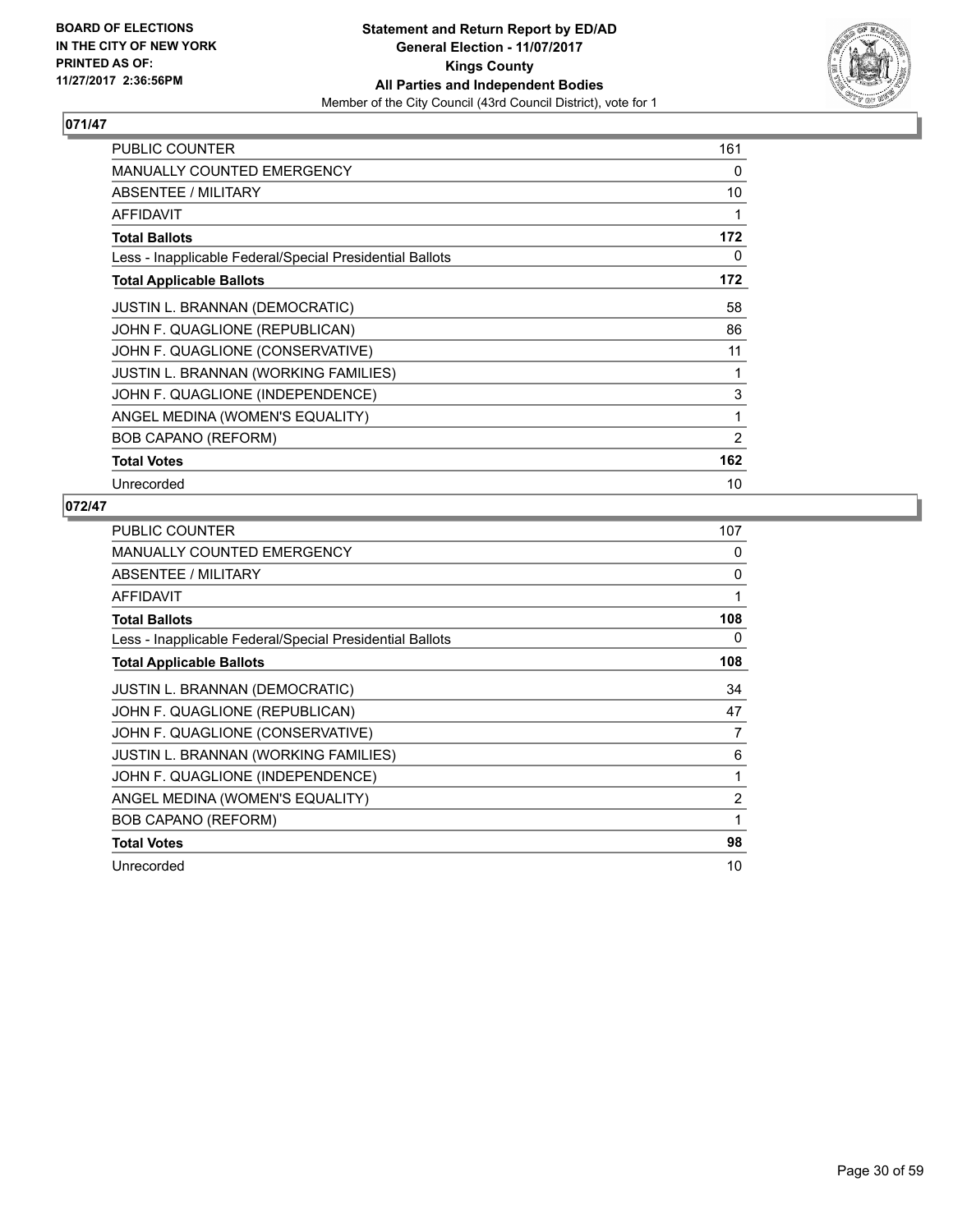

| <b>PUBLIC COUNTER</b>                                    | 0 |
|----------------------------------------------------------|---|
| <b>MANUALLY COUNTED EMERGENCY</b>                        | 0 |
| ABSENTEE / MILITARY                                      | 0 |
| <b>AFFIDAVIT</b>                                         | 0 |
| <b>Total Ballots</b>                                     | 0 |
| Less - Inapplicable Federal/Special Presidential Ballots | 0 |
| <b>Total Applicable Ballots</b>                          | 0 |
| JUSTIN L. BRANNAN (DEMOCRATIC)                           | 0 |
| JOHN F. QUAGLIONE (REPUBLICAN)                           | 0 |
| JOHN F. QUAGLIONE (CONSERVATIVE)                         | 0 |
| <b>JUSTIN L. BRANNAN (WORKING FAMILIES)</b>              | 0 |
| JOHN F. QUAGLIONE (INDEPENDENCE)                         | 0 |
| ANGEL MEDINA (WOMEN'S EQUALITY)                          | 0 |
| <b>BOB CAPANO (REFORM)</b>                               | 0 |
| <b>Total Votes</b>                                       | 0 |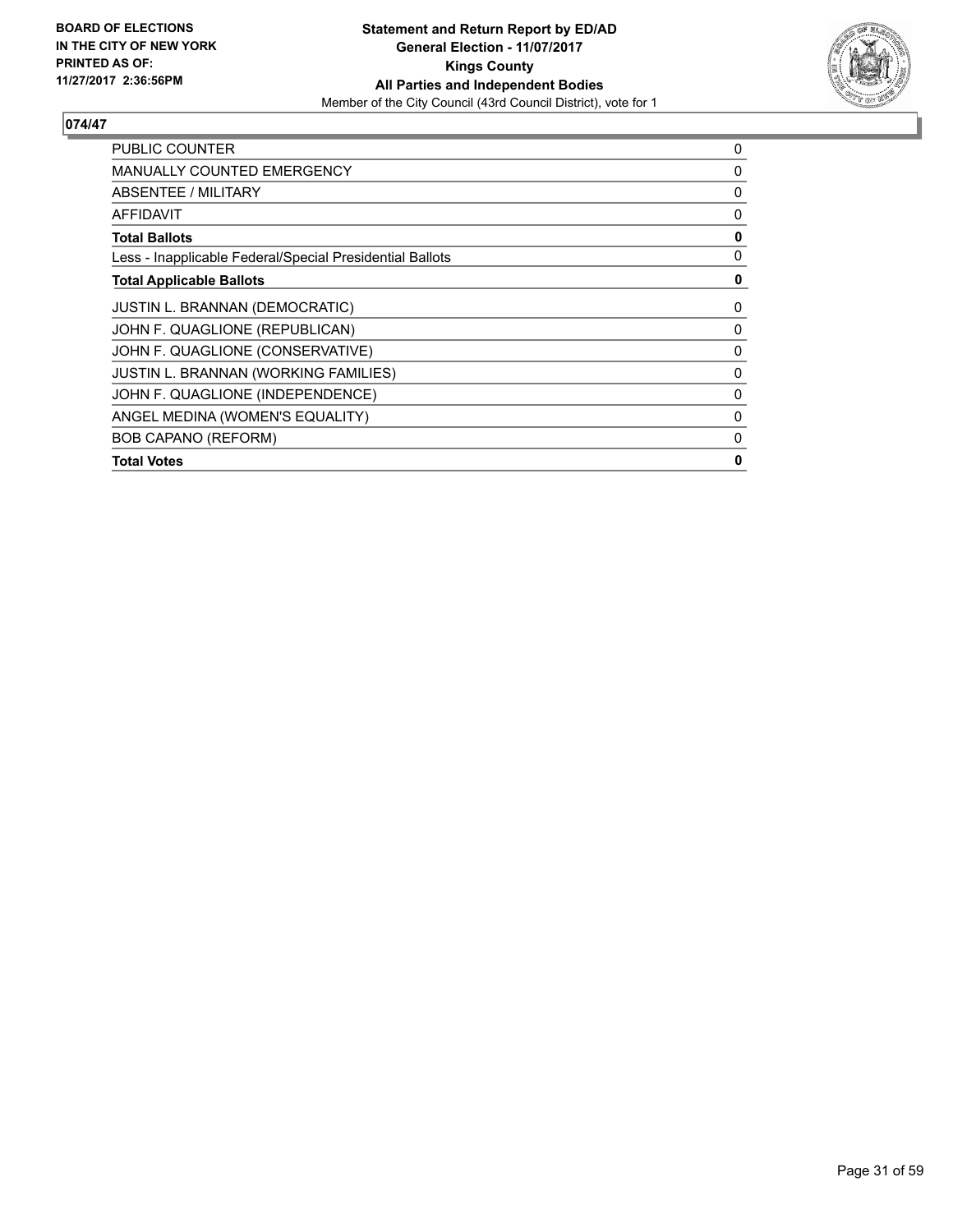

| <b>PUBLIC COUNTER</b>                                    | 163            |
|----------------------------------------------------------|----------------|
| <b>MANUALLY COUNTED EMERGENCY</b>                        | 0              |
| <b>ABSENTEE / MILITARY</b>                               | 6              |
| AFFIDAVIT                                                | 1              |
| <b>Total Ballots</b>                                     | 170            |
| Less - Inapplicable Federal/Special Presidential Ballots | 0              |
| <b>Total Applicable Ballots</b>                          | 170            |
| <b>JUSTIN L. BRANNAN (DEMOCRATIC)</b>                    | 88             |
| JOHN F. QUAGLIONE (REPUBLICAN)                           | 43             |
| JOHN F. QUAGLIONE (CONSERVATIVE)                         | $\overline{7}$ |
| JUSTIN L. BRANNAN (WORKING FAMILIES)                     | 5              |
| JOHN F. QUAGLIONE (INDEPENDENCE)                         | 1              |
| ANGEL MEDINA (WOMEN'S EQUALITY)                          | 5              |
| <b>BOB CAPANO (REFORM)</b>                               | 5              |
| NANCY TONG (WRITE-IN)                                    | 1              |
| <b>Total Votes</b>                                       | 155            |
| Unrecorded                                               | 15             |

| <b>PUBLIC COUNTER</b>                                    | 145 |
|----------------------------------------------------------|-----|
| <b>MANUALLY COUNTED EMERGENCY</b>                        | 0   |
| ABSENTEE / MILITARY                                      | 26  |
| AFFIDAVIT                                                | 1   |
| <b>Total Ballots</b>                                     | 172 |
| Less - Inapplicable Federal/Special Presidential Ballots | 0   |
| <b>Total Applicable Ballots</b>                          | 172 |
| <b>JUSTIN L. BRANNAN (DEMOCRATIC)</b>                    | 83  |
| JOHN F. QUAGLIONE (REPUBLICAN)                           | 53  |
| JOHN F. QUAGLIONE (CONSERVATIVE)                         | 8   |
| <b>JUSTIN L. BRANNAN (WORKING FAMILIES)</b>              | 4   |
| JOHN F. QUAGLIONE (INDEPENDENCE)                         | 1   |
| ANGEL MEDINA (WOMEN'S EQUALITY)                          | 2   |
| <b>BOB CAPANO (REFORM)</b>                               | 8   |
| <b>Total Votes</b>                                       | 159 |
| Unrecorded                                               | 13  |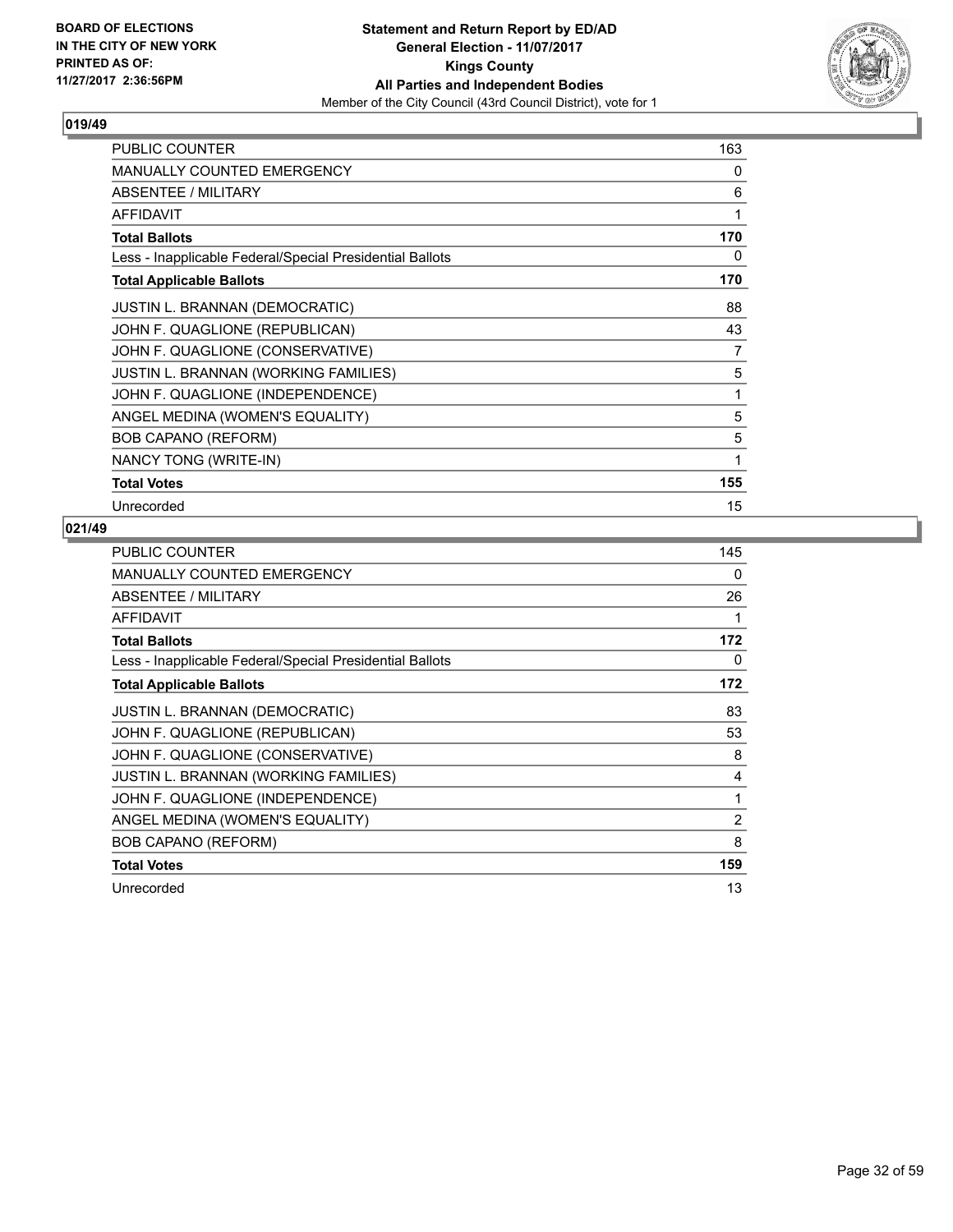

| <b>PUBLIC COUNTER</b>                                    | 217 |
|----------------------------------------------------------|-----|
| <b>MANUALLY COUNTED EMERGENCY</b>                        | 0   |
| ABSENTEE / MILITARY                                      | 7   |
| <b>AFFIDAVIT</b>                                         | 0   |
| <b>Total Ballots</b>                                     | 224 |
| Less - Inapplicable Federal/Special Presidential Ballots | 0   |
| <b>Total Applicable Ballots</b>                          | 224 |
| <b>JUSTIN L. BRANNAN (DEMOCRATIC)</b>                    | 84  |
| JOHN F. QUAGLIONE (REPUBLICAN)                           | 100 |
| JOHN F. QUAGLIONE (CONSERVATIVE)                         | 19  |
| <b>JUSTIN L. BRANNAN (WORKING FAMILIES)</b>              | 3   |
| JOHN F. QUAGLIONE (INDEPENDENCE)                         | 0   |
| ANGEL MEDINA (WOMEN'S EQUALITY)                          | 2   |
| <b>BOB CAPANO (REFORM)</b>                               | 0   |
| <b>Total Votes</b>                                       | 208 |
| Unrecorded                                               | 16  |

| <b>PUBLIC COUNTER</b>                                    | 153            |
|----------------------------------------------------------|----------------|
| <b>MANUALLY COUNTED EMERGENCY</b>                        | 0              |
| ABSENTEE / MILITARY                                      | 5              |
| <b>AFFIDAVIT</b>                                         | $\overline{2}$ |
| <b>Total Ballots</b>                                     | 160            |
| Less - Inapplicable Federal/Special Presidential Ballots | 0              |
| <b>Total Applicable Ballots</b>                          | 160            |
| <b>JUSTIN L. BRANNAN (DEMOCRATIC)</b>                    | 60             |
| JOHN F. QUAGLIONE (REPUBLICAN)                           | 60             |
| JOHN F. QUAGLIONE (CONSERVATIVE)                         | 10             |
| JUSTIN L. BRANNAN (WORKING FAMILIES)                     | $\overline{2}$ |
| JOHN F. QUAGLIONE (INDEPENDENCE)                         | 4              |
| ANGEL MEDINA (WOMEN'S EQUALITY)                          | 2              |
| <b>BOB CAPANO (REFORM)</b>                               | 7              |
| BERNIE SANDERS (WRITE-IN)                                | 1              |
| <b>Total Votes</b>                                       | 146            |
| Unrecorded                                               | 14             |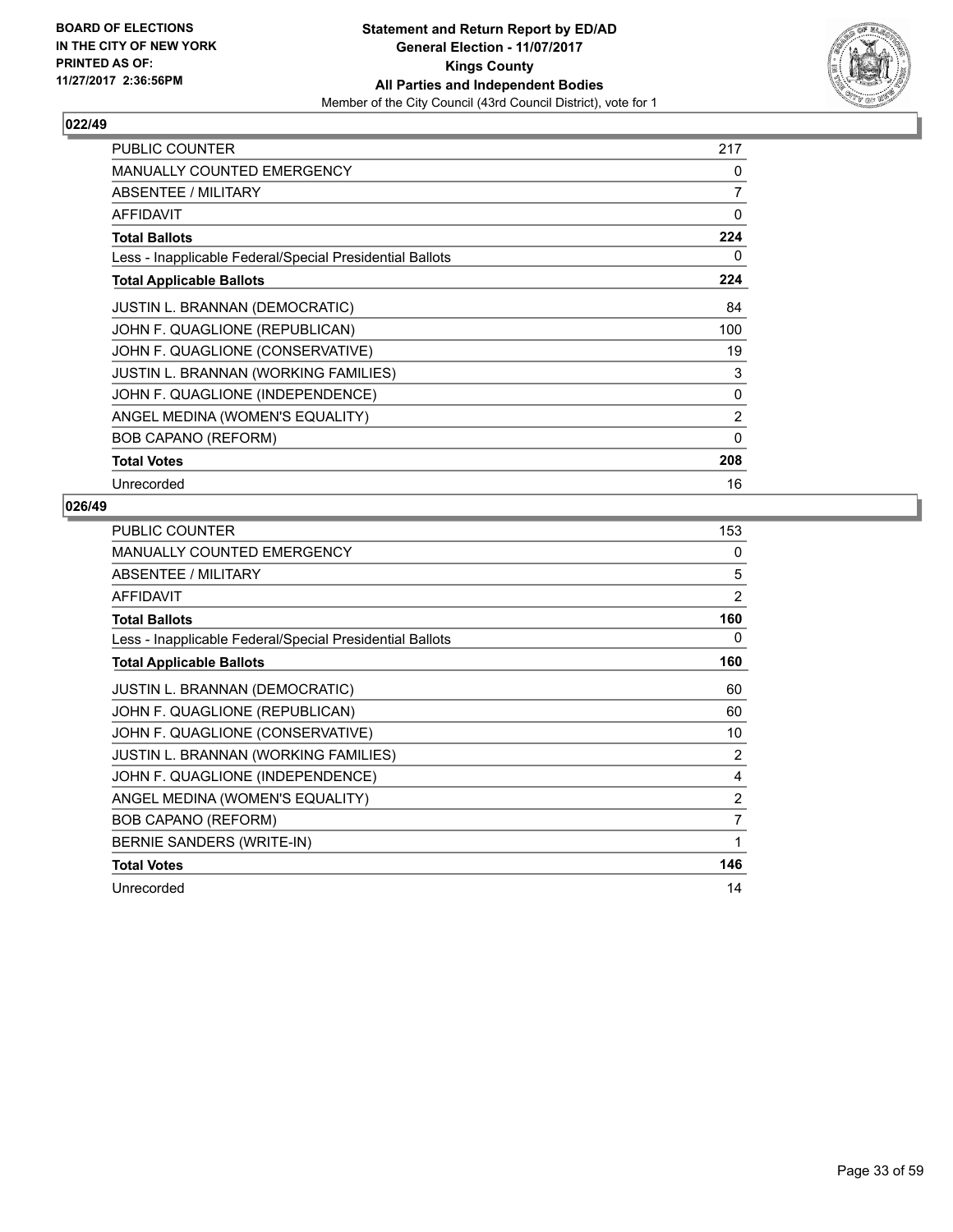

| <b>PUBLIC COUNTER</b>                                    | 114 |
|----------------------------------------------------------|-----|
| <b>MANUALLY COUNTED EMERGENCY</b>                        | 0   |
| ABSENTEE / MILITARY                                      | 5   |
| <b>AFFIDAVIT</b>                                         | 3   |
| <b>Total Ballots</b>                                     | 122 |
| Less - Inapplicable Federal/Special Presidential Ballots | 0   |
| <b>Total Applicable Ballots</b>                          | 122 |
| <b>JUSTIN L. BRANNAN (DEMOCRATIC)</b>                    | 43  |
| JOHN F. QUAGLIONE (REPUBLICAN)                           | 52  |
| JOHN F. QUAGLIONE (CONSERVATIVE)                         | 3   |
| <b>JUSTIN L. BRANNAN (WORKING FAMILIES)</b>              | 3   |
| JOHN F. QUAGLIONE (INDEPENDENCE)                         | 2   |
| ANGEL MEDINA (WOMEN'S EQUALITY)                          | 2   |
| <b>BOB CAPANO (REFORM)</b>                               | 3   |
| <b>Total Votes</b>                                       | 108 |
| Unrecorded                                               | 14  |

| <b>PUBLIC COUNTER</b>                                    | 193               |
|----------------------------------------------------------|-------------------|
| <b>MANUALLY COUNTED EMERGENCY</b>                        | 0                 |
| ABSENTEE / MILITARY                                      | 9                 |
| AFFIDAVIT                                                | 0                 |
| <b>Total Ballots</b>                                     | 202               |
| Less - Inapplicable Federal/Special Presidential Ballots | 0                 |
| <b>Total Applicable Ballots</b>                          | 202               |
| <b>JUSTIN L. BRANNAN (DEMOCRATIC)</b>                    | 61                |
| JOHN F. QUAGLIONE (REPUBLICAN)                           | 105               |
| JOHN F. QUAGLIONE (CONSERVATIVE)                         | 7                 |
| <b>JUSTIN L. BRANNAN (WORKING FAMILIES)</b>              | $12 \overline{ }$ |
| JOHN F. QUAGLIONE (INDEPENDENCE)                         | $\overline{2}$    |
| ANGEL MEDINA (WOMEN'S EQUALITY)                          | $\mathbf{0}$      |
| <b>BOB CAPANO (REFORM)</b>                               | 6                 |
| <b>Total Votes</b>                                       | 193               |
| Unrecorded                                               | 9                 |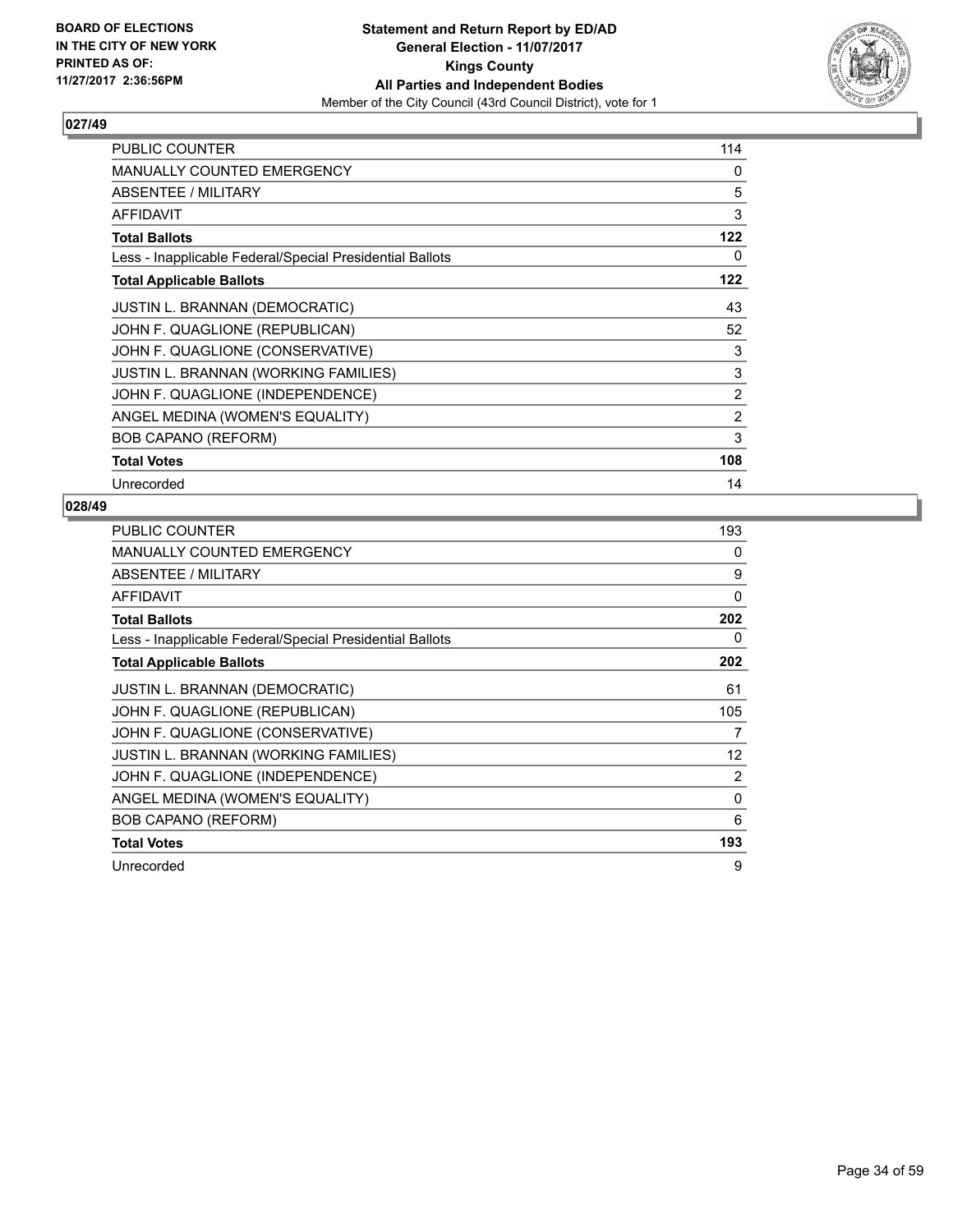

| <b>PUBLIC COUNTER</b>                                    | 34       |
|----------------------------------------------------------|----------|
| <b>MANUALLY COUNTED EMERGENCY</b>                        | 0        |
| ABSENTEE / MILITARY                                      | 0        |
| <b>AFFIDAVIT</b>                                         | $\Omega$ |
| <b>Total Ballots</b>                                     | 34       |
| Less - Inapplicable Federal/Special Presidential Ballots | 0        |
| <b>Total Applicable Ballots</b>                          | 34       |
| <b>JUSTIN L. BRANNAN (DEMOCRATIC)</b>                    | 13       |
| JOHN F. QUAGLIONE (REPUBLICAN)                           | 16       |
| JOHN F. QUAGLIONE (CONSERVATIVE)                         | 2        |
| <b>JUSTIN L. BRANNAN (WORKING FAMILIES)</b>              | 1        |
| JOHN F. QUAGLIONE (INDEPENDENCE)                         | 0        |
| ANGEL MEDINA (WOMEN'S EQUALITY)                          | 0        |
| <b>BOB CAPANO (REFORM)</b>                               | 1        |
| <b>Total Votes</b>                                       | 33       |
| Unrecorded                                               | 1        |

| PUBLIC COUNTER                                           | 58           |
|----------------------------------------------------------|--------------|
| MANUALLY COUNTED EMERGENCY                               | 0            |
| <b>ABSENTEE / MILITARY</b>                               | $\mathbf{0}$ |
| AFFIDAVIT                                                | $\Omega$     |
| <b>Total Ballots</b>                                     | 58           |
| Less - Inapplicable Federal/Special Presidential Ballots | 0            |
| <b>Total Applicable Ballots</b>                          | 58           |
| <b>JUSTIN L. BRANNAN (DEMOCRATIC)</b>                    | 26           |
| JOHN F. QUAGLIONE (REPUBLICAN)                           | 20           |
| JOHN F. QUAGLIONE (CONSERVATIVE)                         | 4            |
| <b>JUSTIN L. BRANNAN (WORKING FAMILIES)</b>              | 2            |
| JOHN F. QUAGLIONE (INDEPENDENCE)                         | 0            |
| ANGEL MEDINA (WOMEN'S EQUALITY)                          | 0            |
| <b>BOB CAPANO (REFORM)</b>                               | 0            |
| <b>Total Votes</b>                                       | 52           |
| Unrecorded                                               | 6            |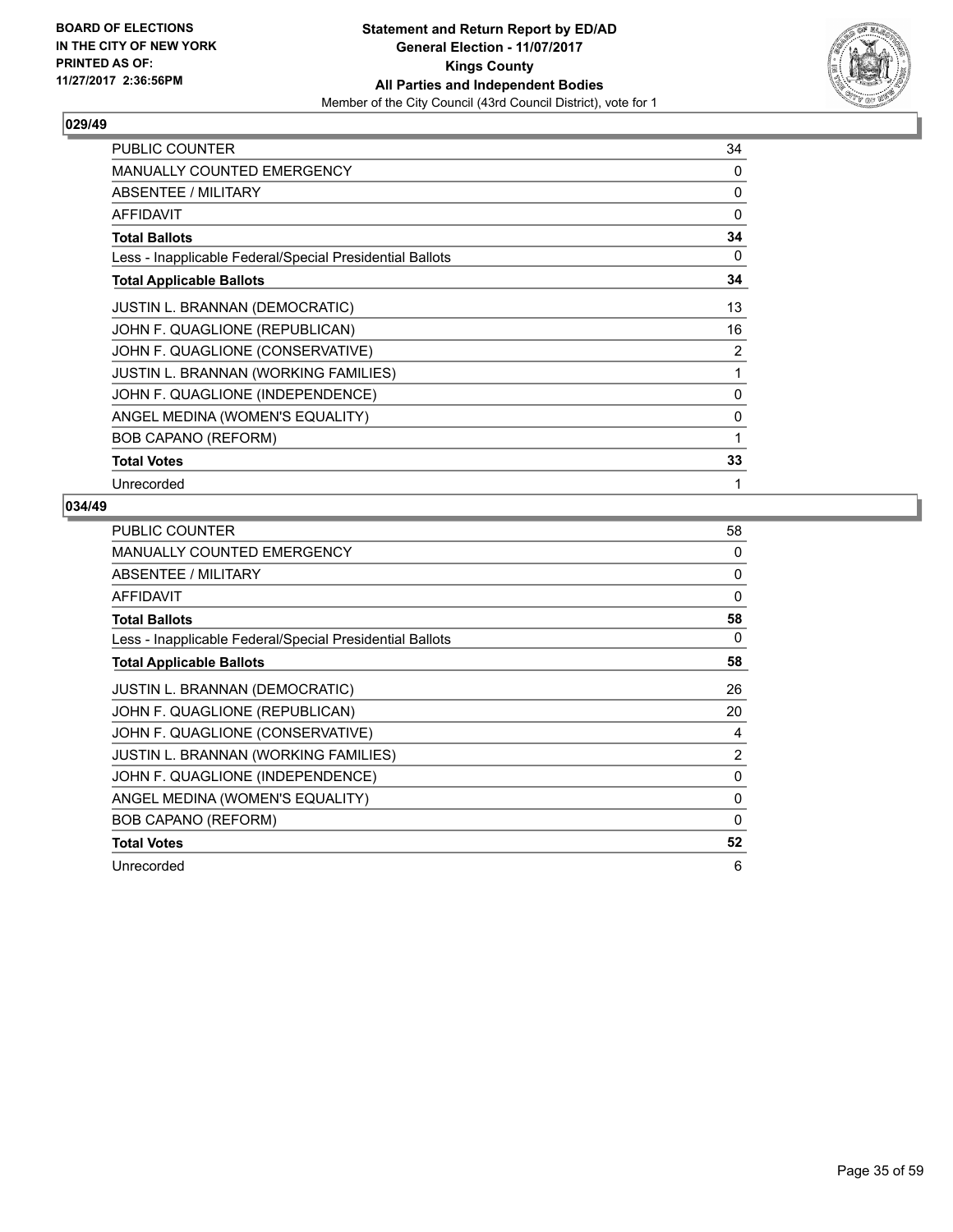

| <b>PUBLIC COUNTER</b>                                    | 227            |
|----------------------------------------------------------|----------------|
| <b>MANUALLY COUNTED EMERGENCY</b>                        | 0              |
| ABSENTEE / MILITARY                                      | 1              |
| <b>AFFIDAVIT</b>                                         | $\overline{2}$ |
| <b>Total Ballots</b>                                     | 230            |
| Less - Inapplicable Federal/Special Presidential Ballots | 0              |
| <b>Total Applicable Ballots</b>                          | 230            |
| <b>JUSTIN L. BRANNAN (DEMOCRATIC)</b>                    | 123            |
| JOHN F. QUAGLIONE (REPUBLICAN)                           | 63             |
| JOHN F. QUAGLIONE (CONSERVATIVE)                         | 16             |
| JUSTIN L. BRANNAN (WORKING FAMILIES)                     | 11             |
| JOHN F. QUAGLIONE (INDEPENDENCE)                         | 2              |
| ANGEL MEDINA (WOMEN'S EQUALITY)                          | 2              |
| <b>BOB CAPANO (REFORM)</b>                               | 3              |
| <b>Total Votes</b>                                       | 220            |
| Unrecorded                                               | 10             |

| <b>PUBLIC COUNTER</b>                                    | 256            |
|----------------------------------------------------------|----------------|
| <b>MANUALLY COUNTED EMERGENCY</b>                        | 0              |
| ABSENTEE / MILITARY                                      | 4              |
| <b>AFFIDAVIT</b>                                         | $\Omega$       |
| <b>Total Ballots</b>                                     | 260            |
| Less - Inapplicable Federal/Special Presidential Ballots | 0              |
| <b>Total Applicable Ballots</b>                          | 260            |
| <b>JUSTIN L. BRANNAN (DEMOCRATIC)</b>                    | 81             |
| JOHN F. QUAGLIONE (REPUBLICAN)                           | 128            |
| JOHN F. QUAGLIONE (CONSERVATIVE)                         | 19             |
| JUSTIN L. BRANNAN (WORKING FAMILIES)                     | 10             |
| JOHN F. QUAGLIONE (INDEPENDENCE)                         | $\overline{7}$ |
| ANGEL MEDINA (WOMEN'S EQUALITY)                          | 2              |
| <b>BOB CAPANO (REFORM)</b>                               | 2              |
| <b>Total Votes</b>                                       | 249            |
| Unrecorded                                               | 11             |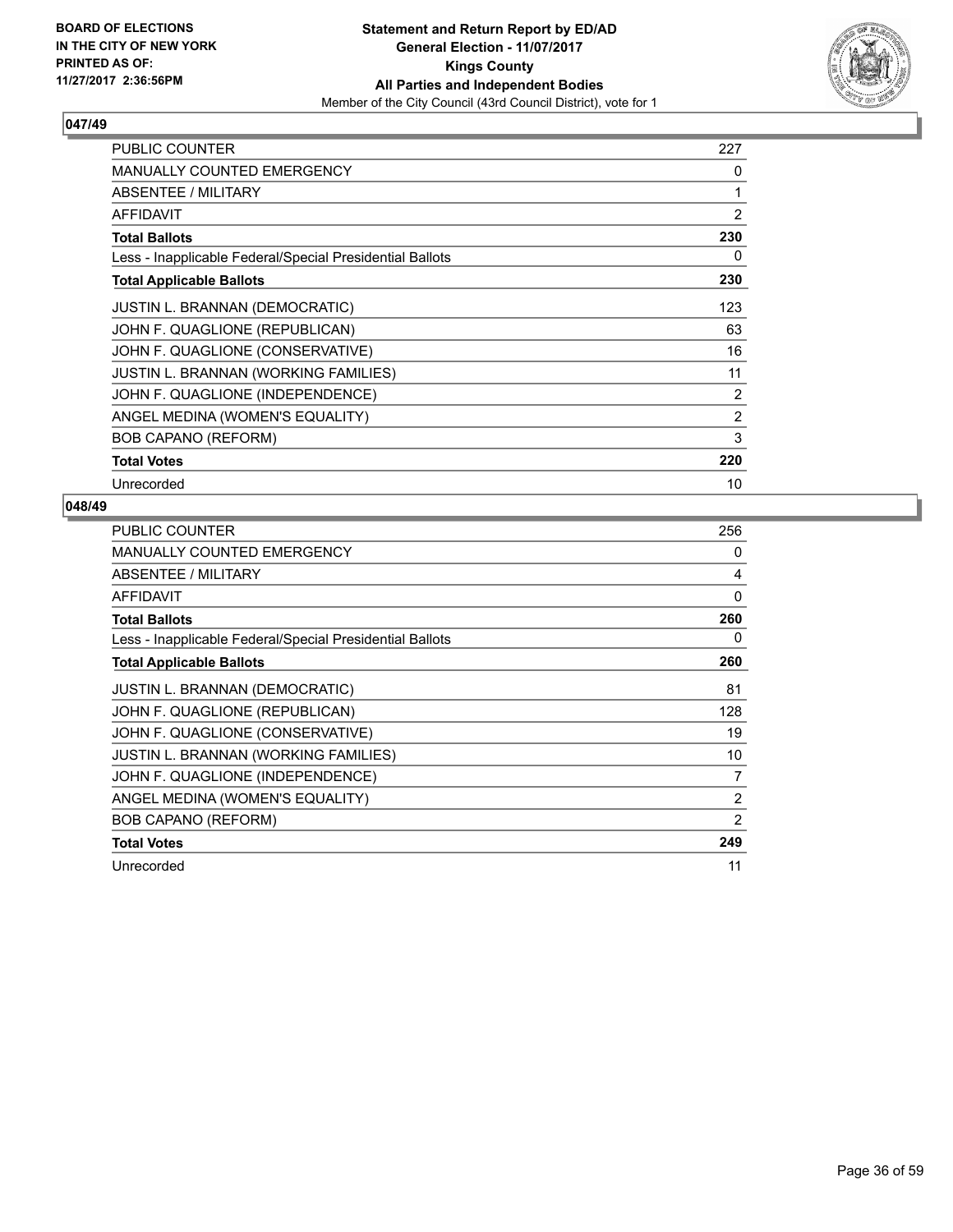

| <b>PUBLIC COUNTER</b>                                    | 239 |
|----------------------------------------------------------|-----|
| <b>MANUALLY COUNTED EMERGENCY</b>                        | 0   |
| ABSENTEE / MILITARY                                      | 5   |
| <b>AFFIDAVIT</b>                                         | 1   |
| <b>Total Ballots</b>                                     | 245 |
| Less - Inapplicable Federal/Special Presidential Ballots | 0   |
| <b>Total Applicable Ballots</b>                          | 245 |
| <b>JUSTIN L. BRANNAN (DEMOCRATIC)</b>                    | 93  |
| JOHN F. QUAGLIONE (REPUBLICAN)                           | 104 |
| JOHN F. QUAGLIONE (CONSERVATIVE)                         | 15  |
| <b>JUSTIN L. BRANNAN (WORKING FAMILIES)</b>              | 11  |
| JOHN F. QUAGLIONE (INDEPENDENCE)                         | 1   |
| ANGEL MEDINA (WOMEN'S EQUALITY)                          | 2   |
| <b>BOB CAPANO (REFORM)</b>                               |     |
| <b>Total Votes</b>                                       | 227 |
| Unrecorded                                               | 18  |

| <b>PUBLIC COUNTER</b>                                    | 188 |
|----------------------------------------------------------|-----|
| <b>MANUALLY COUNTED EMERGENCY</b>                        | 0   |
| ABSENTEE / MILITARY                                      | 6   |
| <b>AFFIDAVIT</b>                                         | 3   |
| <b>Total Ballots</b>                                     | 197 |
| Less - Inapplicable Federal/Special Presidential Ballots | 0   |
| <b>Total Applicable Ballots</b>                          | 197 |
| <b>JUSTIN L. BRANNAN (DEMOCRATIC)</b>                    | 89  |
| JOHN F. QUAGLIONE (REPUBLICAN)                           | 73  |
| JOHN F. QUAGLIONE (CONSERVATIVE)                         | 10  |
| JUSTIN L. BRANNAN (WORKING FAMILIES)                     | 7   |
| JOHN F. QUAGLIONE (INDEPENDENCE)                         | 1   |
| ANGEL MEDINA (WOMEN'S EQUALITY)                          | 2   |
| <b>BOB CAPANO (REFORM)</b>                               | 2   |
| <b>Total Votes</b>                                       | 184 |
| Unrecorded                                               | 13  |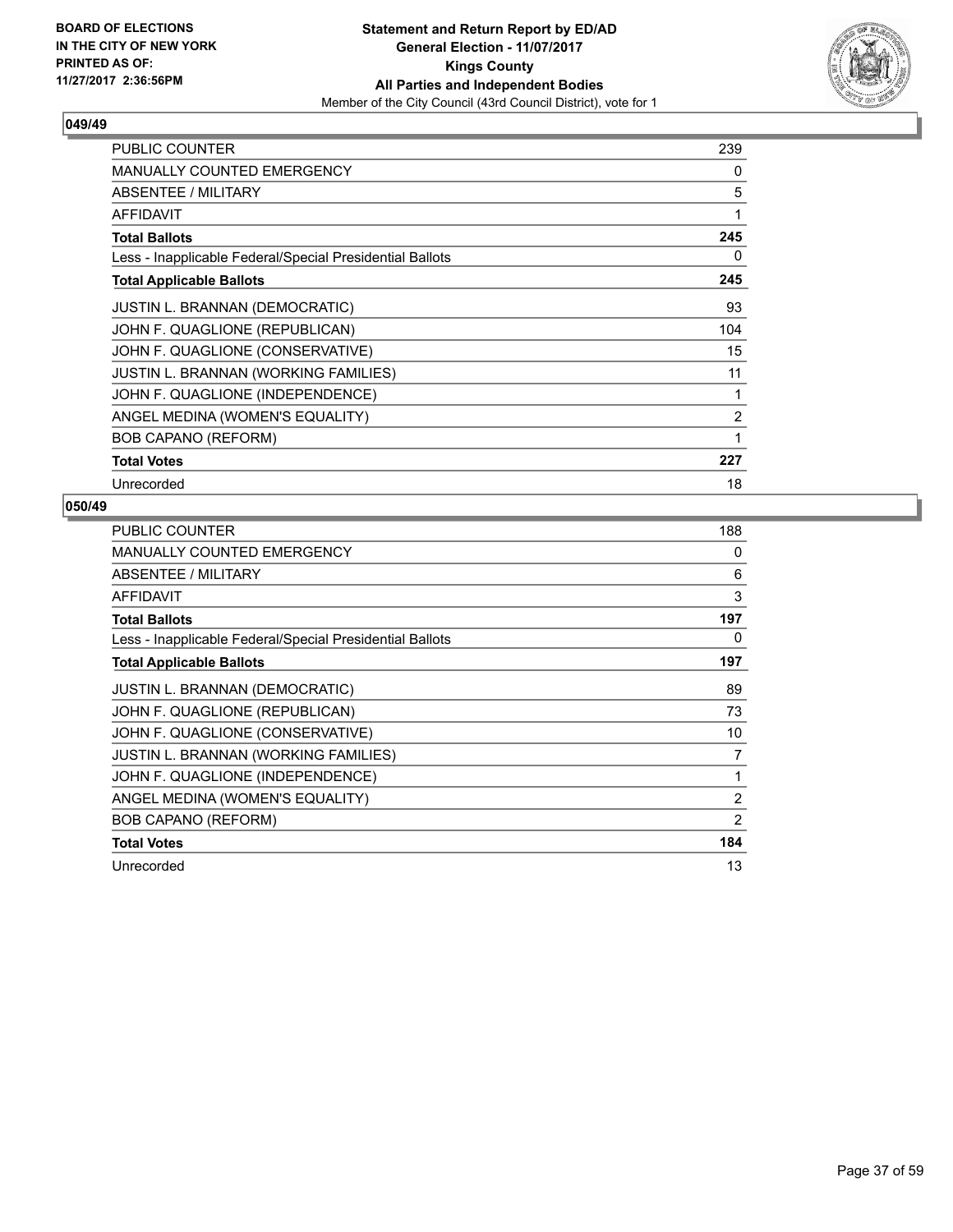

| <b>PUBLIC COUNTER</b>                                    | 195 |
|----------------------------------------------------------|-----|
| <b>MANUALLY COUNTED EMERGENCY</b>                        | 0   |
| ABSENTEE / MILITARY                                      | 12  |
| <b>AFFIDAVIT</b>                                         | 3   |
| <b>Total Ballots</b>                                     | 210 |
| Less - Inapplicable Federal/Special Presidential Ballots | 0   |
| <b>Total Applicable Ballots</b>                          | 210 |
| <b>JUSTIN L. BRANNAN (DEMOCRATIC)</b>                    | 78  |
| JOHN F. QUAGLIONE (REPUBLICAN)                           | 92  |
| JOHN F. QUAGLIONE (CONSERVATIVE)                         | 18  |
| <b>JUSTIN L. BRANNAN (WORKING FAMILIES)</b>              | 4   |
| JOHN F. QUAGLIONE (INDEPENDENCE)                         | 2   |
| ANGEL MEDINA (WOMEN'S EQUALITY)                          | 3   |
| <b>BOB CAPANO (REFORM)</b>                               | 2   |
| <b>Total Votes</b>                                       | 199 |
| Unrecorded                                               | 11  |

| <b>PUBLIC COUNTER</b>                                    | 179 |
|----------------------------------------------------------|-----|
| <b>MANUALLY COUNTED EMERGENCY</b>                        | 0   |
| ABSENTEE / MILITARY                                      | 4   |
| <b>AFFIDAVIT</b>                                         | 3   |
| <b>Total Ballots</b>                                     | 186 |
| Less - Inapplicable Federal/Special Presidential Ballots | 0   |
| <b>Total Applicable Ballots</b>                          | 186 |
| <b>JUSTIN L. BRANNAN (DEMOCRATIC)</b>                    | 77  |
| JOHN F. QUAGLIONE (REPUBLICAN)                           | 78  |
| JOHN F. QUAGLIONE (CONSERVATIVE)                         | 9   |
| JUSTIN L. BRANNAN (WORKING FAMILIES)                     | 7   |
| JOHN F. QUAGLIONE (INDEPENDENCE)                         | 5   |
| ANGEL MEDINA (WOMEN'S EQUALITY)                          | 0   |
| <b>BOB CAPANO (REFORM)</b>                               | 0   |
| <b>Total Votes</b>                                       | 176 |
| Unrecorded                                               | 10  |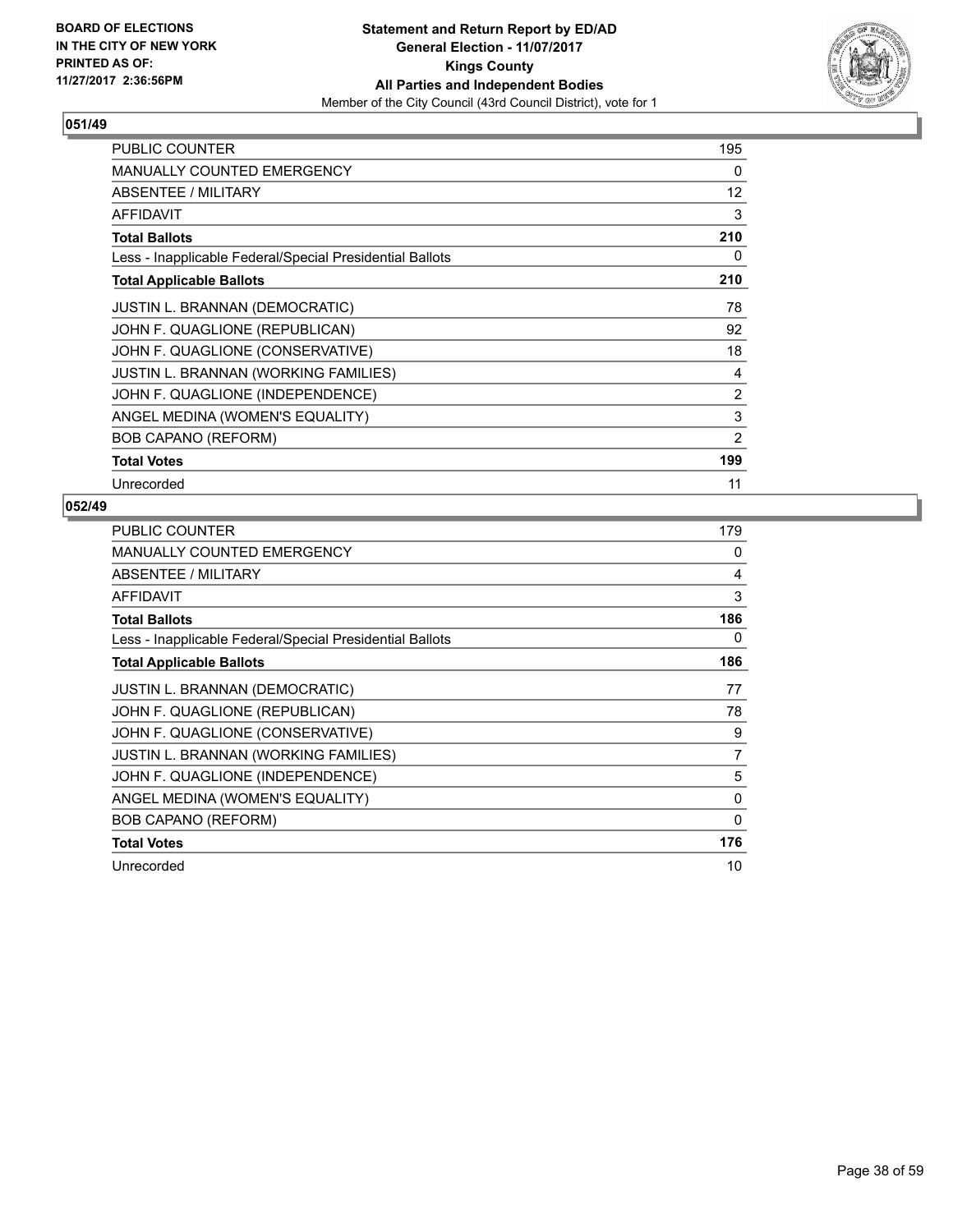

| <b>PUBLIC COUNTER</b>                                    | 361 |
|----------------------------------------------------------|-----|
| <b>MANUALLY COUNTED EMERGENCY</b>                        | 0   |
| ABSENTEE / MILITARY                                      | 5   |
| <b>AFFIDAVIT</b>                                         | 2   |
| <b>Total Ballots</b>                                     | 368 |
| Less - Inapplicable Federal/Special Presidential Ballots | 0   |
| <b>Total Applicable Ballots</b>                          | 368 |
| <b>JUSTIN L. BRANNAN (DEMOCRATIC)</b>                    | 103 |
| JOHN F. QUAGLIONE (REPUBLICAN)                           | 198 |
| JOHN F. QUAGLIONE (CONSERVATIVE)                         | 32  |
| <b>JUSTIN L. BRANNAN (WORKING FAMILIES)</b>              | 11  |
| JOHN F. QUAGLIONE (INDEPENDENCE)                         | 5   |
| ANGEL MEDINA (WOMEN'S EQUALITY)                          | 6   |
| <b>BOB CAPANO (REFORM)</b>                               | 0   |
| <b>Total Votes</b>                                       | 355 |
| Unrecorded                                               | 13  |

| <b>PUBLIC COUNTER</b>                                    | 197 |
|----------------------------------------------------------|-----|
| <b>MANUALLY COUNTED EMERGENCY</b>                        | 0   |
| ABSENTEE / MILITARY                                      | 4   |
| AFFIDAVIT                                                | 1   |
| <b>Total Ballots</b>                                     | 202 |
| Less - Inapplicable Federal/Special Presidential Ballots | 0   |
| <b>Total Applicable Ballots</b>                          | 202 |
| <b>JUSTIN L. BRANNAN (DEMOCRATIC)</b>                    | 42  |
| JOHN F. QUAGLIONE (REPUBLICAN)                           | 119 |
| JOHN F. QUAGLIONE (CONSERVATIVE)                         | 20  |
| <b>JUSTIN L. BRANNAN (WORKING FAMILIES)</b>              | 6   |
| JOHN F. QUAGLIONE (INDEPENDENCE)                         | 4   |
| ANGEL MEDINA (WOMEN'S EQUALITY)                          | 2   |
| <b>BOB CAPANO (REFORM)</b>                               | 2   |
| <b>Total Votes</b>                                       | 195 |
| Unrecorded                                               | 7   |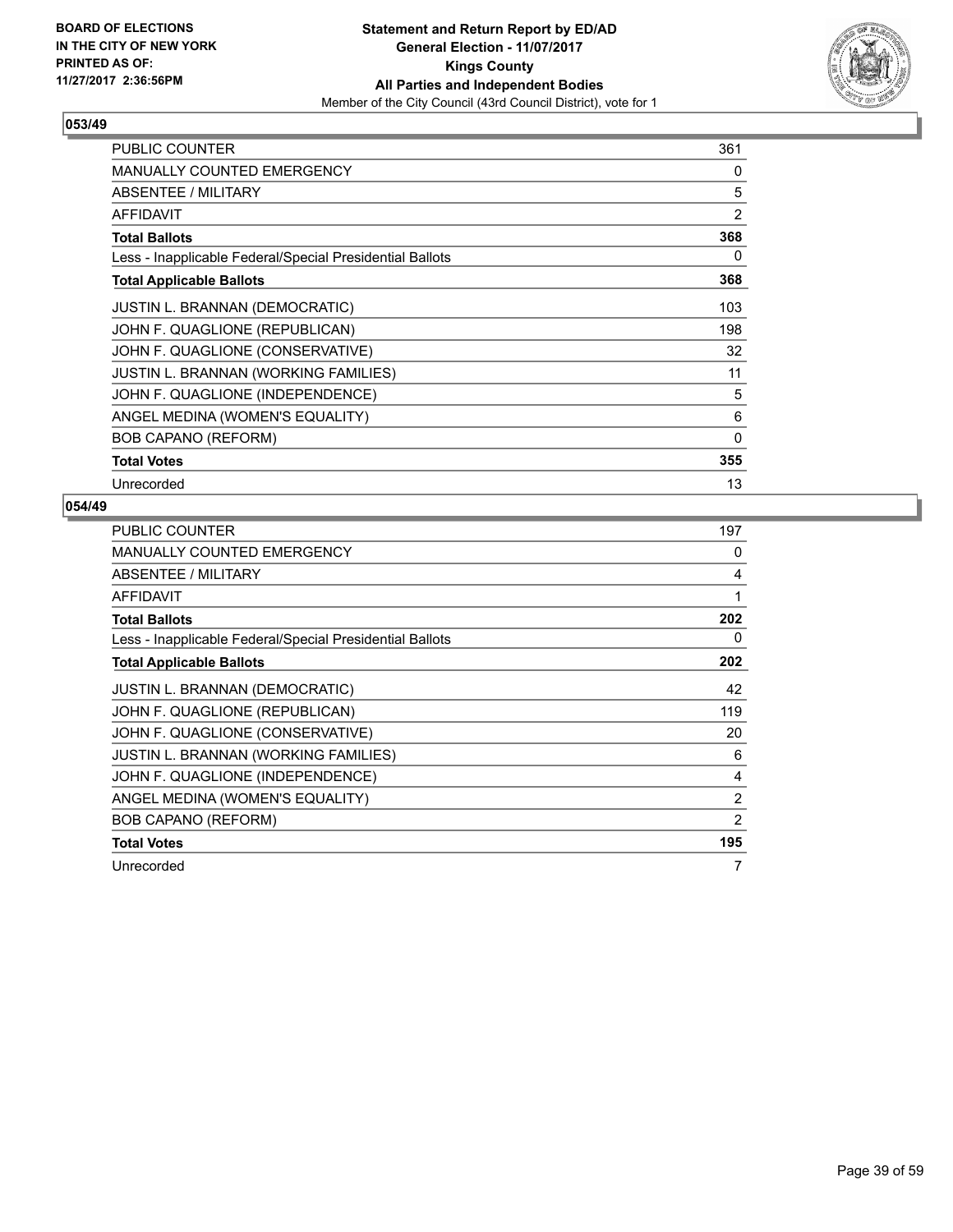

| <b>PUBLIC COUNTER</b>                                    | 71       |
|----------------------------------------------------------|----------|
| <b>MANUALLY COUNTED EMERGENCY</b>                        | 0        |
| ABSENTEE / MILITARY                                      | 1        |
| <b>AFFIDAVIT</b>                                         | $\Omega$ |
| <b>Total Ballots</b>                                     | 72       |
| Less - Inapplicable Federal/Special Presidential Ballots | 0        |
| <b>Total Applicable Ballots</b>                          | 72       |
| <b>JUSTIN L. BRANNAN (DEMOCRATIC)</b>                    | 33       |
| JOHN F. QUAGLIONE (REPUBLICAN)                           | 19       |
| JOHN F. QUAGLIONE (CONSERVATIVE)                         | 7        |
| <b>JUSTIN L. BRANNAN (WORKING FAMILIES)</b>              | 0        |
| JOHN F. QUAGLIONE (INDEPENDENCE)                         | 0        |
| ANGEL MEDINA (WOMEN'S EQUALITY)                          | 2        |
| <b>BOB CAPANO (REFORM)</b>                               | 3        |
| <b>Total Votes</b>                                       | 64       |
| Unrecorded                                               | 8        |

| <b>PUBLIC COUNTER</b>                                    | 19       |
|----------------------------------------------------------|----------|
| <b>MANUALLY COUNTED EMERGENCY</b>                        | 0        |
| <b>ABSENTEE / MILITARY</b>                               | 0        |
| AFFIDAVIT                                                | $\Omega$ |
| <b>Total Ballots</b>                                     | 19       |
| Less - Inapplicable Federal/Special Presidential Ballots | 0        |
| <b>Total Applicable Ballots</b>                          | 19       |
| <b>JUSTIN L. BRANNAN (DEMOCRATIC)</b>                    | 12       |
| JOHN F. QUAGLIONE (REPUBLICAN)                           | 4        |
| JOHN F. QUAGLIONE (CONSERVATIVE)                         | 0        |
| <b>JUSTIN L. BRANNAN (WORKING FAMILIES)</b>              | 1        |
| JOHN F. QUAGLIONE (INDEPENDENCE)                         | $\Omega$ |
| ANGEL MEDINA (WOMEN'S EQUALITY)                          | $\Omega$ |
| <b>BOB CAPANO (REFORM)</b>                               | 1        |
| <b>Total Votes</b>                                       | 18       |
| Unrecorded                                               | 1        |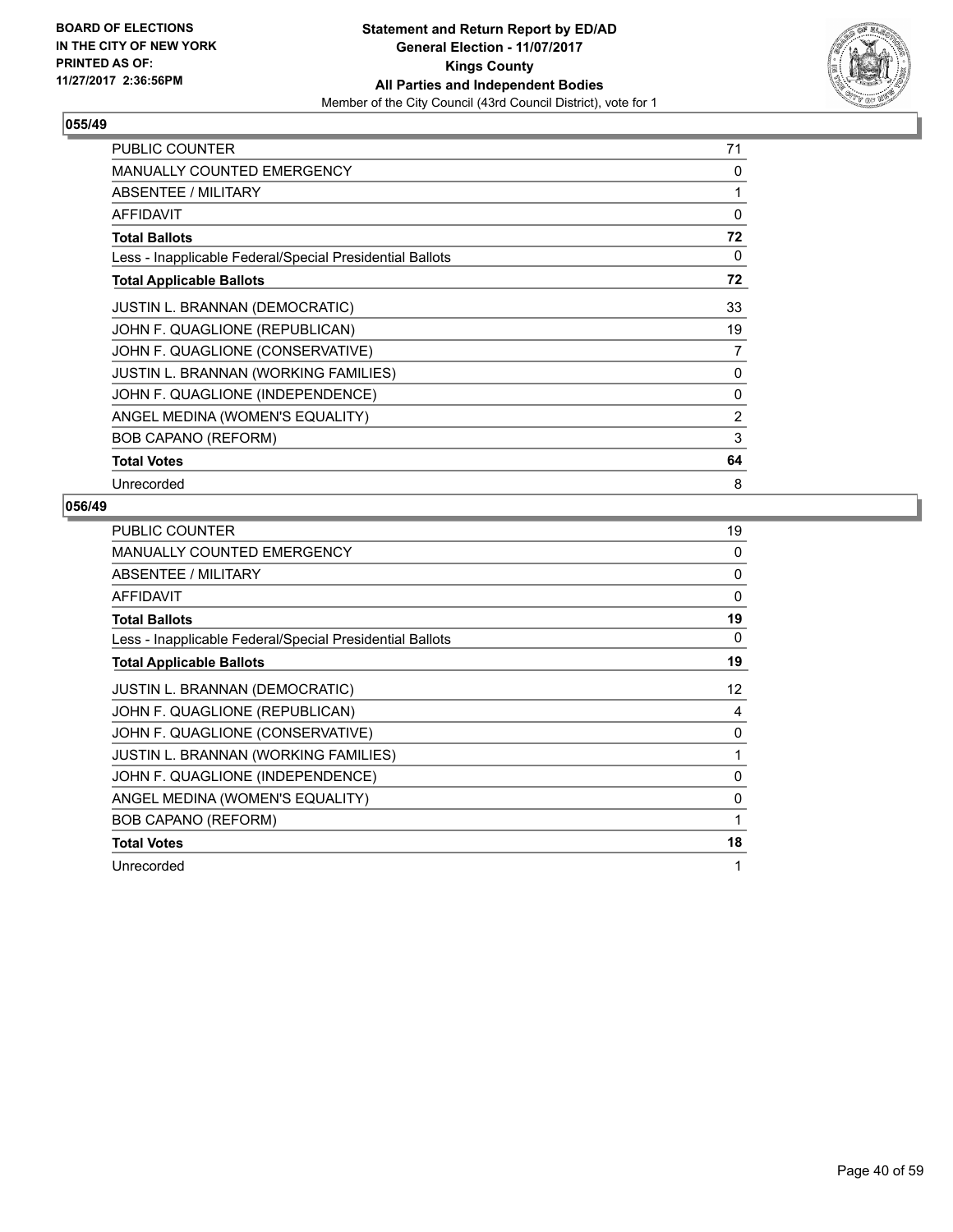

| <b>PUBLIC COUNTER</b>                                    | 192          |
|----------------------------------------------------------|--------------|
| <b>MANUALLY COUNTED EMERGENCY</b>                        | 0            |
| ABSENTEE / MILITARY                                      | 5            |
| <b>AFFIDAVIT</b>                                         | 1            |
| <b>Total Ballots</b>                                     | 198          |
| Less - Inapplicable Federal/Special Presidential Ballots | 0            |
| <b>Total Applicable Ballots</b>                          | 198          |
| <b>JUSTIN L. BRANNAN (DEMOCRATIC)</b>                    | 68           |
| JOHN F. QUAGLIONE (REPUBLICAN)                           | 81           |
| JOHN F. QUAGLIONE (CONSERVATIVE)                         | 12           |
| JUSTIN L. BRANNAN (WORKING FAMILIES)                     | 4            |
| JOHN F. QUAGLIONE (INDEPENDENCE)                         | $\mathbf{1}$ |
| ANGEL MEDINA (WOMEN'S EQUALITY)                          | 8            |
| <b>BOB CAPANO (REFORM)</b>                               | 5            |
| <b>Total Votes</b>                                       | 179          |
| Unrecorded                                               | 19           |

| <b>PUBLIC COUNTER</b>                                    | 192            |
|----------------------------------------------------------|----------------|
| <b>MANUALLY COUNTED EMERGENCY</b>                        | 0              |
| ABSENTEE / MILITARY                                      | 8              |
| AFFIDAVIT                                                | 1              |
| <b>Total Ballots</b>                                     | 201            |
| Less - Inapplicable Federal/Special Presidential Ballots | 0              |
| <b>Total Applicable Ballots</b>                          | 201            |
| <b>JUSTIN L. BRANNAN (DEMOCRATIC)</b>                    | 92             |
| JOHN F. QUAGLIONE (REPUBLICAN)                           | 68             |
| JOHN F. QUAGLIONE (CONSERVATIVE)                         | 9              |
| <b>JUSTIN L. BRANNAN (WORKING FAMILIES)</b>              | 6              |
| JOHN F. QUAGLIONE (INDEPENDENCE)                         | 3              |
| ANGEL MEDINA (WOMEN'S EQUALITY)                          | $\overline{2}$ |
| <b>BOB CAPANO (REFORM)</b>                               | 6              |
| <b>Total Votes</b>                                       | 186            |
| Unrecorded                                               | 15             |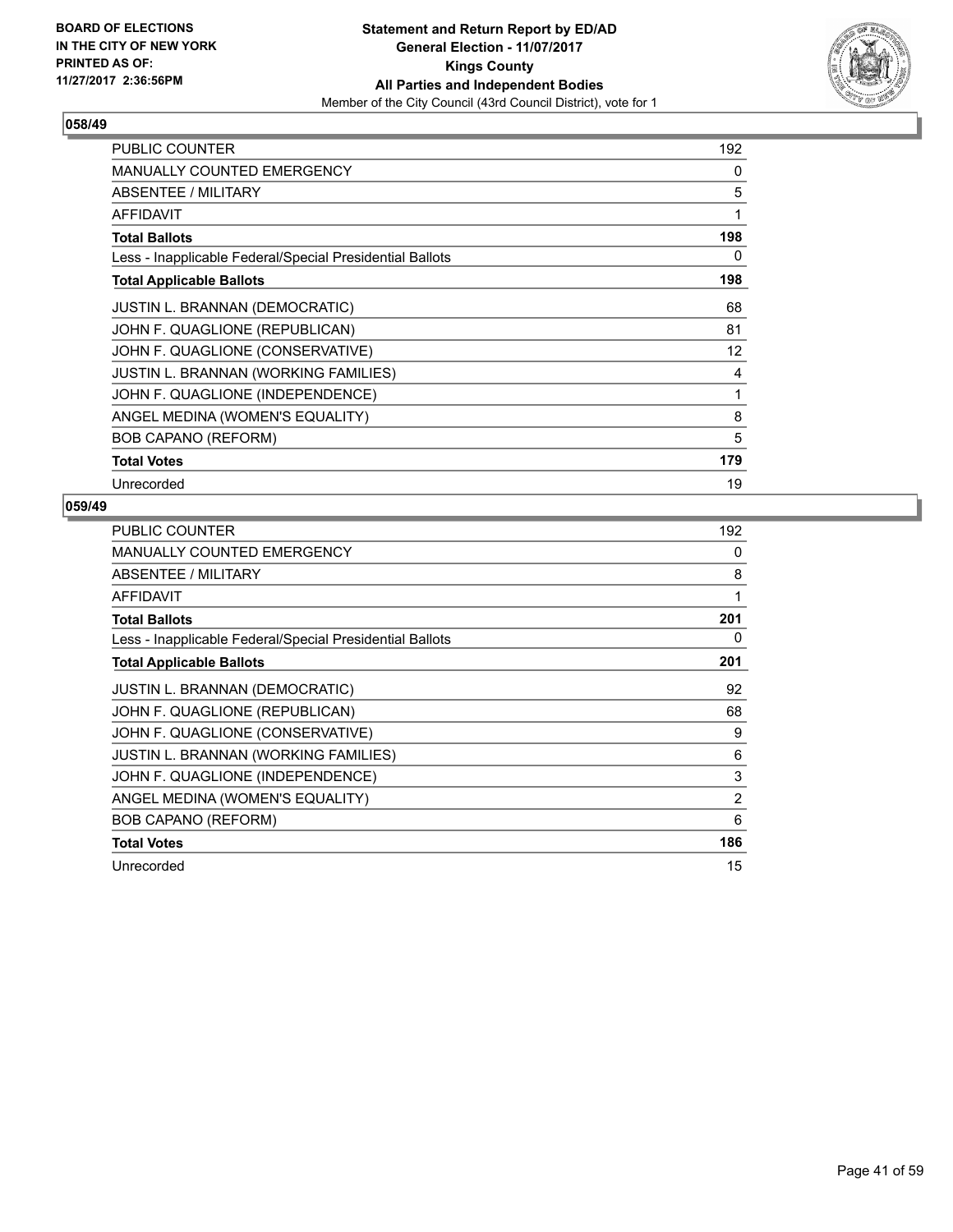

| <b>PUBLIC COUNTER</b>                                    | 211 |
|----------------------------------------------------------|-----|
| <b>MANUALLY COUNTED EMERGENCY</b>                        | 0   |
| ABSENTEE / MILITARY                                      | 11  |
| <b>AFFIDAVIT</b>                                         | 2   |
| <b>Total Ballots</b>                                     | 224 |
| Less - Inapplicable Federal/Special Presidential Ballots | 0   |
| <b>Total Applicable Ballots</b>                          | 224 |
| <b>JUSTIN L. BRANNAN (DEMOCRATIC)</b>                    | 58  |
| JOHN F. QUAGLIONE (REPUBLICAN)                           | 126 |
| JOHN F. QUAGLIONE (CONSERVATIVE)                         | 19  |
| <b>JUSTIN L. BRANNAN (WORKING FAMILIES)</b>              | 8   |
| JOHN F. QUAGLIONE (INDEPENDENCE)                         | 3   |
| ANGEL MEDINA (WOMEN'S EQUALITY)                          | 3   |
| <b>BOB CAPANO (REFORM)</b>                               | 2   |
| <b>Total Votes</b>                                       | 219 |
| Unrecorded                                               | 5   |

| <b>PUBLIC COUNTER</b>                                    | 188            |
|----------------------------------------------------------|----------------|
| <b>MANUALLY COUNTED EMERGENCY</b>                        | 0              |
| ABSENTEE / MILITARY                                      | 11             |
| AFFIDAVIT                                                | 0              |
| <b>Total Ballots</b>                                     | 199            |
| Less - Inapplicable Federal/Special Presidential Ballots | 0              |
| <b>Total Applicable Ballots</b>                          | 199            |
| <b>JUSTIN L. BRANNAN (DEMOCRATIC)</b>                    | 76             |
| JOHN F. QUAGLIONE (REPUBLICAN)                           | 92             |
| JOHN F. QUAGLIONE (CONSERVATIVE)                         | 12             |
| JUSTIN L. BRANNAN (WORKING FAMILIES)                     | 6              |
| JOHN F. QUAGLIONE (INDEPENDENCE)                         | $\overline{2}$ |
| ANGEL MEDINA (WOMEN'S EQUALITY)                          | 0              |
| <b>BOB CAPANO (REFORM)</b>                               | $\mathbf 1$    |
| <b>Total Votes</b>                                       | 189            |
| Unrecorded                                               | 10             |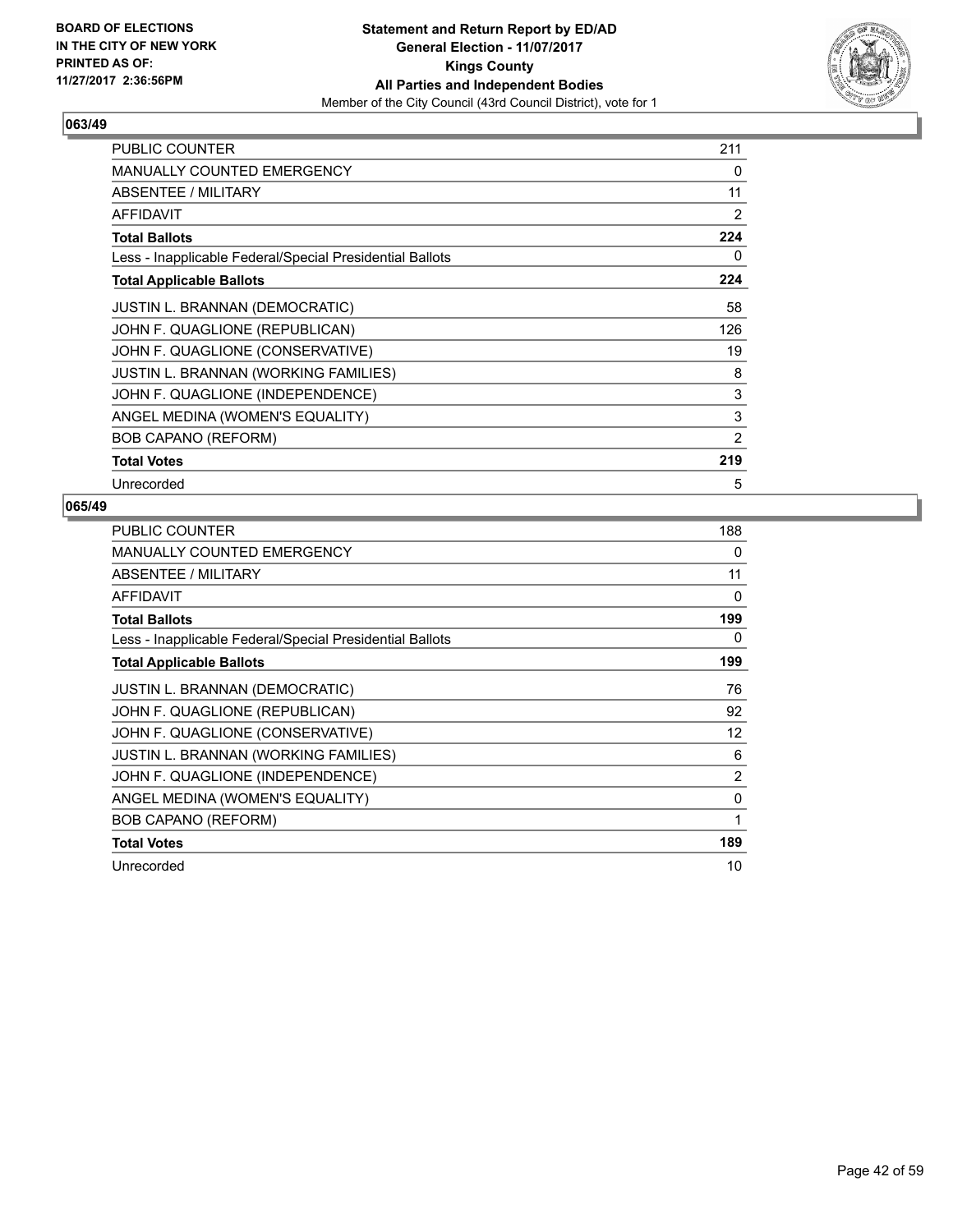

| <b>PUBLIC COUNTER</b>                                    | 0 |
|----------------------------------------------------------|---|
| <b>MANUALLY COUNTED EMERGENCY</b>                        | 0 |
| ABSENTEE / MILITARY                                      | 0 |
| <b>AFFIDAVIT</b>                                         | 0 |
| <b>Total Ballots</b>                                     | 0 |
| Less - Inapplicable Federal/Special Presidential Ballots | 0 |
| <b>Total Applicable Ballots</b>                          | 0 |
| JUSTIN L. BRANNAN (DEMOCRATIC)                           | 0 |
| JOHN F. QUAGLIONE (REPUBLICAN)                           | 0 |
| JOHN F. QUAGLIONE (CONSERVATIVE)                         | 0 |
| <b>JUSTIN L. BRANNAN (WORKING FAMILIES)</b>              | 0 |
| JOHN F. QUAGLIONE (INDEPENDENCE)                         | 0 |
| ANGEL MEDINA (WOMEN'S EQUALITY)                          | 0 |
| <b>BOB CAPANO (REFORM)</b>                               | 0 |
| <b>Total Votes</b>                                       | 0 |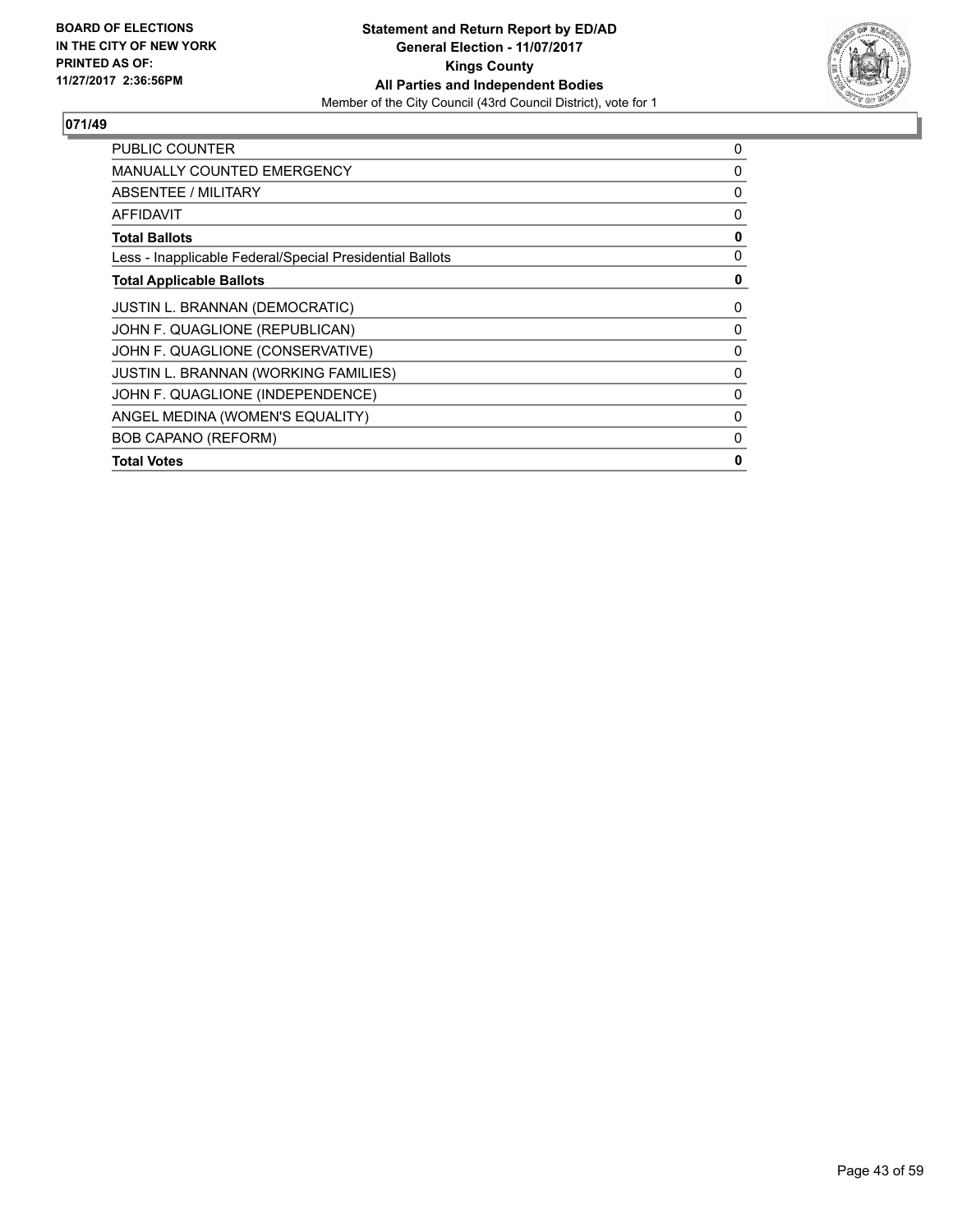

| <b>PUBLIC COUNTER</b>                                    | 137 |
|----------------------------------------------------------|-----|
| <b>MANUALLY COUNTED EMERGENCY</b>                        | 0   |
| ABSENTEE / MILITARY                                      | 4   |
| AFFIDAVIT                                                | 1   |
| <b>Total Ballots</b>                                     | 142 |
| Less - Inapplicable Federal/Special Presidential Ballots | 0   |
| <b>Total Applicable Ballots</b>                          | 142 |
| <b>JUSTIN L. BRANNAN (DEMOCRATIC)</b>                    | 82  |
| JOHN F. QUAGLIONE (REPUBLICAN)                           | 38  |
| JOHN F. QUAGLIONE (CONSERVATIVE)                         | 5   |
| <b>JUSTIN L. BRANNAN (WORKING FAMILIES)</b>              | 4   |
| JOHN F. QUAGLIONE (INDEPENDENCE)                         | 1   |
| ANGEL MEDINA (WOMEN'S EQUALITY)                          | 4   |
| <b>BOB CAPANO (REFORM)</b>                               | 0   |
| <b>Total Votes</b>                                       | 134 |
| Unrecorded                                               | 8   |

| <b>PUBLIC COUNTER</b>                                    | 177            |
|----------------------------------------------------------|----------------|
| <b>MANUALLY COUNTED EMERGENCY</b>                        | 0              |
| ABSENTEE / MILITARY                                      | $\overline{2}$ |
| <b>AFFIDAVIT</b>                                         | 3              |
| <b>Total Ballots</b>                                     | 182            |
| Less - Inapplicable Federal/Special Presidential Ballots | 0              |
| <b>Total Applicable Ballots</b>                          | 182            |
| <b>JUSTIN L. BRANNAN (DEMOCRATIC)</b>                    | 116            |
| JOHN F. QUAGLIONE (REPUBLICAN)                           | 30             |
| JOHN F. QUAGLIONE (CONSERVATIVE)                         | 8              |
| JUSTIN L. BRANNAN (WORKING FAMILIES)                     | 11             |
| JOHN F. QUAGLIONE (INDEPENDENCE)                         | 1              |
| ANGEL MEDINA (WOMEN'S EQUALITY)                          | 5              |
| <b>BOB CAPANO (REFORM)</b>                               | 2              |
| <b>Total Votes</b>                                       | 173            |
| Unrecorded                                               | 9              |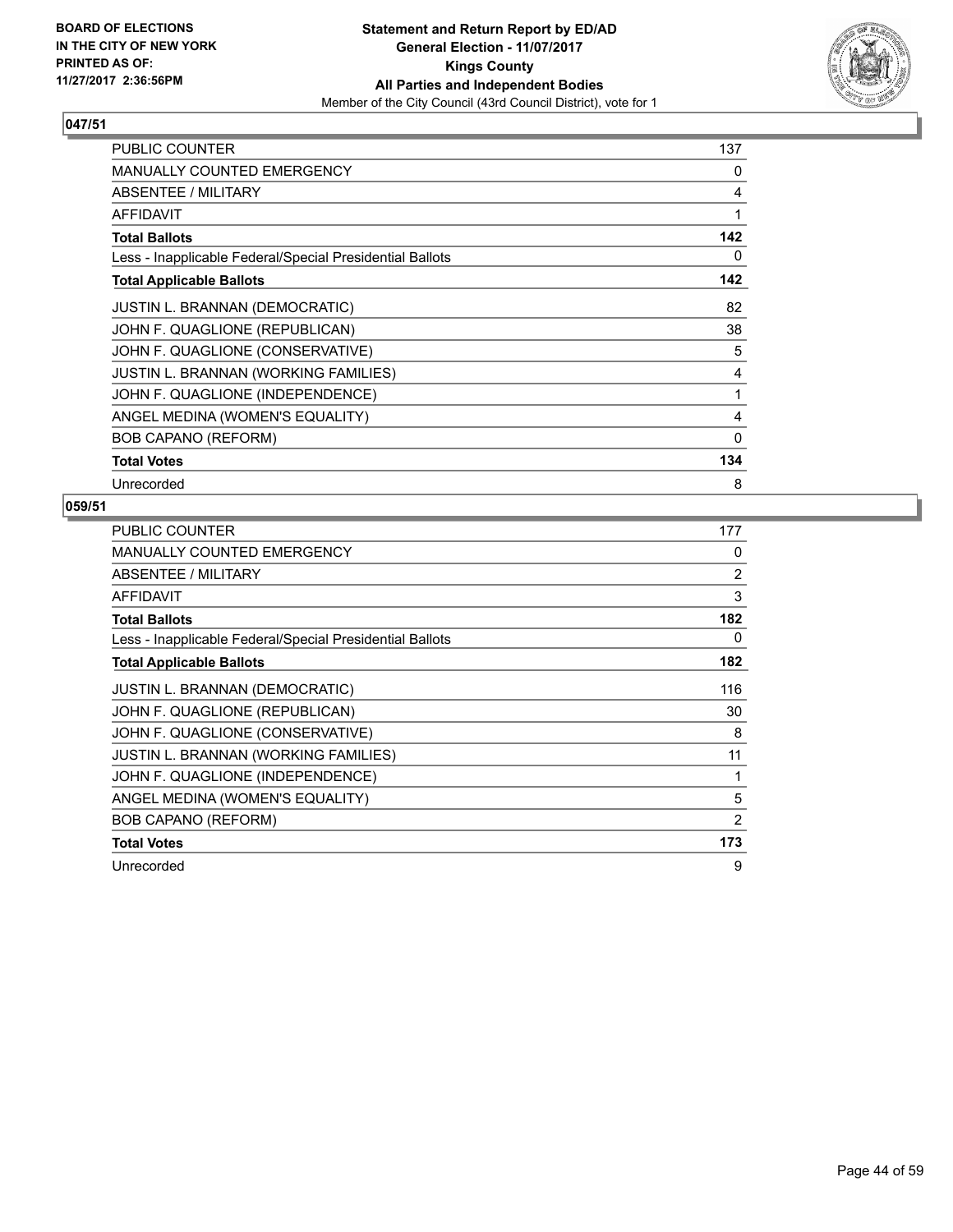

| <b>PUBLIC COUNTER</b>                                    | 196          |
|----------------------------------------------------------|--------------|
| <b>MANUALLY COUNTED EMERGENCY</b>                        | 0            |
| ABSENTEE / MILITARY                                      | 2            |
| <b>AFFIDAVIT</b>                                         | 1            |
| <b>Total Ballots</b>                                     | 199          |
| Less - Inapplicable Federal/Special Presidential Ballots | 0            |
| <b>Total Applicable Ballots</b>                          | 199          |
| <b>JUSTIN L. BRANNAN (DEMOCRATIC)</b>                    | 126          |
| JOHN F. QUAGLIONE (REPUBLICAN)                           | 38           |
| JOHN F. QUAGLIONE (CONSERVATIVE)                         | 6            |
| JUSTIN L. BRANNAN (WORKING FAMILIES)                     | 10           |
| JOHN F. QUAGLIONE (INDEPENDENCE)                         | 0            |
| ANGEL MEDINA (WOMEN'S EQUALITY)                          | 6            |
| <b>BOB CAPANO (REFORM)</b>                               | $\mathbf{1}$ |
| <b>Total Votes</b>                                       | 187          |
| Unrecorded                                               | 12           |

| <b>PUBLIC COUNTER</b>                                    | 234          |
|----------------------------------------------------------|--------------|
| <b>MANUALLY COUNTED EMERGENCY</b>                        | 0            |
| ABSENTEE / MILITARY                                      | 6            |
| <b>AFFIDAVIT</b>                                         | $\mathbf{0}$ |
| <b>Total Ballots</b>                                     | 240          |
| Less - Inapplicable Federal/Special Presidential Ballots | 0            |
| <b>Total Applicable Ballots</b>                          | 240          |
| <b>JUSTIN L. BRANNAN (DEMOCRATIC)</b>                    | 157          |
| JOHN F. QUAGLIONE (REPUBLICAN)                           | 37           |
| JOHN F. QUAGLIONE (CONSERVATIVE)                         | 13           |
| JUSTIN L. BRANNAN (WORKING FAMILIES)                     | 18           |
| JOHN F. QUAGLIONE (INDEPENDENCE)                         | 2            |
| ANGEL MEDINA (WOMEN'S EQUALITY)                          | 3            |
| <b>BOB CAPANO (REFORM)</b>                               | 3            |
| <b>Total Votes</b>                                       | 233          |
| Unrecorded                                               | 7            |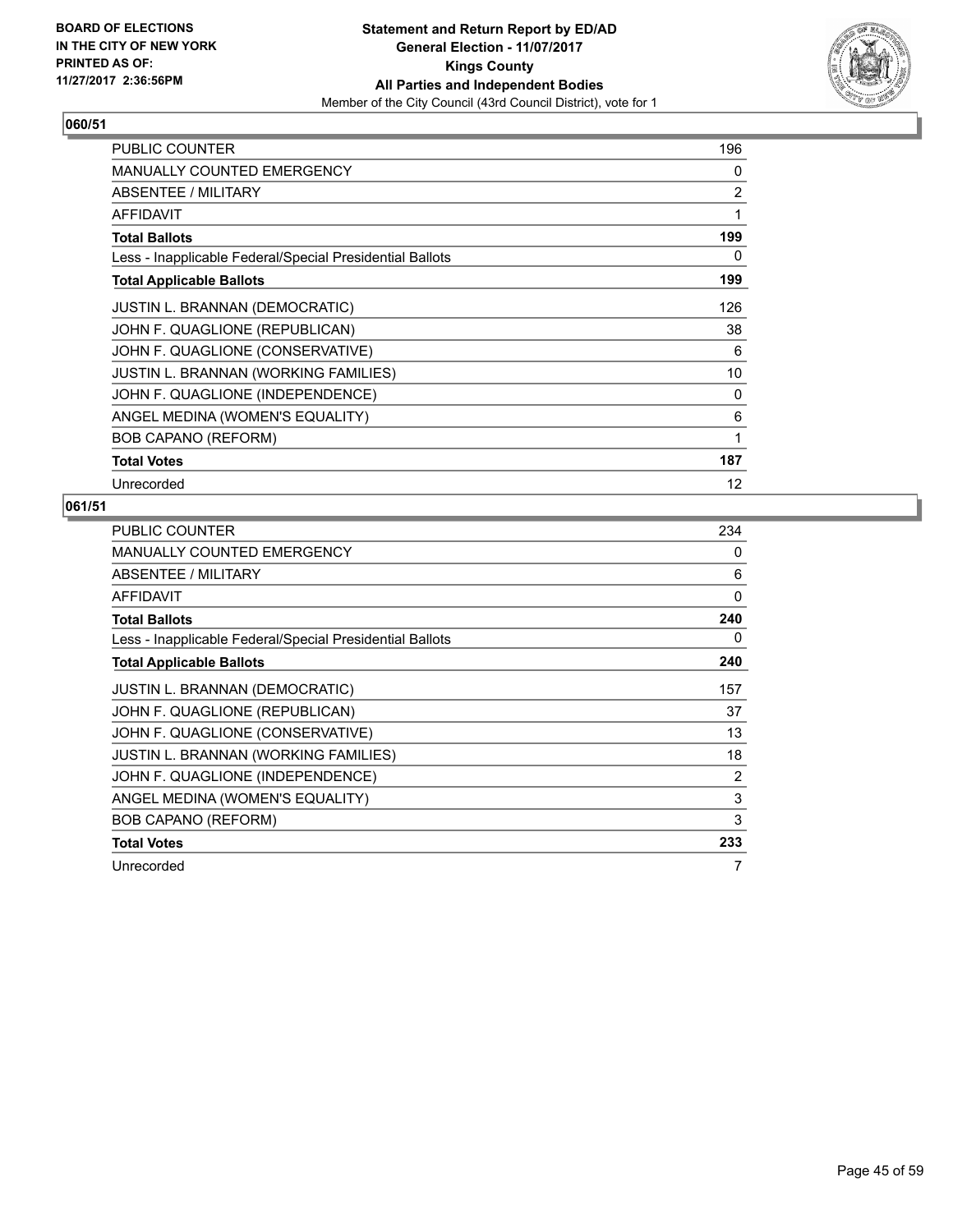

| <b>PUBLIC COUNTER</b>                                    | 306 |
|----------------------------------------------------------|-----|
| <b>MANUALLY COUNTED EMERGENCY</b>                        | 0   |
| ABSENTEE / MILITARY                                      | 4   |
| AFFIDAVIT                                                | 1   |
| <b>Total Ballots</b>                                     | 311 |
| Less - Inapplicable Federal/Special Presidential Ballots | 0   |
| <b>Total Applicable Ballots</b>                          | 311 |
| <b>JUSTIN L. BRANNAN (DEMOCRATIC)</b>                    | 174 |
| JOHN F. QUAGLIONE (REPUBLICAN)                           | 81  |
| JOHN F. QUAGLIONE (CONSERVATIVE)                         | 16  |
| JUSTIN L. BRANNAN (WORKING FAMILIES)                     | 18  |
| JOHN F. QUAGLIONE (INDEPENDENCE)                         | 2   |
| ANGEL MEDINA (WOMEN'S EQUALITY)                          | 3   |
| <b>BOB CAPANO (REFORM)</b>                               | 5   |
| <b>Total Votes</b>                                       | 299 |
| Unrecorded                                               | 12  |

| <b>PUBLIC COUNTER</b>                                    | 204 |
|----------------------------------------------------------|-----|
| <b>MANUALLY COUNTED EMERGENCY</b>                        | 0   |
| ABSENTEE / MILITARY                                      | 4   |
| AFFIDAVIT                                                | 2   |
| <b>Total Ballots</b>                                     | 210 |
| Less - Inapplicable Federal/Special Presidential Ballots | 0   |
| <b>Total Applicable Ballots</b>                          | 210 |
| <b>JUSTIN L. BRANNAN (DEMOCRATIC)</b>                    | 129 |
| JOHN F. QUAGLIONE (REPUBLICAN)                           | 45  |
| JOHN F. QUAGLIONE (CONSERVATIVE)                         | 4   |
| JUSTIN L. BRANNAN (WORKING FAMILIES)                     | 18  |
| JOHN F. QUAGLIONE (INDEPENDENCE)                         | 5   |
| ANGEL MEDINA (WOMEN'S EQUALITY)                          | 1   |
| <b>BOB CAPANO (REFORM)</b>                               | 1   |
| PHAEDRA THOMAS (WRITE-IN)                                | 1   |
| <b>Total Votes</b>                                       | 204 |
| Unrecorded                                               | 6   |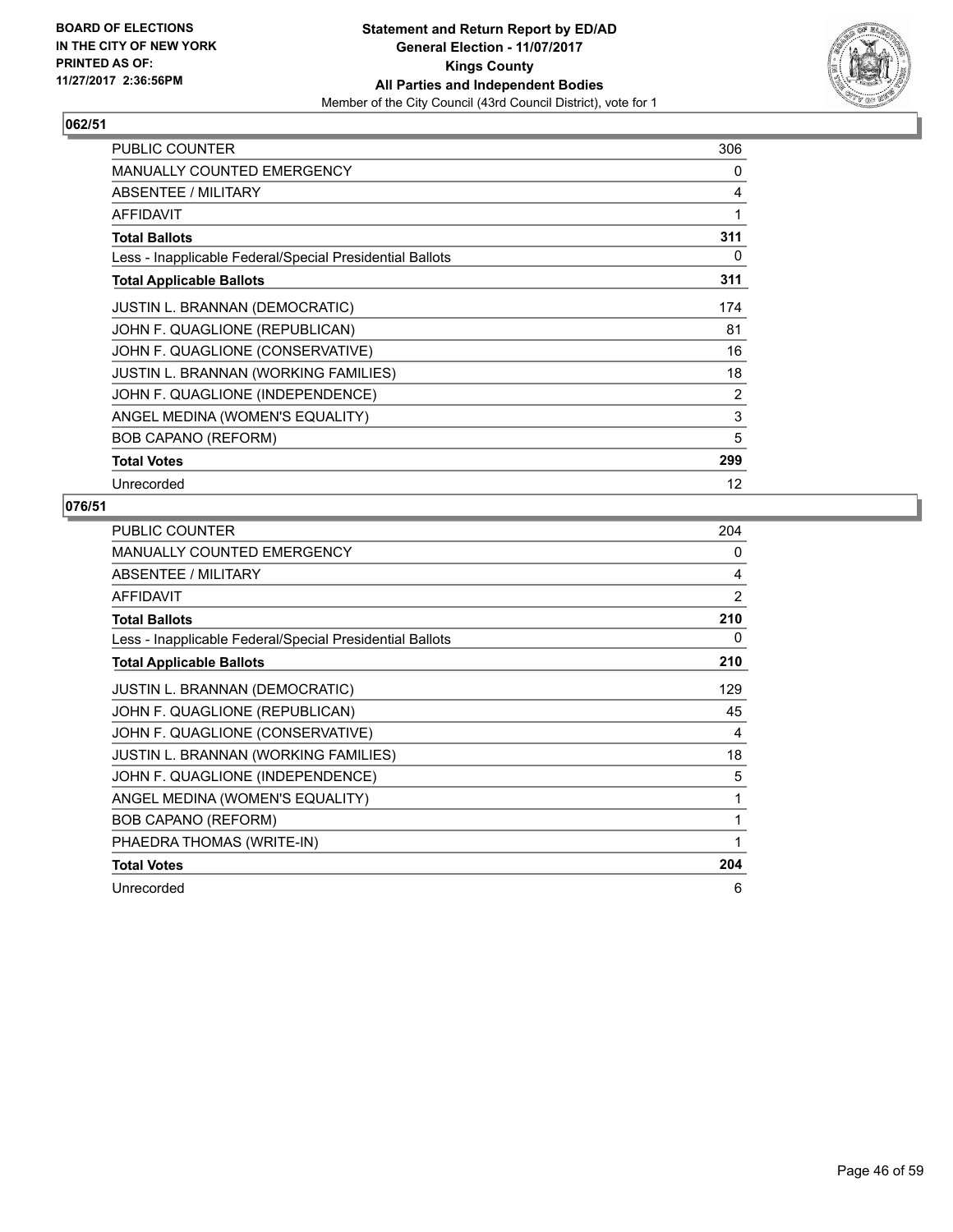

| <b>PUBLIC COUNTER</b>                                    | 253 |
|----------------------------------------------------------|-----|
| <b>MANUALLY COUNTED EMERGENCY</b>                        | 0   |
| ABSENTEE / MILITARY                                      | 3   |
| <b>AFFIDAVIT</b>                                         | 4   |
| <b>Total Ballots</b>                                     | 260 |
| Less - Inapplicable Federal/Special Presidential Ballots | 0   |
| <b>Total Applicable Ballots</b>                          | 260 |
| <b>JUSTIN L. BRANNAN (DEMOCRATIC)</b>                    | 161 |
| JOHN F. QUAGLIONE (REPUBLICAN)                           | 52  |
| JOHN F. QUAGLIONE (CONSERVATIVE)                         | 10  |
| JUSTIN L. BRANNAN (WORKING FAMILIES)                     | 15  |
| JOHN F. QUAGLIONE (INDEPENDENCE)                         | 1   |
| ANGEL MEDINA (WOMEN'S EQUALITY)                          | 5   |
| <b>BOB CAPANO (REFORM)</b>                               | 4   |
| <b>Total Votes</b>                                       | 248 |
| Unrecorded                                               | 12  |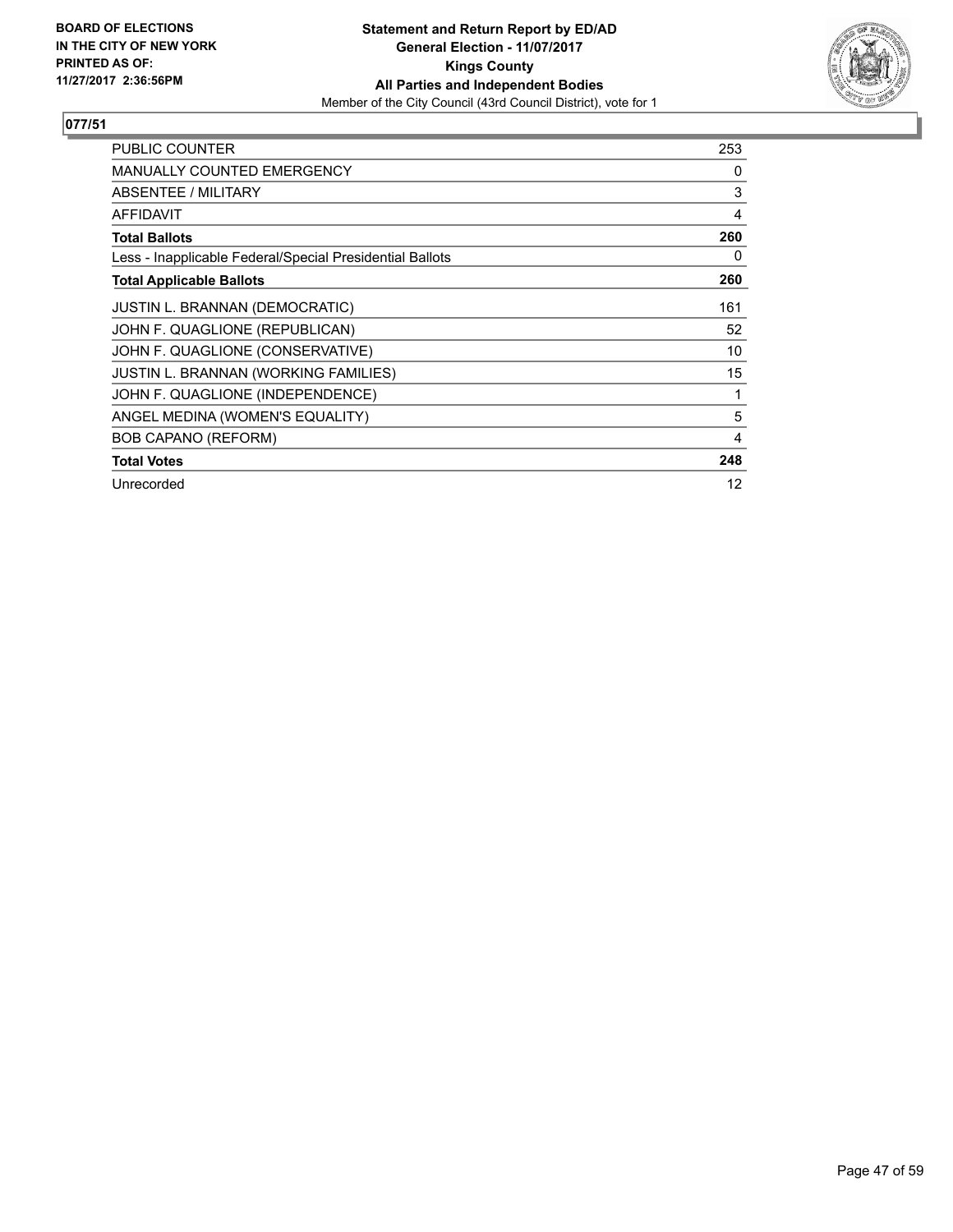

| <b>PUBLIC COUNTER</b>                                    | 347            |
|----------------------------------------------------------|----------------|
| MANUALLY COUNTED EMERGENCY                               | 0              |
| ABSENTEE / MILITARY                                      | 8              |
| <b>AFFIDAVIT</b>                                         | $\overline{2}$ |
| <b>Total Ballots</b>                                     | 357            |
| Less - Inapplicable Federal/Special Presidential Ballots | 0              |
| <b>Total Applicable Ballots</b>                          | 357            |
| <b>JUSTIN L. BRANNAN (DEMOCRATIC)</b>                    | 191            |
| JOHN F. QUAGLIONE (REPUBLICAN)                           | 106            |
| JOHN F. QUAGLIONE (CONSERVATIVE)                         | 20             |
| <b>JUSTIN L. BRANNAN (WORKING FAMILIES)</b>              | 11             |
| JOHN F. QUAGLIONE (INDEPENDENCE)                         | 4              |
| ANGEL MEDINA (WOMEN'S EQUALITY)                          | 8              |
| <b>BOB CAPANO (REFORM)</b>                               | 6              |
| <b>Total Votes</b>                                       | 346            |
| Unrecorded                                               | 11             |

| <b>PUBLIC COUNTER</b>                                    | 327            |
|----------------------------------------------------------|----------------|
| <b>MANUALLY COUNTED EMERGENCY</b>                        | 0              |
| ABSENTEE / MILITARY                                      | 9              |
| AFFIDAVIT                                                | 1              |
| <b>Total Ballots</b>                                     | 337            |
| Less - Inapplicable Federal/Special Presidential Ballots | 0              |
| <b>Total Applicable Ballots</b>                          | 337            |
| <b>JUSTIN L. BRANNAN (DEMOCRATIC)</b>                    | 174            |
| JOHN F. QUAGLIONE (REPUBLICAN)                           | 105            |
| JOHN F. QUAGLIONE (CONSERVATIVE)                         | 16             |
| <b>JUSTIN L. BRANNAN (WORKING FAMILIES)</b>              | 16             |
| JOHN F. QUAGLIONE (INDEPENDENCE)                         | 6              |
| ANGEL MEDINA (WOMEN'S EQUALITY)                          | 1              |
| <b>BOB CAPANO (REFORM)</b>                               | $\overline{7}$ |
| LIAM MCCABE (WRITE-IN)                                   | 1              |
| <b>Total Votes</b>                                       | 326            |
| Unrecorded                                               | 11             |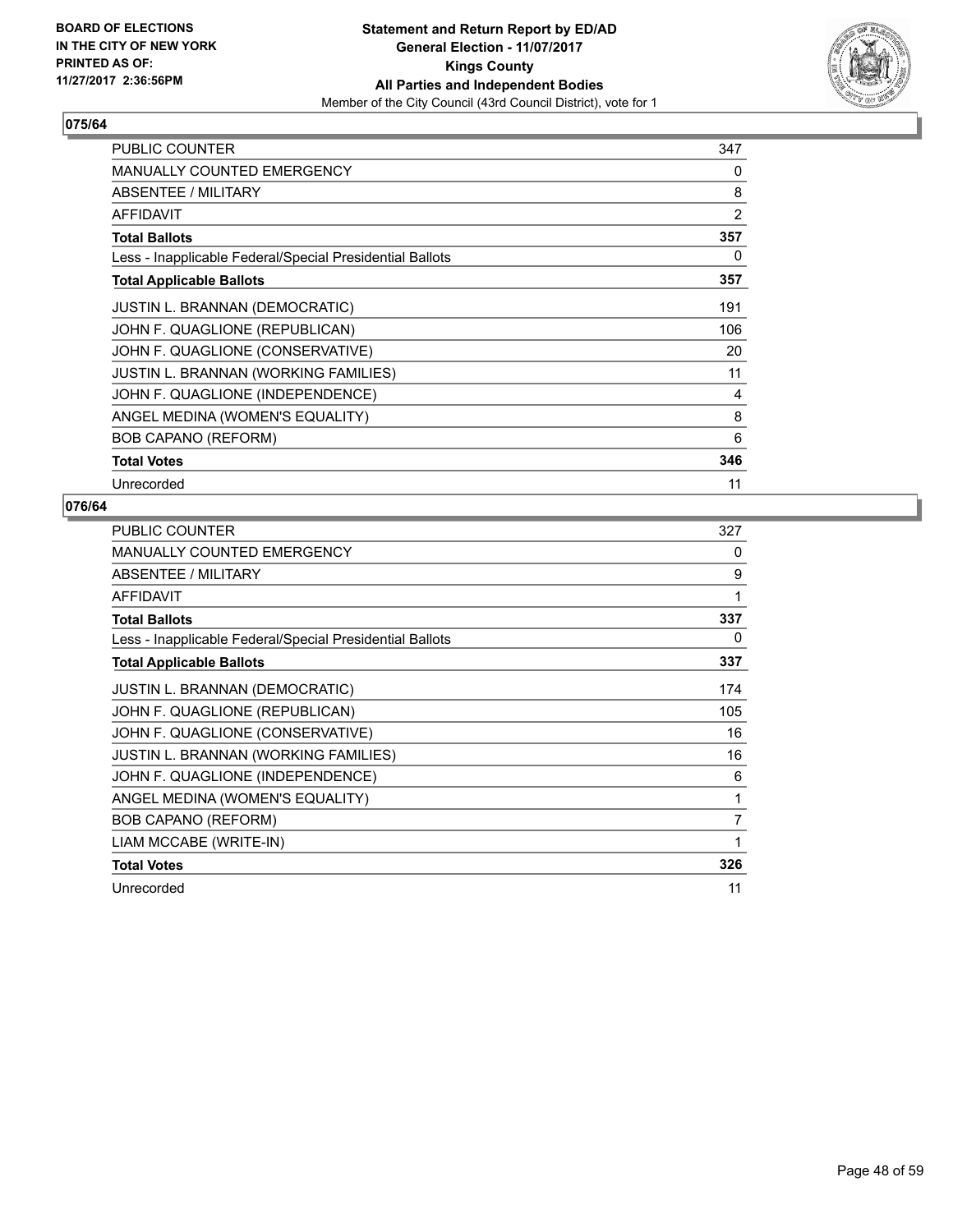

| <b>PUBLIC COUNTER</b>                                    | 381 |
|----------------------------------------------------------|-----|
| MANUALLY COUNTED EMERGENCY                               | 0   |
| <b>ABSENTEE / MILITARY</b>                               | 11  |
| <b>AFFIDAVIT</b>                                         | 4   |
| <b>Total Ballots</b>                                     | 396 |
| Less - Inapplicable Federal/Special Presidential Ballots | 0   |
| <b>Total Applicable Ballots</b>                          | 396 |
| <b>JUSTIN L. BRANNAN (DEMOCRATIC)</b>                    | 194 |
| JOHN F. QUAGLIONE (REPUBLICAN)                           | 137 |
| JOHN F. QUAGLIONE (CONSERVATIVE)                         | 23  |
| JUSTIN L. BRANNAN (WORKING FAMILIES)                     | 22  |
| JOHN F. QUAGLIONE (INDEPENDENCE)                         | 7   |
| ANGEL MEDINA (WOMEN'S EQUALITY)                          | 3   |
| <b>BOB CAPANO (REFORM)</b>                               | 4   |
| UNATTRIBUTABLE WRITE-IN (WRITE-IN)                       | 1   |
| <b>Total Votes</b>                                       | 391 |
| Unrecorded                                               | 5   |

| <b>PUBLIC COUNTER</b>                                    | 361            |
|----------------------------------------------------------|----------------|
| <b>MANUALLY COUNTED EMERGENCY</b>                        | 0              |
| ABSENTEE / MILITARY                                      | 6              |
| <b>AFFIDAVIT</b>                                         | 7              |
| <b>Total Ballots</b>                                     | 374            |
| Less - Inapplicable Federal/Special Presidential Ballots | 0              |
| <b>Total Applicable Ballots</b>                          | 374            |
| <b>JUSTIN L. BRANNAN (DEMOCRATIC)</b>                    | 209            |
| JOHN F. QUAGLIONE (REPUBLICAN)                           | 91             |
| JOHN F. QUAGLIONE (CONSERVATIVE)                         | 30             |
| JUSTIN L. BRANNAN (WORKING FAMILIES)                     | 25             |
| JOHN F. QUAGLIONE (INDEPENDENCE)                         | 2              |
| ANGEL MEDINA (WOMEN'S EQUALITY)                          | $\overline{2}$ |
| <b>BOB CAPANO (REFORM)</b>                               | 3              |
| ANTONIO PEPE (WRITE-IN)                                  | 1              |
| <b>Total Votes</b>                                       | 363            |
| Unrecorded                                               | 11             |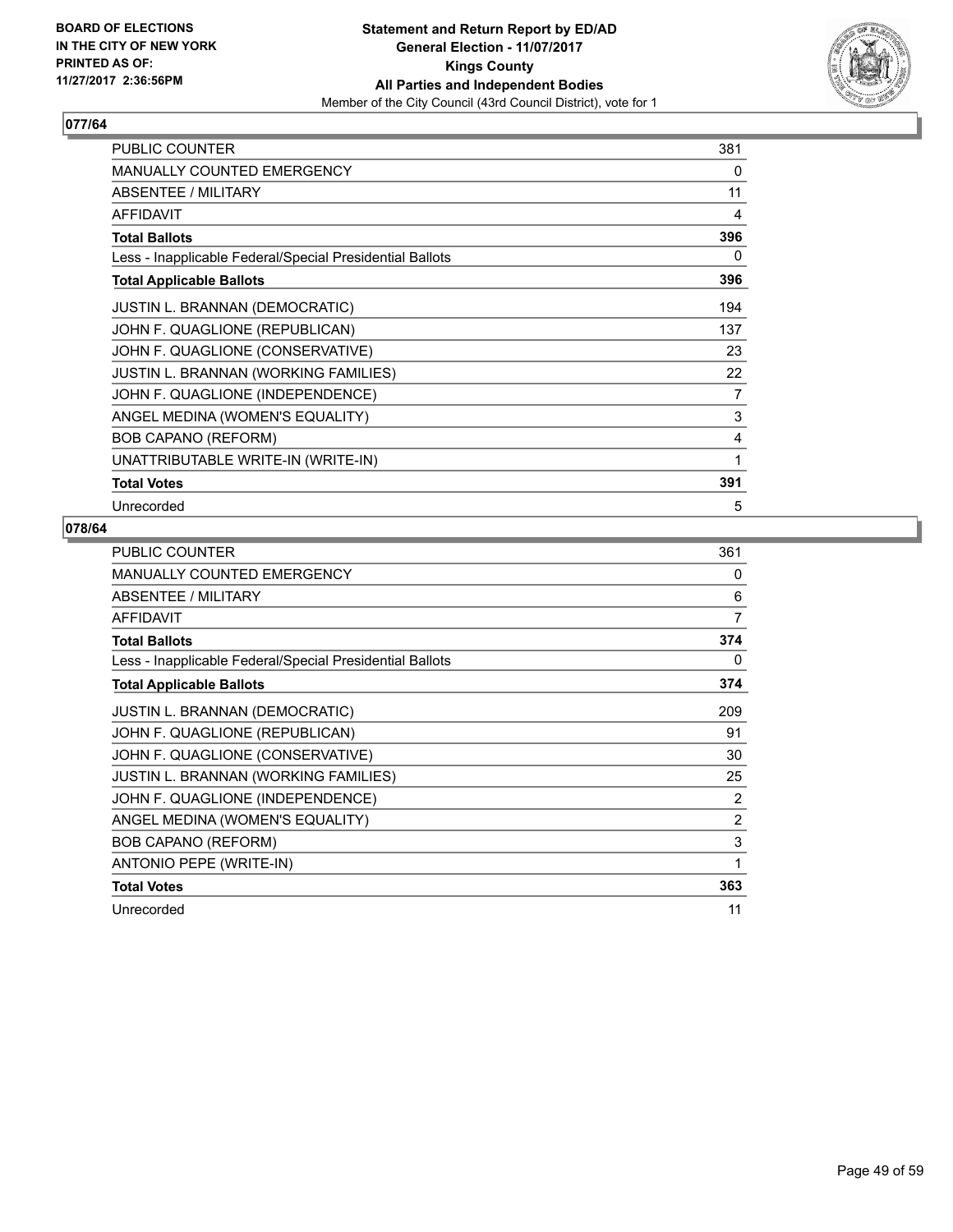

| <b>PUBLIC COUNTER</b>                                    | 302 |
|----------------------------------------------------------|-----|
| MANUALLY COUNTED EMERGENCY                               | 0   |
| ABSENTEE / MILITARY                                      | 4   |
| <b>AFFIDAVIT</b>                                         | 2   |
| <b>Total Ballots</b>                                     | 308 |
| Less - Inapplicable Federal/Special Presidential Ballots | 0   |
| <b>Total Applicable Ballots</b>                          | 308 |
| <b>JUSTIN L. BRANNAN (DEMOCRATIC)</b>                    | 177 |
| JOHN F. QUAGLIONE (REPUBLICAN)                           | 70  |
| JOHN F. QUAGLIONE (CONSERVATIVE)                         | 19  |
| JUSTIN L. BRANNAN (WORKING FAMILIES)                     | 18  |
| JOHN F. QUAGLIONE (INDEPENDENCE)                         | 1   |
| ANGEL MEDINA (WOMEN'S EQUALITY)                          | 6   |
| <b>BOB CAPANO (REFORM)</b>                               | 3   |
| KEVIN P. CARROLL (WRITE-IN)                              | 1   |
| <b>Total Votes</b>                                       | 295 |
| Unrecorded                                               | 13  |

| PUBLIC COUNTER                                           | 356 |
|----------------------------------------------------------|-----|
| MANUALLY COUNTED EMERGENCY                               | 0   |
| ABSENTEE / MILITARY                                      | 3   |
| <b>AFFIDAVIT</b>                                         | 5   |
| <b>Total Ballots</b>                                     | 364 |
| Less - Inapplicable Federal/Special Presidential Ballots | 0   |
| <b>Total Applicable Ballots</b>                          | 364 |
| <b>JUSTIN L. BRANNAN (DEMOCRATIC)</b>                    | 220 |
| JOHN F. QUAGLIONE (REPUBLICAN)                           | 65  |
| JOHN F. QUAGLIONE (CONSERVATIVE)                         | 26  |
| JUSTIN L. BRANNAN (WORKING FAMILIES)                     | 21  |
| JOHN F. QUAGLIONE (INDEPENDENCE)                         | 3   |
| ANGEL MEDINA (WOMEN'S EQUALITY)                          | 4   |
| <b>BOB CAPANO (REFORM)</b>                               | 5   |
| KHADER EL-YATEEM (WRITE-IN)                              | 1   |
| MICHAEL HARDY (WRITE-IN)                                 | 1   |
| <b>Total Votes</b>                                       | 346 |
| Unrecorded                                               | 18  |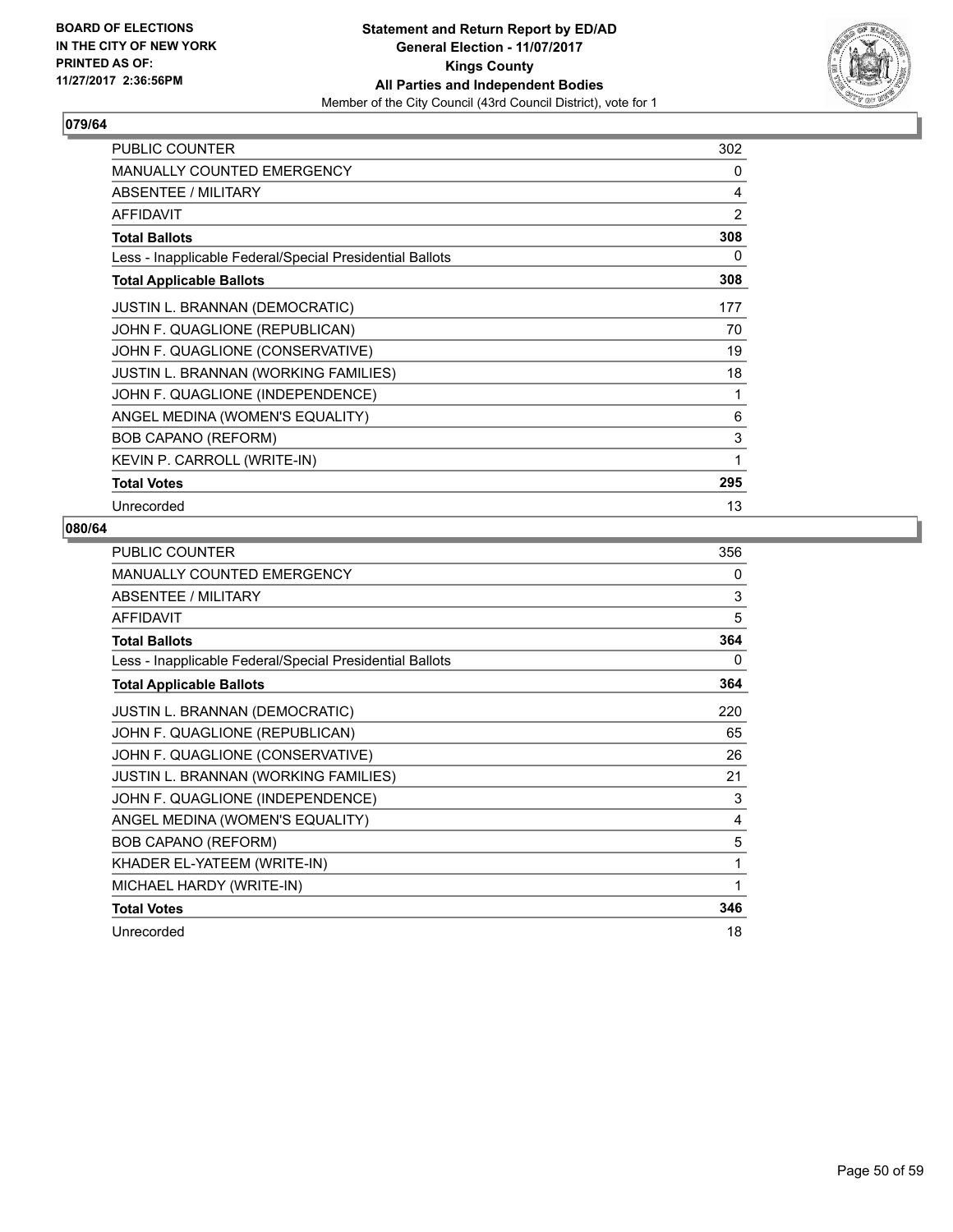

| <b>PUBLIC COUNTER</b>                                    | 167            |
|----------------------------------------------------------|----------------|
| <b>MANUALLY COUNTED EMERGENCY</b>                        | 0              |
| <b>ABSENTEE / MILITARY</b>                               | $\overline{2}$ |
| <b>AFFIDAVIT</b>                                         | $\overline{2}$ |
| <b>Total Ballots</b>                                     | 171            |
| Less - Inapplicable Federal/Special Presidential Ballots | 0              |
| <b>Total Applicable Ballots</b>                          | 171            |
| JUSTIN L. BRANNAN (DEMOCRATIC)                           | 122            |
| JOHN F. QUAGLIONE (REPUBLICAN)                           | 26             |
| JOHN F. QUAGLIONE (CONSERVATIVE)                         | 2              |
| JUSTIN L. BRANNAN (WORKING FAMILIES)                     | 10             |
| JOHN F. QUAGLIONE (INDEPENDENCE)                         | 0              |
| ANGEL MEDINA (WOMEN'S EQUALITY)                          | $\mathbf{0}$   |
| <b>BOB CAPANO (REFORM)</b>                               | 1              |
| CHRISTINE SISTO (WRITE-IN)                               | 1              |
| LIAM MCCABE (WRITE-IN)                                   | 1              |
| MARC FLIEDNES (WRITE-IN)                                 | 1              |
| UNATTRIBUTABLE WRITE-IN (WRITE-IN)                       |                |
| <b>Total Votes</b>                                       | 165            |
| Unrecorded                                               | 6              |

| <b>PUBLIC COUNTER</b>                                    | 57 |
|----------------------------------------------------------|----|
| <b>MANUALLY COUNTED EMERGENCY</b>                        | 0  |
| <b>ABSENTEE / MILITARY</b>                               | 1  |
| <b>AFFIDAVIT</b>                                         | 0  |
| <b>Total Ballots</b>                                     | 58 |
| Less - Inapplicable Federal/Special Presidential Ballots | 0  |
| <b>Total Applicable Ballots</b>                          | 58 |
| <b>JUSTIN L. BRANNAN (DEMOCRATIC)</b>                    | 31 |
| JOHN F. QUAGLIONE (REPUBLICAN)                           | 10 |
| JOHN F. QUAGLIONE (CONSERVATIVE)                         | 2  |
| JUSTIN L. BRANNAN (WORKING FAMILIES)                     | 4  |
| JOHN F. QUAGLIONE (INDEPENDENCE)                         | 2  |
| ANGEL MEDINA (WOMEN'S EQUALITY)                          | 2  |
| <b>BOB CAPANO (REFORM)</b>                               | 0  |
| UNCOUNTED WRITE-IN PER STATUTE (WRITE-IN)                | 1  |
| <b>Total Votes</b>                                       | 52 |
| Unrecorded                                               | 6  |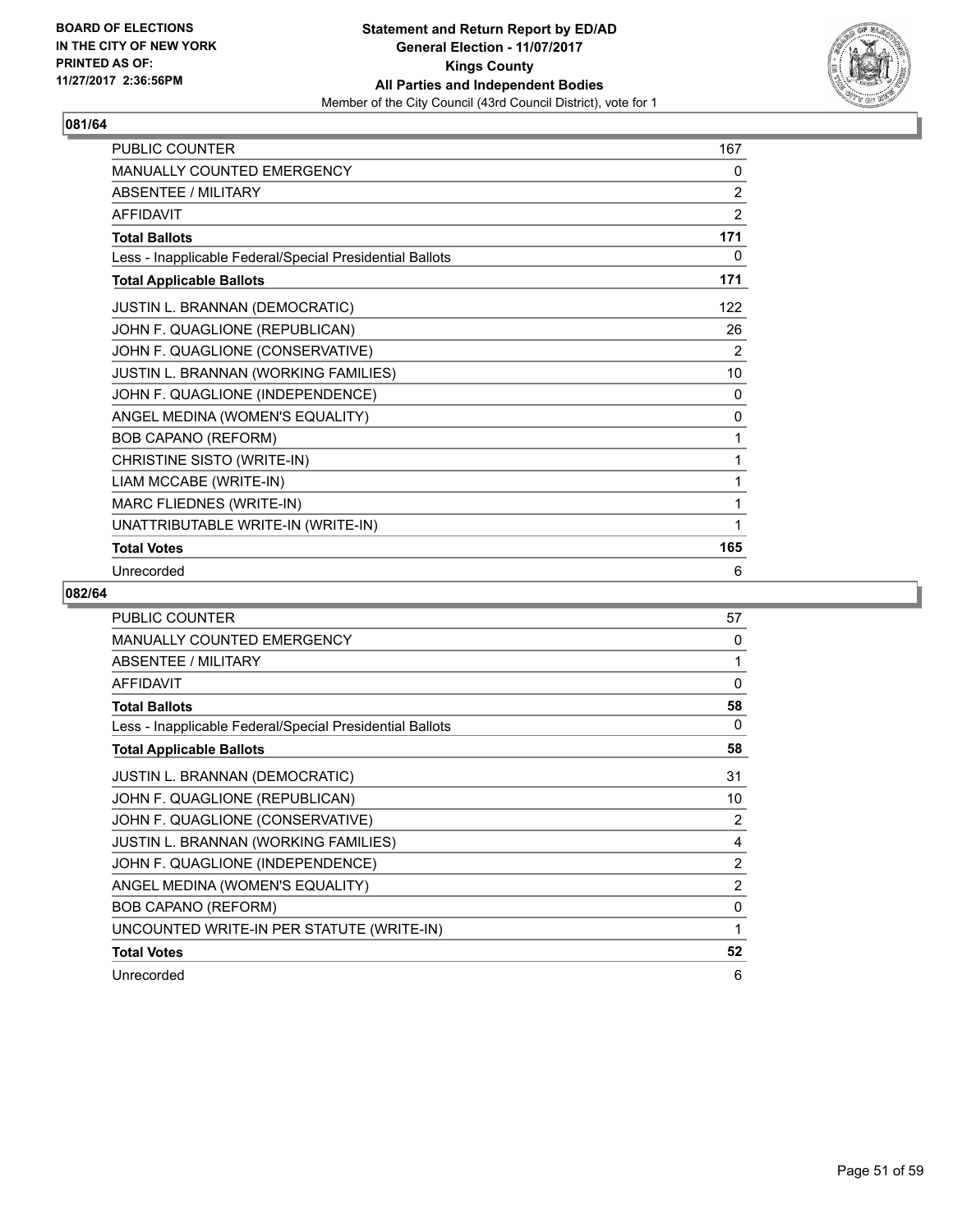

| <b>PUBLIC COUNTER</b>                                    | 307 |
|----------------------------------------------------------|-----|
| <b>MANUALLY COUNTED EMERGENCY</b>                        | 0   |
| ABSENTEE / MILITARY                                      | 3   |
| <b>AFFIDAVIT</b>                                         | 0   |
| <b>Total Ballots</b>                                     | 310 |
| Less - Inapplicable Federal/Special Presidential Ballots | 0   |
| <b>Total Applicable Ballots</b>                          | 310 |
| <b>JUSTIN L. BRANNAN (DEMOCRATIC)</b>                    | 169 |
| JOHN F. QUAGLIONE (REPUBLICAN)                           | 77  |
| JOHN F. QUAGLIONE (CONSERVATIVE)                         | 22  |
| JUSTIN L. BRANNAN (WORKING FAMILIES)                     | 11  |
| JOHN F. QUAGLIONE (INDEPENDENCE)                         | 2   |
| ANGEL MEDINA (WOMEN'S EQUALITY)                          | 6   |
| <b>BOB CAPANO (REFORM)</b>                               | 5   |
| LIAM MCCABE (WRITE-IN)                                   | 1   |
| <b>Total Votes</b>                                       | 293 |
| Unrecorded                                               | 17  |

| <b>PUBLIC COUNTER</b>                                    | 377 |
|----------------------------------------------------------|-----|
| <b>MANUALLY COUNTED EMERGENCY</b>                        | 0   |
| ABSENTEE / MILITARY                                      | 14  |
| AFFIDAVIT                                                | 2   |
| <b>Total Ballots</b>                                     | 393 |
| Less - Inapplicable Federal/Special Presidential Ballots | 0   |
| <b>Total Applicable Ballots</b>                          | 393 |
| <b>JUSTIN L. BRANNAN (DEMOCRATIC)</b>                    | 190 |
| JOHN F. QUAGLIONE (REPUBLICAN)                           | 126 |
| JOHN F. QUAGLIONE (CONSERVATIVE)                         | 41  |
| JUSTIN L. BRANNAN (WORKING FAMILIES)                     | 17  |
| JOHN F. QUAGLIONE (INDEPENDENCE)                         | 1   |
| ANGEL MEDINA (WOMEN'S EQUALITY)                          | 6   |
| <b>BOB CAPANO (REFORM)</b>                               | 1   |
| UNATTRIBUTABLE WRITE-IN (WRITE-IN)                       | 1   |
| <b>Total Votes</b>                                       | 383 |
| Unrecorded                                               | 10  |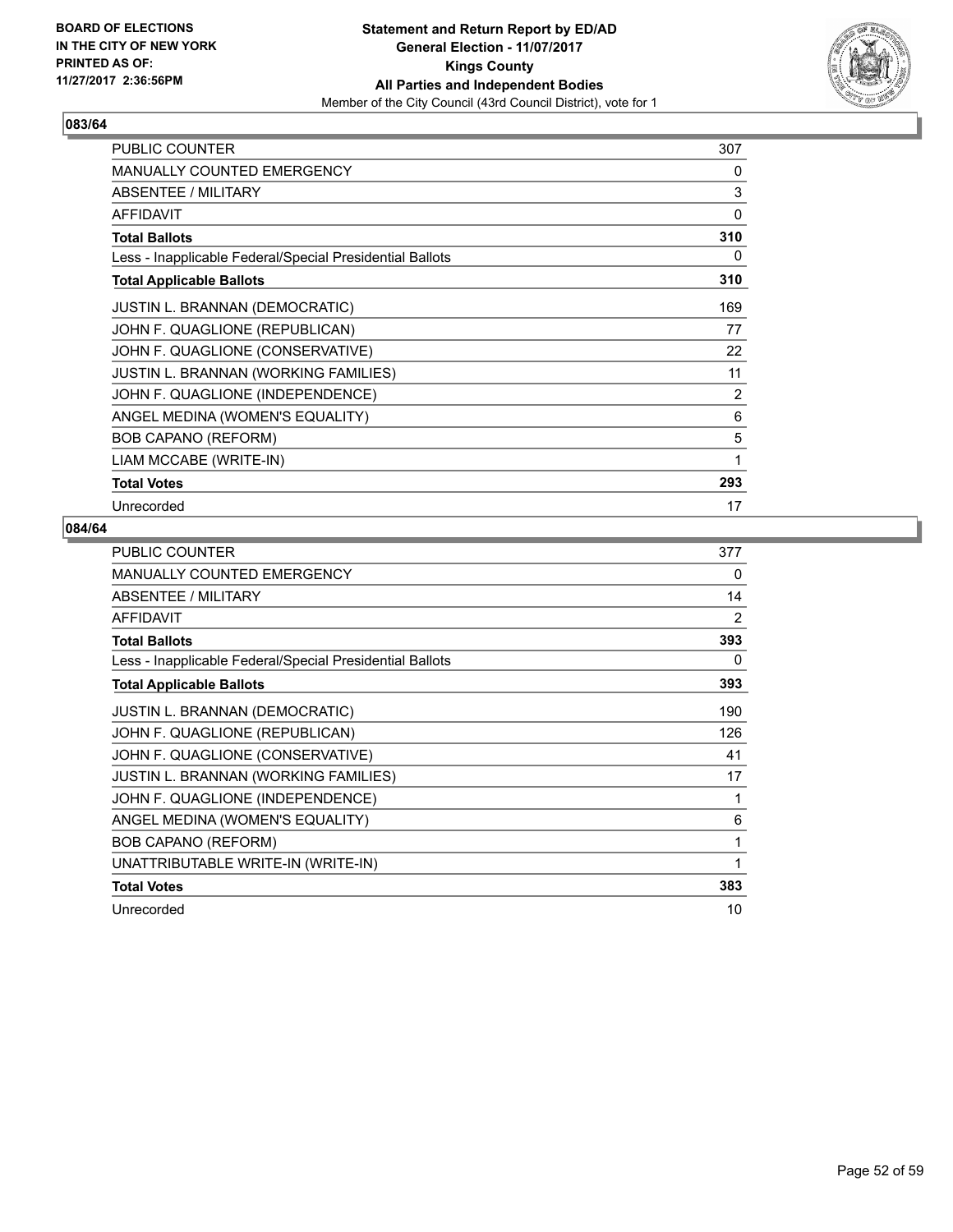

| <b>PUBLIC COUNTER</b>                                    | 331 |
|----------------------------------------------------------|-----|
| <b>MANUALLY COUNTED EMERGENCY</b>                        | 0   |
| ABSENTEE / MILITARY                                      | 7   |
| <b>AFFIDAVIT</b>                                         | 2   |
| <b>Total Ballots</b>                                     | 340 |
| Less - Inapplicable Federal/Special Presidential Ballots | 0   |
| <b>Total Applicable Ballots</b>                          | 340 |
| <b>JUSTIN L. BRANNAN (DEMOCRATIC)</b>                    | 162 |
| JOHN F. QUAGLIONE (REPUBLICAN)                           | 99  |
| JOHN F. QUAGLIONE (CONSERVATIVE)                         | 34  |
| JUSTIN L. BRANNAN (WORKING FAMILIES)                     | 25  |
| JOHN F. QUAGLIONE (INDEPENDENCE)                         | 2   |
| ANGEL MEDINA (WOMEN'S EQUALITY)                          | 3   |
| <b>BOB CAPANO (REFORM)</b>                               | 3   |
| <b>Total Votes</b>                                       | 328 |
| Unrecorded                                               | 12  |

| <b>PUBLIC COUNTER</b>                                    | 343 |
|----------------------------------------------------------|-----|
| <b>MANUALLY COUNTED EMERGENCY</b>                        | 0   |
| ABSENTEE / MILITARY                                      | 5   |
| <b>AFFIDAVIT</b>                                         | 5   |
| <b>Total Ballots</b>                                     | 353 |
| Less - Inapplicable Federal/Special Presidential Ballots | 0   |
| <b>Total Applicable Ballots</b>                          | 353 |
| <b>JUSTIN L. BRANNAN (DEMOCRATIC)</b>                    | 214 |
| JOHN F. QUAGLIONE (REPUBLICAN)                           | 90  |
| JOHN F. QUAGLIONE (CONSERVATIVE)                         | 12  |
| <b>JUSTIN L. BRANNAN (WORKING FAMILIES)</b>              | 21  |
| JOHN F. QUAGLIONE (INDEPENDENCE)                         | 0   |
| ANGEL MEDINA (WOMEN'S EQUALITY)                          | 1   |
| <b>BOB CAPANO (REFORM)</b>                               | 4   |
| UNATTRIBUTABLE WRITE-IN (WRITE-IN)                       | 1   |
| <b>Total Votes</b>                                       | 343 |
| Unrecorded                                               | 10  |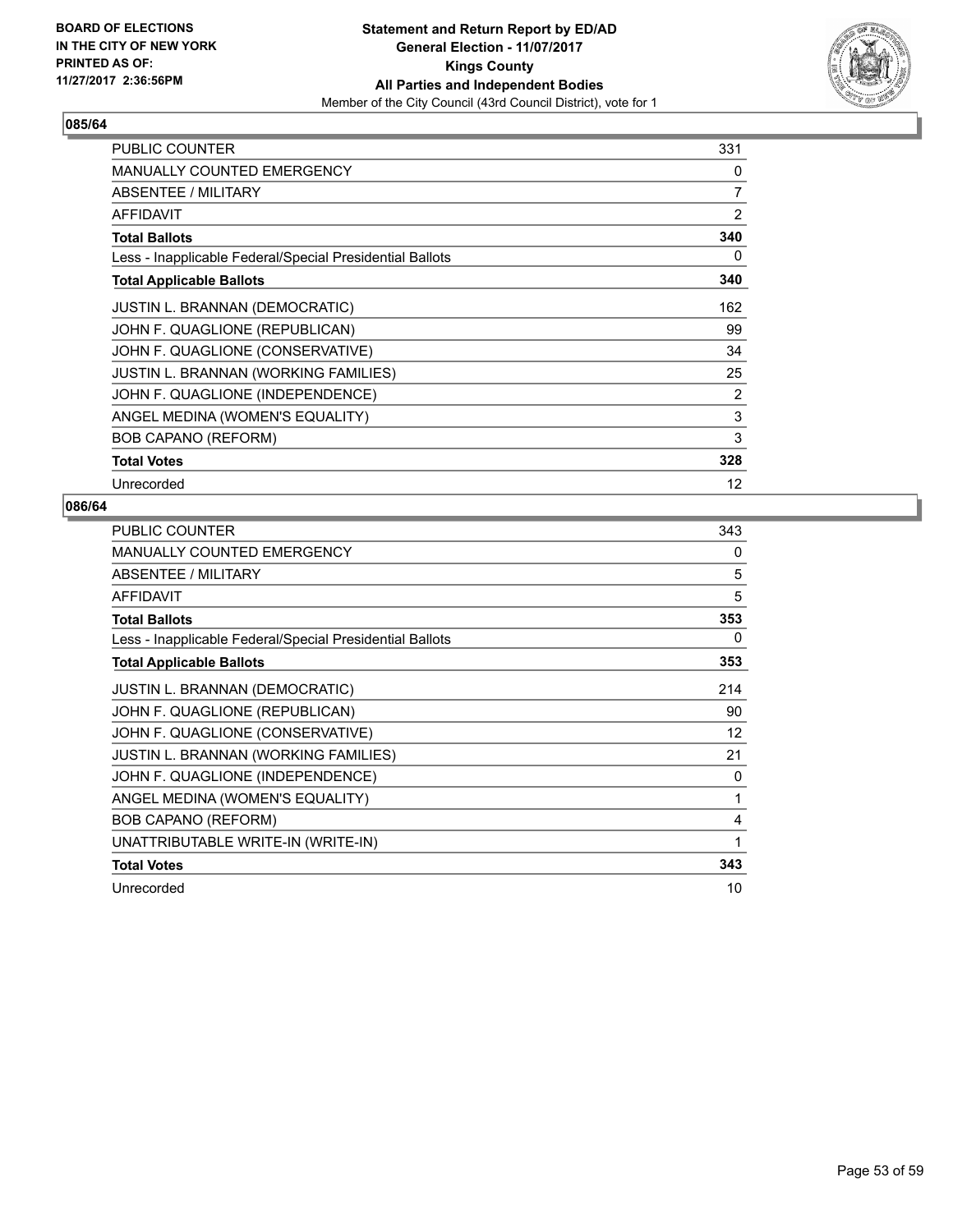

| <b>PUBLIC COUNTER</b>                                    | 338 |
|----------------------------------------------------------|-----|
| MANUALLY COUNTED EMERGENCY                               | 0   |
| <b>ABSENTEE / MILITARY</b>                               | 11  |
| <b>AFFIDAVIT</b>                                         | 6   |
| <b>Total Ballots</b>                                     | 355 |
| Less - Inapplicable Federal/Special Presidential Ballots | 0   |
| <b>Total Applicable Ballots</b>                          | 355 |
| <b>JUSTIN L. BRANNAN (DEMOCRATIC)</b>                    | 186 |
| JOHN F. QUAGLIONE (REPUBLICAN)                           | 109 |
| JOHN F. QUAGLIONE (CONSERVATIVE)                         | 16  |
| JUSTIN L. BRANNAN (WORKING FAMILIES)                     | 16  |
| JOHN F. QUAGLIONE (INDEPENDENCE)                         | 3   |
| ANGEL MEDINA (WOMEN'S EQUALITY)                          | 3   |
| <b>BOB CAPANO (REFORM)</b>                               | 1   |
| BERNIE SANDERS (WRITE-IN)                                | 1   |
| UNATTRIBUTABLE WRITE-IN (WRITE-IN)                       | 1   |
| <b>Total Votes</b>                                       | 336 |
| Unrecorded                                               | 19  |

| <b>PUBLIC COUNTER</b>                                    | 324 |
|----------------------------------------------------------|-----|
| <b>MANUALLY COUNTED EMERGENCY</b>                        | 0   |
| ABSENTEE / MILITARY                                      | 5   |
| <b>AFFIDAVIT</b>                                         | 6   |
| <b>Total Ballots</b>                                     | 335 |
| Less - Inapplicable Federal/Special Presidential Ballots | 0   |
| <b>Total Applicable Ballots</b>                          | 335 |
| <b>JUSTIN L. BRANNAN (DEMOCRATIC)</b>                    | 170 |
| JOHN F. QUAGLIONE (REPUBLICAN)                           | 100 |
| JOHN F. QUAGLIONE (CONSERVATIVE)                         | 19  |
| JUSTIN L. BRANNAN (WORKING FAMILIES)                     | 18  |
| JOHN F. QUAGLIONE (INDEPENDENCE)                         | 4   |
| ANGEL MEDINA (WOMEN'S EQUALITY)                          | 8   |
| <b>BOB CAPANO (REFORM)</b>                               | 3   |
| <b>Total Votes</b>                                       | 322 |
| Unrecorded                                               | 13  |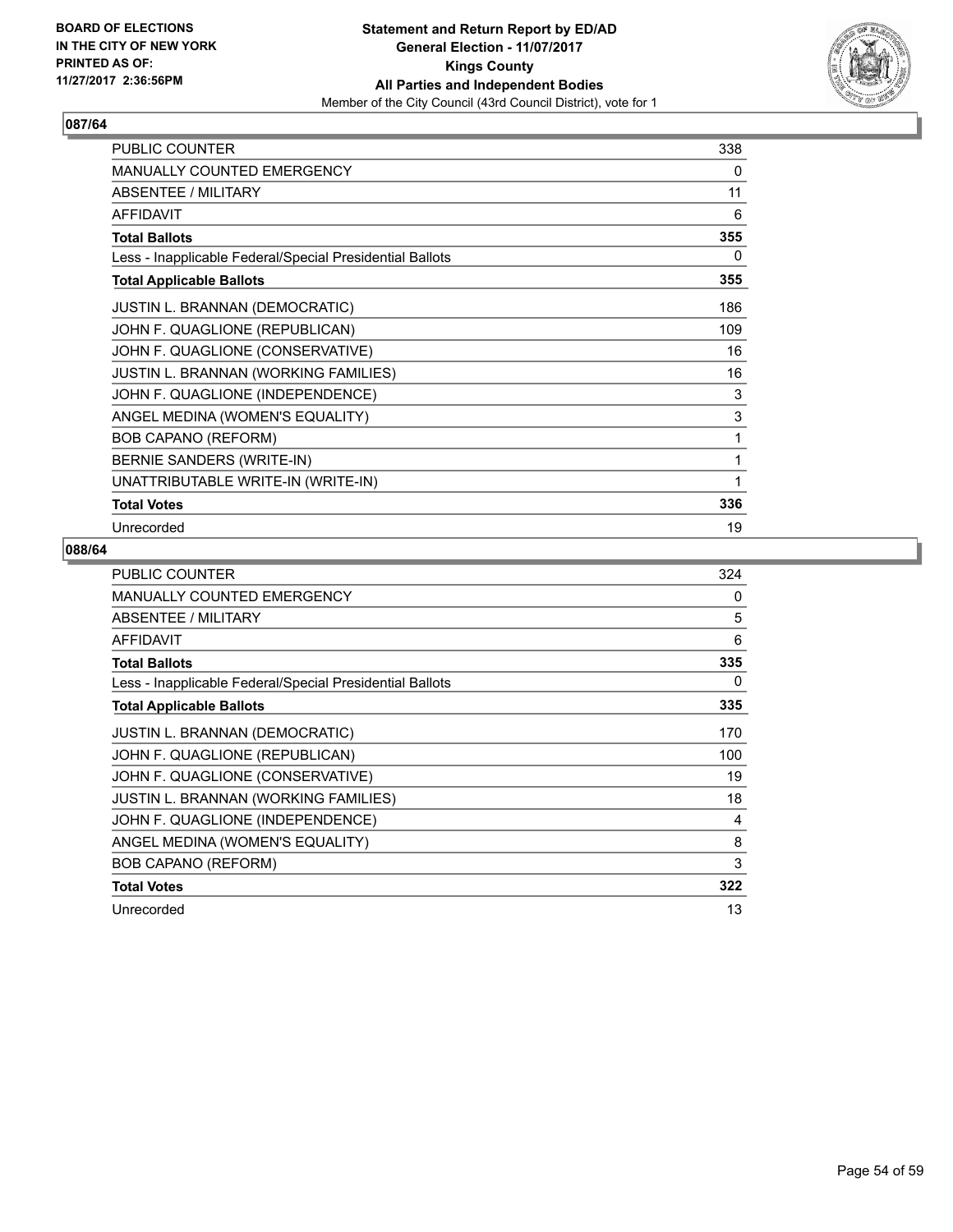

| PUBLIC COUNTER                                           | 416 |
|----------------------------------------------------------|-----|
| <b>MANUALLY COUNTED EMERGENCY</b>                        | 0   |
| ABSENTEE / MILITARY                                      | 11  |
| <b>AFFIDAVIT</b>                                         | 0   |
| <b>Total Ballots</b>                                     | 427 |
| Less - Inapplicable Federal/Special Presidential Ballots | 0   |
| <b>Total Applicable Ballots</b>                          | 427 |
| <b>JUSTIN L. BRANNAN (DEMOCRATIC)</b>                    | 129 |
| JOHN F. QUAGLIONE (REPUBLICAN)                           | 240 |
| JOHN F. QUAGLIONE (CONSERVATIVE)                         | 33  |
| <b>JUSTIN L. BRANNAN (WORKING FAMILIES)</b>              | 9   |
| JOHN F. QUAGLIONE (INDEPENDENCE)                         | 7   |
| ANGEL MEDINA (WOMEN'S EQUALITY)                          | 1   |
| <b>BOB CAPANO (REFORM)</b>                               | 3   |
| <b>Total Votes</b>                                       | 422 |
| Unrecorded                                               | 5   |

| <b>PUBLIC COUNTER</b>                                    | 422            |
|----------------------------------------------------------|----------------|
| <b>MANUALLY COUNTED EMERGENCY</b>                        | 0              |
| ABSENTEE / MILITARY                                      | 17             |
| <b>AFFIDAVIT</b>                                         | 3              |
| <b>Total Ballots</b>                                     | 442            |
| Less - Inapplicable Federal/Special Presidential Ballots | 0              |
| <b>Total Applicable Ballots</b>                          | 442            |
| <b>JUSTIN L. BRANNAN (DEMOCRATIC)</b>                    | 224            |
| JOHN F. QUAGLIONE (REPUBLICAN)                           | 149            |
| JOHN F. QUAGLIONE (CONSERVATIVE)                         | 27             |
| <b>JUSTIN L. BRANNAN (WORKING FAMILIES)</b>              | 17             |
| JOHN F. QUAGLIONE (INDEPENDENCE)                         | $\overline{2}$ |
| ANGEL MEDINA (WOMEN'S EQUALITY)                          | 4              |
| <b>BOB CAPANO (REFORM)</b>                               | 8              |
| UNATTRIBUTABLE WRITE-IN (WRITE-IN)                       | 1              |
| <b>Total Votes</b>                                       | 432            |
| Unrecorded                                               | 10             |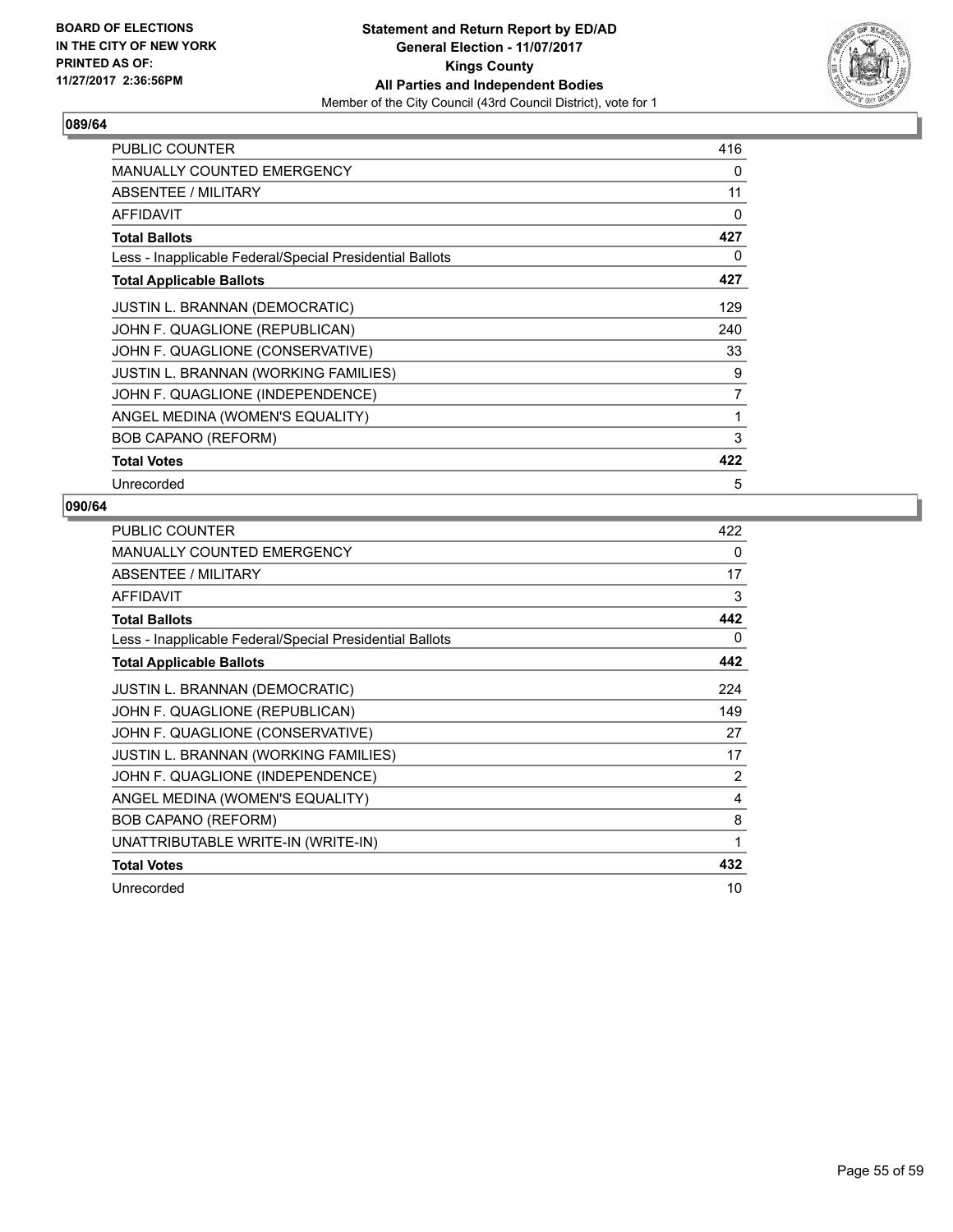

| <b>PUBLIC COUNTER</b>                                    | 194            |
|----------------------------------------------------------|----------------|
| <b>MANUALLY COUNTED EMERGENCY</b>                        | 0              |
| ABSENTEE / MILITARY                                      | 3              |
| <b>AFFIDAVIT</b>                                         | 3              |
| <b>Total Ballots</b>                                     | 200            |
| Less - Inapplicable Federal/Special Presidential Ballots | 0              |
| <b>Total Applicable Ballots</b>                          | 200            |
| <b>JUSTIN L. BRANNAN (DEMOCRATIC)</b>                    | 51             |
| JOHN F. QUAGLIONE (REPUBLICAN)                           | 121            |
| JOHN F. QUAGLIONE (CONSERVATIVE)                         | 17             |
| <b>JUSTIN L. BRANNAN (WORKING FAMILIES)</b>              | 3              |
| JOHN F. QUAGLIONE (INDEPENDENCE)                         | $\overline{2}$ |
| ANGEL MEDINA (WOMEN'S EQUALITY)                          | $\overline{2}$ |
| <b>BOB CAPANO (REFORM)</b>                               | $\Omega$       |
| <b>Total Votes</b>                                       | 196            |
| Unrecorded                                               | 4              |

| <b>PUBLIC COUNTER</b>                                    | 243 |
|----------------------------------------------------------|-----|
| <b>MANUALLY COUNTED EMERGENCY</b>                        | 0   |
| ABSENTEE / MILITARY                                      | 5   |
| <b>AFFIDAVIT</b>                                         | 1   |
| <b>Total Ballots</b>                                     | 249 |
| Less - Inapplicable Federal/Special Presidential Ballots | 0   |
| <b>Total Applicable Ballots</b>                          | 249 |
| <b>JUSTIN L. BRANNAN (DEMOCRATIC)</b>                    | 143 |
| JOHN F. QUAGLIONE (REPUBLICAN)                           | 74  |
| JOHN F. QUAGLIONE (CONSERVATIVE)                         | 10  |
| JUSTIN L. BRANNAN (WORKING FAMILIES)                     | 11  |
| JOHN F. QUAGLIONE (INDEPENDENCE)                         |     |
| ANGEL MEDINA (WOMEN'S EQUALITY)                          | 2   |
| <b>BOB CAPANO (REFORM)</b>                               | 1   |
| UNATTRIBUTABLE WRITE-IN (WRITE-IN)                       | 1   |
| VINCENT CHIRICO (WRITE-IN)                               |     |
| <b>Total Votes</b>                                       | 244 |
| Unrecorded                                               | 5   |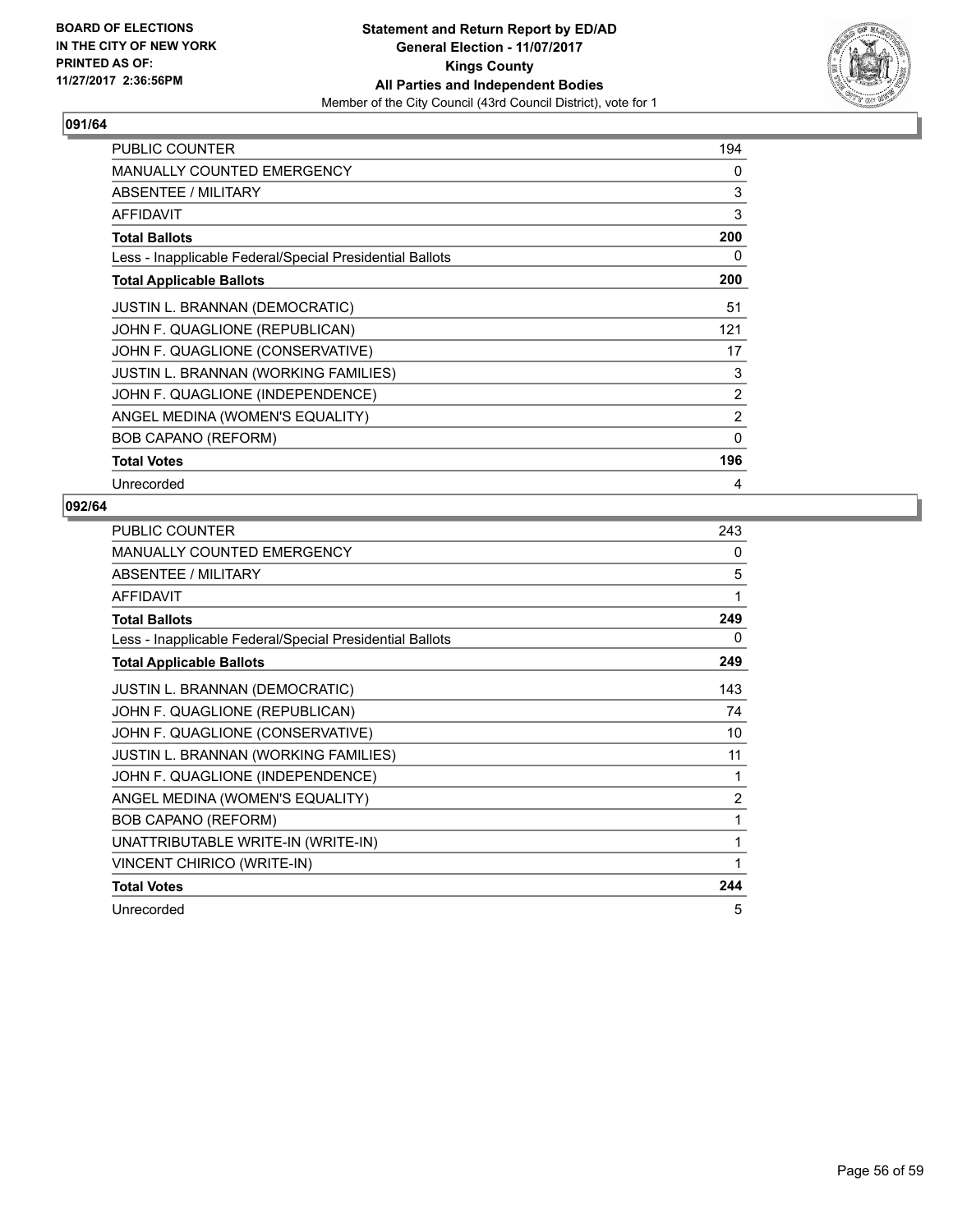

| <b>PUBLIC COUNTER</b>                                    | 343 |
|----------------------------------------------------------|-----|
| MANUALLY COUNTED EMERGENCY                               | 0   |
| ABSENTEE / MILITARY                                      | 11  |
| <b>AFFIDAVIT</b>                                         | 4   |
| <b>Total Ballots</b>                                     | 358 |
| Less - Inapplicable Federal/Special Presidential Ballots | 0   |
| <b>Total Applicable Ballots</b>                          | 358 |
| <b>JUSTIN L. BRANNAN (DEMOCRATIC)</b>                    | 188 |
| JOHN F. QUAGLIONE (REPUBLICAN)                           | 103 |
| JOHN F. QUAGLIONE (CONSERVATIVE)                         | 19  |
| <b>JUSTIN L. BRANNAN (WORKING FAMILIES)</b>              | 23  |
| JOHN F. QUAGLIONE (INDEPENDENCE)                         | 5   |
| ANGEL MEDINA (WOMEN'S EQUALITY)                          | 5   |
| <b>BOB CAPANO (REFORM)</b>                               | 7   |
| LIAM MCCABE (WRITE-IN)                                   | 1   |
| <b>Total Votes</b>                                       | 351 |
| Unrecorded                                               | 7   |

| <b>PUBLIC COUNTER</b>                                    | 0           |
|----------------------------------------------------------|-------------|
| <b>MANUALLY COUNTED EMERGENCY</b>                        | 0           |
| <b>ABSENTEE / MILITARY</b>                               | 0           |
| <b>AFFIDAVIT</b>                                         | $\mathbf 0$ |
| <b>Total Ballots</b>                                     | $\mathbf 0$ |
| Less - Inapplicable Federal/Special Presidential Ballots | 0           |
| <b>Total Applicable Ballots</b>                          | 0           |
| <b>JUSTIN L. BRANNAN (DEMOCRATIC)</b>                    | 0           |
| JOHN F. QUAGLIONE (REPUBLICAN)                           | 0           |
| JOHN F. QUAGLIONE (CONSERVATIVE)                         | 0           |
| JUSTIN L. BRANNAN (WORKING FAMILIES)                     | 0           |
| JOHN F. QUAGLIONE (INDEPENDENCE)                         | 0           |
| ANGEL MEDINA (WOMEN'S EQUALITY)                          | 0           |
| <b>BOB CAPANO (REFORM)</b>                               | 0           |
| <b>Total Votes</b>                                       | $\mathbf 0$ |
| 095/64 COMBINED into: 094/64                             |             |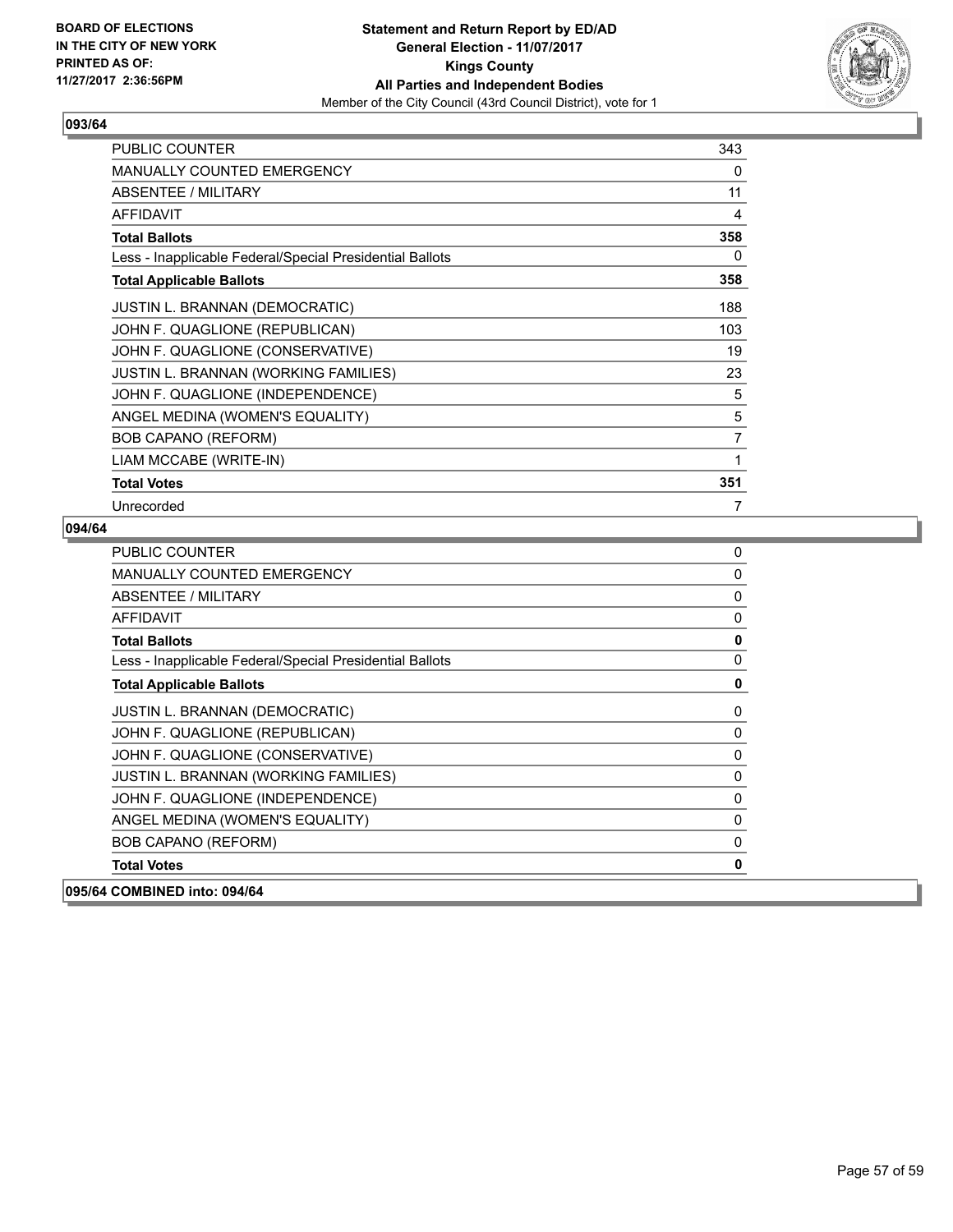

| <b>PUBLIC COUNTER</b>                                    | 0 |
|----------------------------------------------------------|---|
| <b>MANUALLY COUNTED EMERGENCY</b>                        | 0 |
| ABSENTEE / MILITARY                                      | 0 |
| <b>AFFIDAVIT</b>                                         | 0 |
| <b>Total Ballots</b>                                     | 0 |
| Less - Inapplicable Federal/Special Presidential Ballots | 0 |
| <b>Total Applicable Ballots</b>                          | 0 |
| <b>JUSTIN L. BRANNAN (DEMOCRATIC)</b>                    | 0 |
| JOHN F. QUAGLIONE (REPUBLICAN)                           | 0 |
| JOHN F. QUAGLIONE (CONSERVATIVE)                         | 0 |
| JUSTIN L. BRANNAN (WORKING FAMILIES)                     | 0 |
| JOHN F. QUAGLIONE (INDEPENDENCE)                         | 0 |
| ANGEL MEDINA (WOMEN'S EQUALITY)                          | 0 |
| <b>BOB CAPANO (REFORM)</b>                               | 0 |
| <b>Total Votes</b>                                       | 0 |

#### **097/64**

| PUBLIC COUNTER                                           | 0        |
|----------------------------------------------------------|----------|
| <b>MANUALLY COUNTED EMERGENCY</b>                        | 0        |
| ABSENTEE / MILITARY                                      | $\Omega$ |
| <b>AFFIDAVIT</b>                                         | 0        |
| <b>Total Ballots</b>                                     | 0        |
| Less - Inapplicable Federal/Special Presidential Ballots | 0        |
| <b>Total Applicable Ballots</b>                          | 0        |
| <b>JUSTIN L. BRANNAN (DEMOCRATIC)</b>                    | 0        |
| JOHN F. QUAGLIONE (REPUBLICAN)                           | 0        |
| JOHN F. QUAGLIONE (CONSERVATIVE)                         | 0        |
| <b>JUSTIN L. BRANNAN (WORKING FAMILIES)</b>              | 0        |
| JOHN F. QUAGLIONE (INDEPENDENCE)                         | 0        |
| ANGEL MEDINA (WOMEN'S EQUALITY)                          | 0        |
| <b>BOB CAPANO (REFORM)</b>                               | 0        |
| <b>Total Votes</b>                                       | 0        |
| 098/64 COMBINED into: 096/64                             |          |

**099/64 COMBINED into: 096/64**